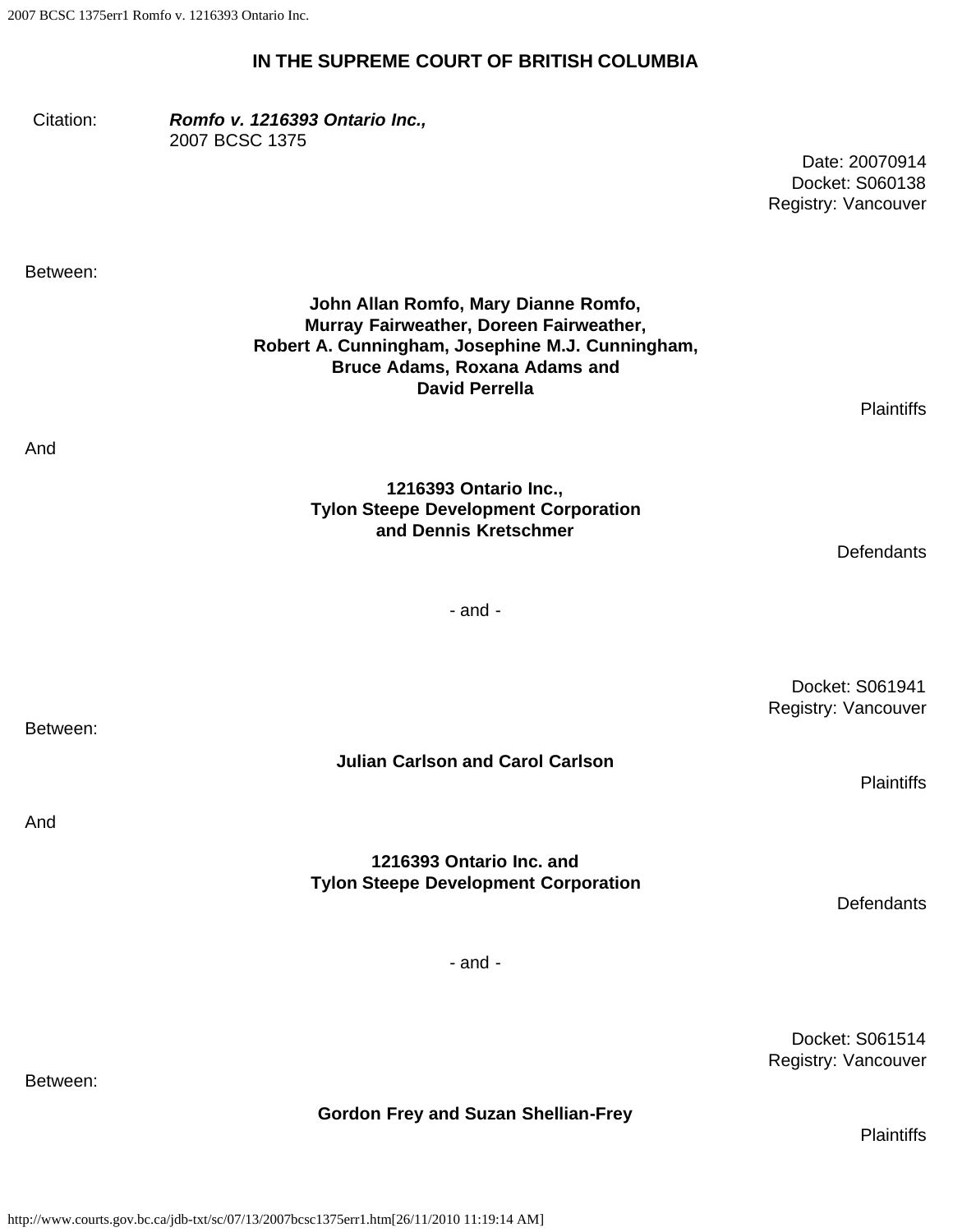And

Between:

And

| ۱nd                         |                                                                         |                                        |
|-----------------------------|-------------------------------------------------------------------------|----------------------------------------|
|                             | <b>Tylon Steepe Development Corporation</b><br>and 1216393 Ontario Inc. | Defendants                             |
|                             | $-$ and $-$                                                             |                                        |
| etween:                     |                                                                         | Docket: S061513<br>Registry: Vancouver |
|                             | Kelly Royer and Maureen Royer                                           | <b>Plaintiffs</b>                      |
| ۱nd                         |                                                                         |                                        |
|                             | <b>Tylon Steepe Development Corporation</b><br>and 1216393 Ontario Inc. | Defendants                             |
|                             | Before: The Honourable Mr. Justice Myers                                |                                        |
|                             | <b>Reasons for Judgment</b>                                             |                                        |
| Counsel for the Plaintiffs: |                                                                         | F.G. Potts<br>C.D. Martin              |

Counsel for the Defendants: J.B. Rotstein

Date and Place of Trial:  $\blacksquare$  April 23 to May 17, 2007 June 4 to June 7 2007 Written submissions July 9, 2007 Vancouver, B.C.

# **TABLE OF CONTENTS**

|                                                                  | Paragraph |
|------------------------------------------------------------------|-----------|
|                                                                  |           |
|                                                                  |           |
|                                                                  | 13        |
|                                                                  | 15        |
| III Evidence and Facts with respect to the individual plaintiffs | 73        |
|                                                                  | 73        |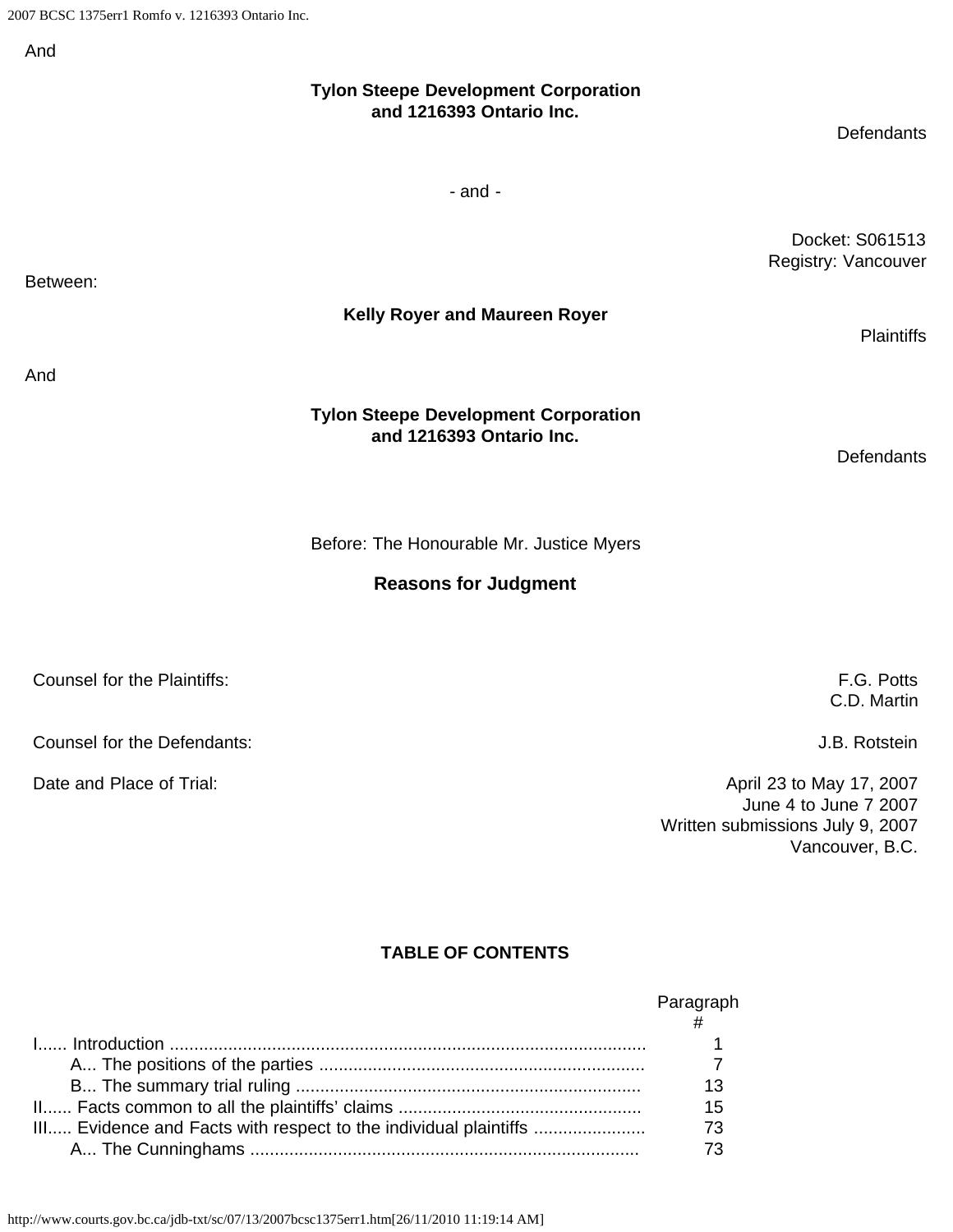|                                                                                                                                           | 90                |
|-------------------------------------------------------------------------------------------------------------------------------------------|-------------------|
|                                                                                                                                           | 111               |
|                                                                                                                                           | 123               |
|                                                                                                                                           | 132               |
|                                                                                                                                           | 146               |
|                                                                                                                                           | 158               |
|                                                                                                                                           | 167               |
|                                                                                                                                           | 174               |
| A Did Mr. Kretschmer tell the Cunninghams, Fairweathers, Romfos,<br>Carlsons, Royers and Mr. Perrella that the vendors would not collapse | 175               |
| B When did the vendors decide to terminate the contracts?                                                                                 | 192               |
| V Is the contract void or unenforceable due to lack of mutuality?                                                                         | 206               |
|                                                                                                                                           |                   |
| .<br>VI Does clause 1.2(b)(iii) apply to a deliberate or intentional breach?<br>VIII Estoppel                                             | 223<br>229<br>235 |
|                                                                                                                                           |                   |
|                                                                                                                                           | 236               |
|                                                                                                                                           | 247               |
|                                                                                                                                           | 254               |
|                                                                                                                                           | 257               |
|                                                                                                                                           | 271               |
|                                                                                                                                           | 274               |
|                                                                                                                                           | 278               |
|                                                                                                                                           | 282               |
|                                                                                                                                           | 285               |
|                                                                                                                                           | 288               |
| D Consequence of the finding of estoppel in favour of the Romfos,                                                                         |                   |
|                                                                                                                                           | 289               |
|                                                                                                                                           | 294               |
|                                                                                                                                           | 314               |
|                                                                                                                                           | 315               |
|                                                                                                                                           | 316               |
| 2 Is a decree of specific performance inconsistent with a finding of                                                                      | 323               |
|                                                                                                                                           | 332               |
|                                                                                                                                           | 333               |
|                                                                                                                                           | 339               |
|                                                                                                                                           | 340               |
|                                                                                                                                           |                   |

### **I. INTRODUCTION**

[1] In 2002, the plaintiffs - seven couples and one individual - entered into agreements to purchase lots from the two corporate defendants (whom I will refer to as the "vendors") in a subdivision to be created at Kalamalka Lake. The subdivision was called Crystal Waters. It is approximately 30 km north of Kelowna.

[2] In 2005, shortly before the subdivision was registered, the vendors notified the plaintiffs that they were canceling the contracts.

[3] This lawsuit is the result.

[4] The value of the lots increased substantially between the time the contracts were signed and the time the contracts were cancelled. The value continued to increase through to the time of trial. The vendors have signed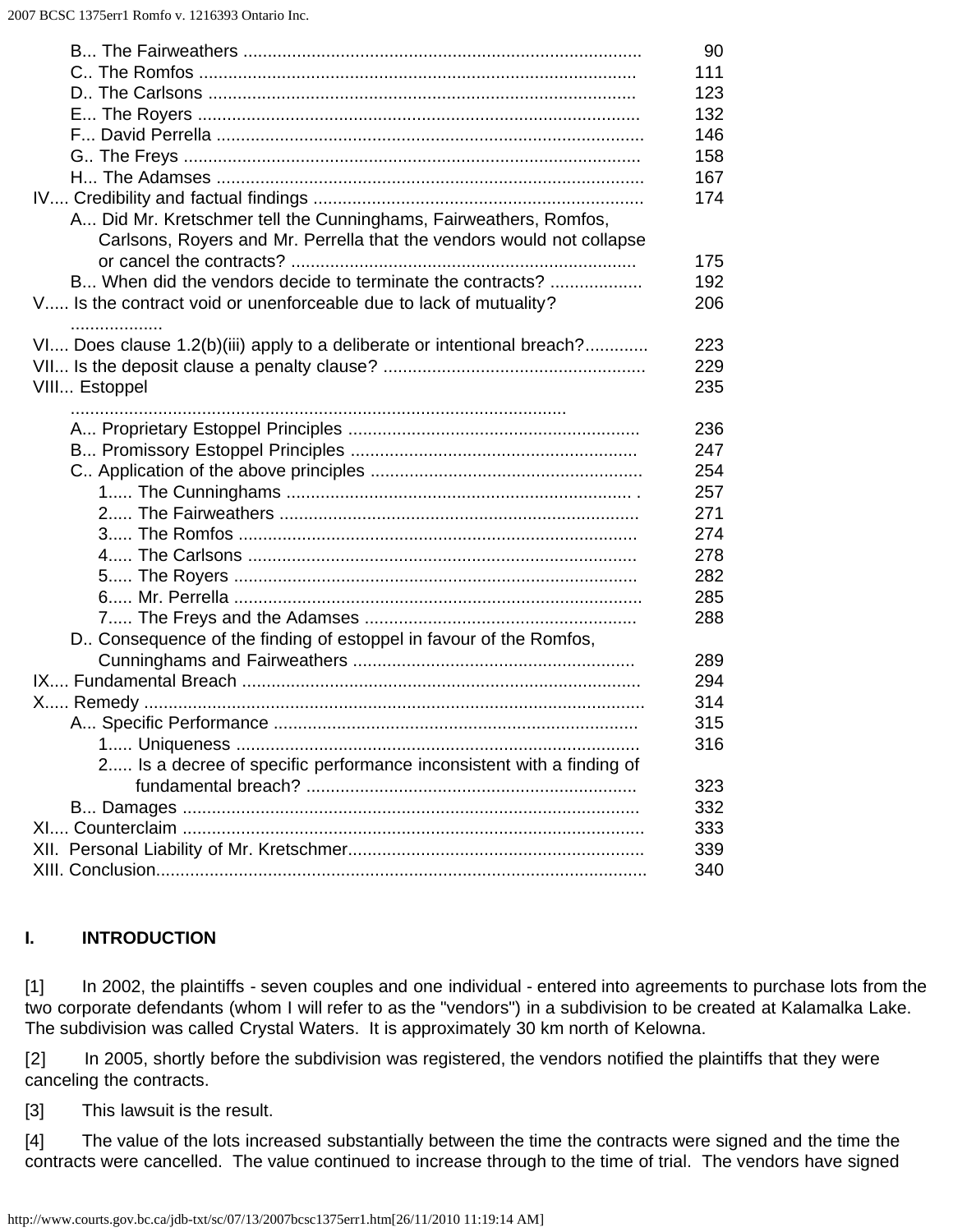contracts with others for the sale of the lots in question at higher prices than those agreed to by the plaintiffs. Those sales have not closed because of certificates of pending litigation filed by the plaintiffs.

[5] The central issue is whether the defendants can rely on a clause in the contracts which purports to limit the purchasers' sole remedy to the return of their deposits.

[6] The relevant terms of the agreement are set out below at para. 31.

#### **A. The positions of the parties**

[7] The plaintiffs seek specific performance, or in the alternative, damages. The plaintiffs also claim against Mr. Kretschmer, the principal of Tylon Steepe Development Corporation, for negligent misrepresentation.

[8] The defendants argue that the contracts are not enforceable because there was no mutuality of obligations. This was the subject of an amendment on the eve of trial.

[9] The defendants have an alternative argument. If there are enforceable contracts the defendants concede that the vendors breached them. However, they say that a clause in the contracts allows the plaintiffs no remedy other than the return of their deposits. I will at times refer to this clause - 1.2(b)(iii) - as the "deposit clause".

[10] In answer, the plaintiffs argue that the contracts are enforceable. They say that the deposit clause does not apply to an intentional breach, which is what occurred here.

[11] If the deposit clause does, on its proper interpretation, apply to the vendors' breach, the plaintiffs say it should not be enforced on the basis of the following alternative arguments:

- (a) the vendors are estopped from relying on the clause, or from canceling the contract, because of the representations made by Mr. Kretschmer, and the use the plaintiffs were allowed to make of the land after the contracts were signed;
- (b) the deposit clause is a limitation clause and the vendors fundamentally beached the contract. It would be unfair, or unconscionable, to allow the defendants to rely on the deposit clause. The plaintiffs rely on the same factors set out in the previous paragraph regarding their estoppel argument; or
- (c) the deposit clause is a penalty clause.

[12] The plaintiffs' position is that they were all intentionally led down the garden path by Mr. Kretschmer. They say that his company, Tylon Steepe, needed their contracts in order to secure bank financing and to meet its commitments to 1216393 Ontario Inc. ("Ontario Inc.") with respect to the purchase of the Crystal Waters land. Once the contracts were no longer needed for that purpose, the vendors cancelled the contracts so that they could obtain a higher price. Mr. Kretschmer had that plan in mind at the same time he was making the representations referred to above.

#### **B.The summary trial ruling**

[13] In October 2006, the defendants applied to have the actions dismissed in whole or in part. The plaintiffs filed cross-motions for judgment. I ruled in favour of the plaintiffs with respect to two legal arguments made by the defendants, but held that the main issues could only be decided after a full trial. (See *Romfo v. 1216393 Ontario Inc.*, 2006 BCSC 1648).

[14] What I did decide in my ruling was that the filing of this action prior to the time for performance did not constitute an acceptance by the plaintiffs of the vendors' repudiation of the contracts. I reached the same conclusion with respect to some of the plaintiffs cashing the cheques in which their deposits were refunded. Therefore, the plaintiffs are not precluded from claiming specific performance or an interest in the land because of the timing of the filing of their actions or the cashing of the cheques.

# **II. FACTS COMMON TO ALL THE PLAINTIFFS' CLAIMS**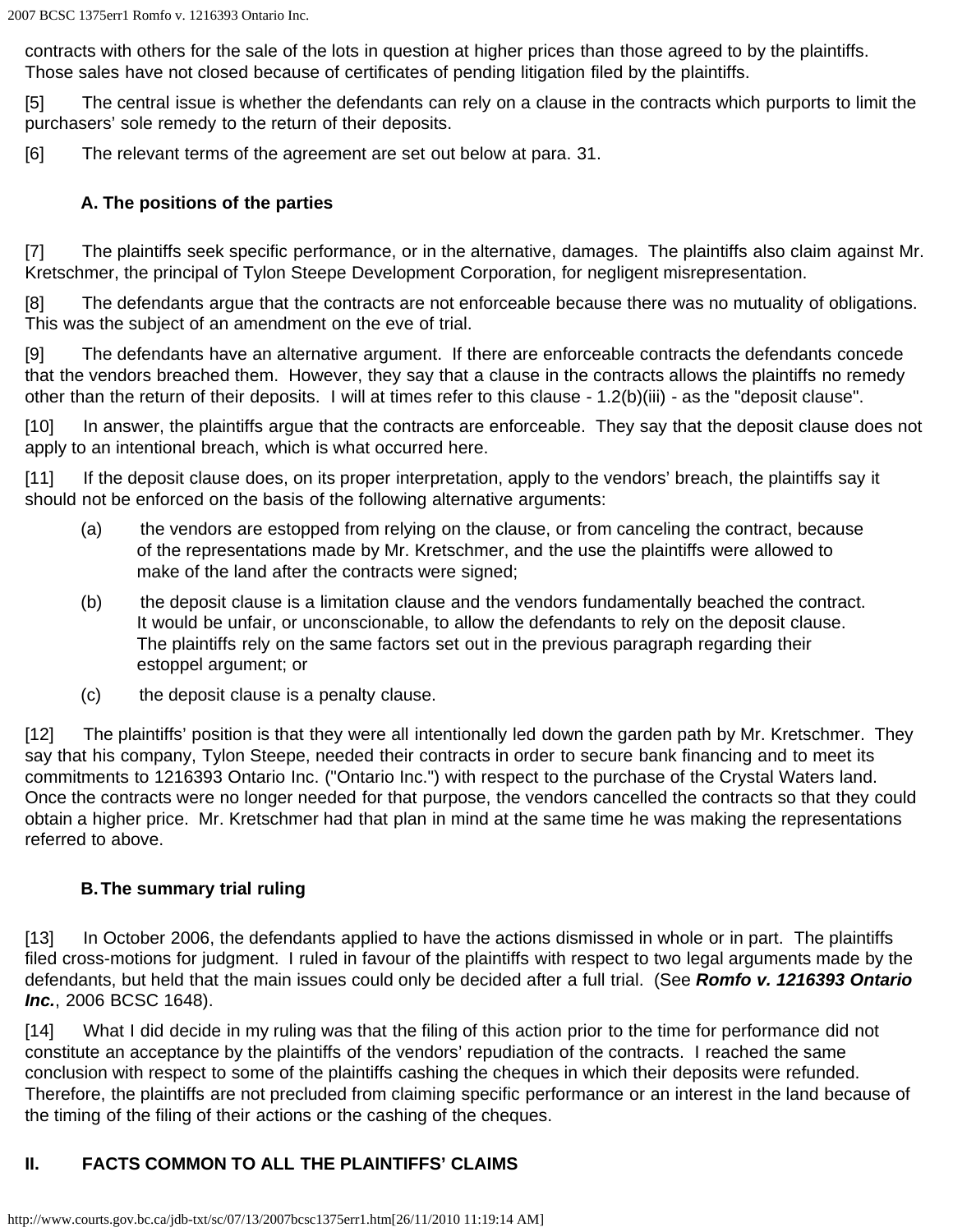[15] The defendant, Mr. Kretschmer, has been in the construction and development business in Alberta for his whole working life.

[16] Mr. Kretschmer came across the Crystal Waters site in 1998 when he was looking for a lakefront site for himself. The site - 8.67 acres in size - had not yet been subdivided.

[17] Mr. Kretschmer learned that the site was owned by Ontario Inc. and he contacted the company's owner, Mr. Ho, to discuss purchasing it. It was agreed that Mr. Kretschmer would investigate how he and Ontario Inc. could develop the land.

[18] At some point in 2000, Mr. Kretschmer submitted a development permit application to the District of Lake Country on behalf of Ontario Inc.

[19] In May 2000 the District of Lake Country approved the development permit application, subject to a number of conditions. The delay in meeting these conditions and getting the subdivision plan registered was the major factual backdrop of this litigation.

[20] In July of 2001, Mr. Kretschmer began advertising the Crystal Waters development with signage around Kalamalka Lake.

[21] On April 15, 2002, Tylon Steepe and Mr. Kretschmer, entered into a written agreement with Ontario Inc. to purchase Crystal Waters. The terms which are germane to this litigation are:

- (a) The purchase price was \$2,150,000. It was to be paid in the following manner:
	- (i) Tylon Steepe was to pay Ontario Inc. 33% of the sale proceeds of the strata lots;
	- (ii) the balance would be payable on July 8, 2003.
- (b) A condition precedent for the benefit of both parties was that by July 8, 2002, contracts of sale would be entered into for an aggregate value of \$4,576,640. This represented 80% of the projected sales revenue for the project, namely \$5,720,800.
- (c) The agreement was also subject to a condition precedent in favour of Tylon Steepe that it would obtain all governmental approvals by July 9, 2002, and that it would obtain mortgage financing for the project. Tylon Steepe was entitled to encumber the property with one or more mortgages up to the sum of \$3,500,000.
- (d) Tylon Steepe was to develop, construct, market and sell the lots.
- (e) A number of provisions gave Ontario Inc. a measure of control of the project. For example, it had to approve the mortgage documents, all sales contracts and the use of mortgage proceeds.

[22] Mr. Kretschmer was the person responsible for managing the project on behalf of the vendors. Mr. Stephen Law managed Mr. Ho's interests. The plaintiffs*'* dealings were exclusively with Mr. Kretschmer, they had no contact with Mr. Ho or Mr. Law.

[23] On July 31, 2002, the vendors issued a disclosure statement for the development, as required by the *Real Estate Act*, R.S.B.C. 1996, c. 397.

[24] At the time the disclosure statement was issued, the subdivision had not yet been approved or registered. That did not occur until January 2006.

[25] The disclosure statement stated that the vendors were planning on challenging a number of the conditions required by the District for the development permit.

[26] All of the lots, whether waterfront or not, had exclusive use of an assigned boat slip.

[27] All of the purchasers, with the exception of the Freys and Royers, learned of Crystal Waters from seeing the signs placed by Mr. Kretschmer. The Freys and Royers knew Mr. Kretschmer. They operated a plumbing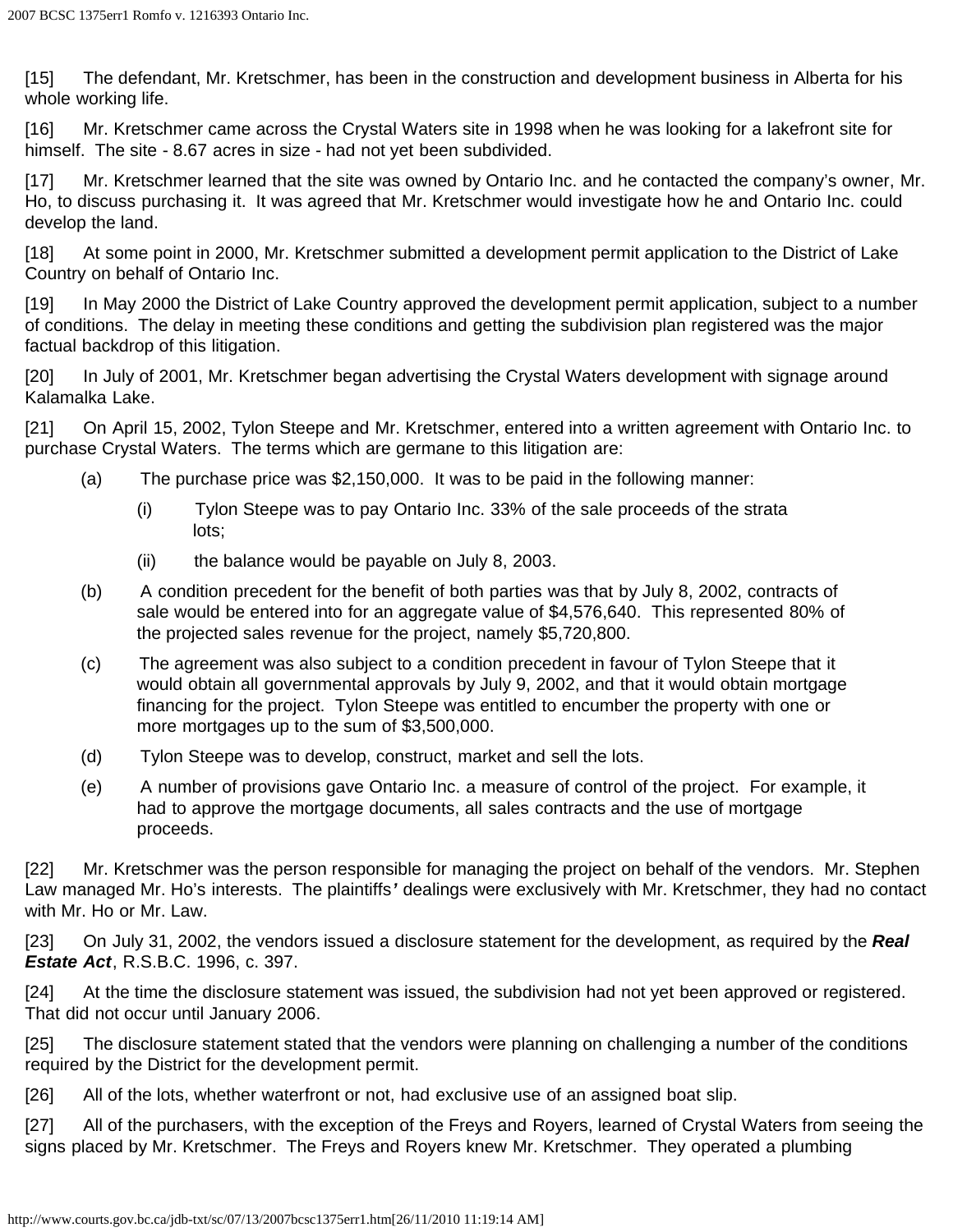contracting business in Edmonton and had done work for Mr. Kretschmer's company. He told them of Crystal Waters.

[28] The plaintiffs entered into agreements with the vendors for the purchase and sale of strata lots between November 29, 2002 and September 10, 2003. The purchasers all had discussions with Mr. Kretschmer leading up to the signing of the agreements.

[29] Tylon Steepe hoped to build homes for as many of the purchasers as possible. Any purchaser who did so would receive a discounted lot price.

[30] The agreement for the purchase and sale of the lots was written by the vendors. It was in the format of an offer, with attached terms, to be signed by the purchasers and presented to the vendors for acceptance by them.

- [31] The following are the relevant terms of the agreement:
	- 1.2 Payment of the Deposit by the Vendor's Solicitor: In respect of the Deposit, the Vendor's solicitor (and for the purposes of this clause, Fraser and Company shall be considered the "Vendor's Solicitor" if it holds the Deposit):
		- ...
		- (b) unless precluded by Court order, shall pay the Deposit:
			- …
			- (iii) to the Purchaser as liquidated damages and as the Purchaser's sole remedy without further recourse against the Vendor, if the purchase and sale contemplated by the Agreement is not completed by reason of the Vendor's default hereunder; or
			- (iv) subject to clause 7.3 to the Vendor, without prejudice to any other right or remedy of the Vendor, if the purchase and sale contemplated by the Agreement is not completed by reason of the Purchaser's default hereunder.
	- 2.0 Completion of the Purchase and Sale
		- 2.1 Completion Date: The completion of the purchase and sale of the Strata Lot will take place on the date (the "Completion Date") to be specified by the Vendor which is not less than 10 business days after the day the Vendor or the Vendor's Solicitor notifies the Purchaser or the Purchaser's Solicitor that the Strata Plan has been or, is expected to be fully registered in the Land Title Office prior to the Completion Date.
		- 2.2 Right to Cancel Purchaser: In addition to the Purchaser's right to cancel this Agreement pursuant to clause 7.1, if by August 15, 2003 (the "Cancellation Option Date") ( or if a later date results from the application of clause 5.3, then by such later date), the Strata Plan has not been deposited for registration in the Land Title Office, then the purchaser will have the right to cancel this Agreement by giving written notice to the Vendor not later than 30 days following the Cancellation Option Date. In which case, the Agreement will be cancelled effective as of the date of receipt of the notice by the Vendor and there will be no further obligations as between the Vendor and the Purchaser.
		- 2.3 Right to Cancel Vendor: If by August 15, 2003 (or if a later date results from the application of clause 5.3, then by such later date), the Vendor has not for any reason registered the Strata Plan in the Land Titles Office, the Vendor will have the right to cancel this Agreement by giving 10 business days written notice to the Purchaser or the Purchaser's Solicitor provided that such notice is given on or before August 15, 2003, in the case of cancellation of this Agreement pursuant to either clause 2.3(a), subject to clause 7.4, the Agreement will be cancelled effective as of the date of receipt of the notice by the Purchaser or the Purchaser's Solicitor, the Vendor will repay to the Purchaser all amounts paid hereunder the Deposit and any accrued interest thereon will be paid in accordance with clause 1.2 and there will be no further obligations as between the Vendor and the Purchaser [*sic*].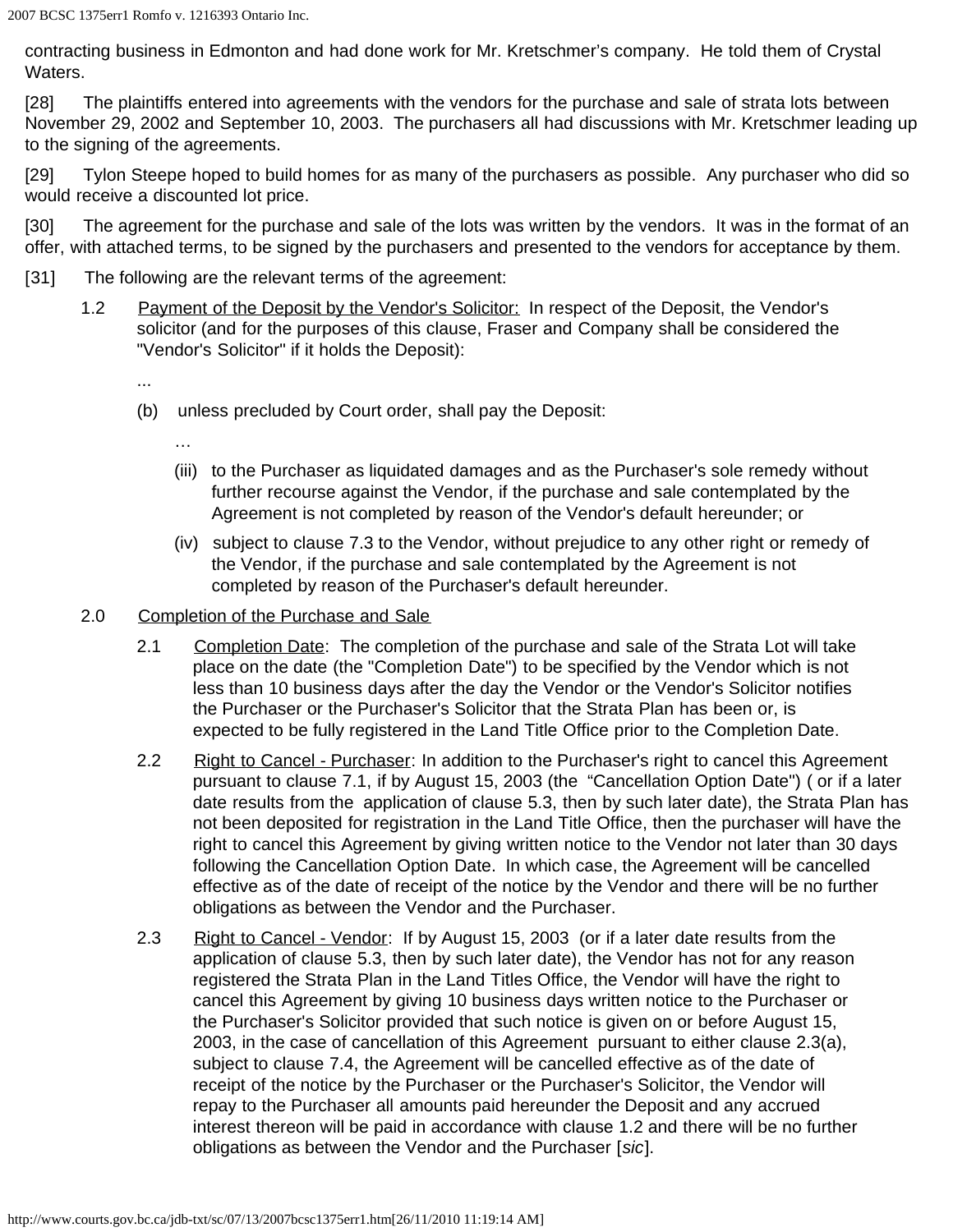...

5.3 Delay: If the Vendor is delayed from depositing the Strata Plan for registration in the Land Title Office or performing any other obligations herein as a result of fire, explosion, or accident howsoever caused, act of any governmental authority, strike, lockout, inability to obtain or delay in obtaining labour, materials or equipment, flood, earthquake, act of God, delay or failure by carriers or contractors, unavailability of supplies or materials, breakage of other casualty, climatic conditions, interference of the Purchaser, or any other event beyond the reasonable control of the Vendor (other than lack of money), then the date set forth in clauses 2.2 and 2.3 and any date by which the Vendor must perform such obligations under the Agreement will be extended for a period equivalent to such period of delay.

[emphasis added]

- …
- 7.3 Representations and Survival: There are no representations, warranties, conditions or contracts or collateral representations, warranties, conditions or contracts, express or implied, statutory or otherwise, or applicable hereto (including, without limitation arising out of any marketing material such as sales brochures representative view sets, model displays, show room displays, photographs, illustrations or renderings provided to the Purchaser or made available to the Purchaser for viewing) other than those contained herein or in the Disclosure Statement, all of which will survive the Completion Date, registration of the Transfer and payment of the Purchase Price.

…

- 7.11 No Interest or Registration: The Purchaser acknowledges and agrees that the Purchaser:
	- (a) will not have any claim or interest in the Strata Lot, the Development or the Property until the Purchaser becomes the registered owner of the Strata Lot, and
	- (b) the Purchaser does not now have and will not have at any time hereafter notwithstanding any default of the Vendor, any right to register this Offer or the Agreement, or any part of or right contained in this Offer to the Agreement against the Strata Lot, the Development or the Property in the Land Title Office.

[32] The cancellation option date of August 15, 2003 in clauses 2.2. and 2.3 was the same for all of the plaintiffs with three exceptions. For the Freys and Mr. Perrella it was October 20, 2003, and for the Adamses it was November 30, 2003.

[33] The defendants place no reliance on clause 2.3, in part because the latter part of it is unintelligible. The clause appears to be an amalgam of previous drafts.

[34] The defendants also do not rely on clause 5.3 to extend the time for the performance of their obligations, although that was not so at the outset of the case. They *do* rely on it for the purpose of their argument regarding mutuality of obligations, which I will detail below. The limited reliance placed by the defendants on this clause and clause 2.3 confined the scope of their document production.

[35] From the time the contracts were signed though to the time when the vendors terminated the contracts, the plaintiffs had continuing visits and telephone conversations with Mr. Kretschmer. These will be dealt with in depth later in these reasons.

[36] The plaintiffs were also allowed access to the development site. Some of them picnicked on the beach and some of them launched boats from the site. The beach was a public one, but the plaintiffs gained access to it from the Crystal Waters site with Mr. Kretschmer's authorization.

[37] On February 18, 2003, the vendors amended the disclosure statement to disclose their financing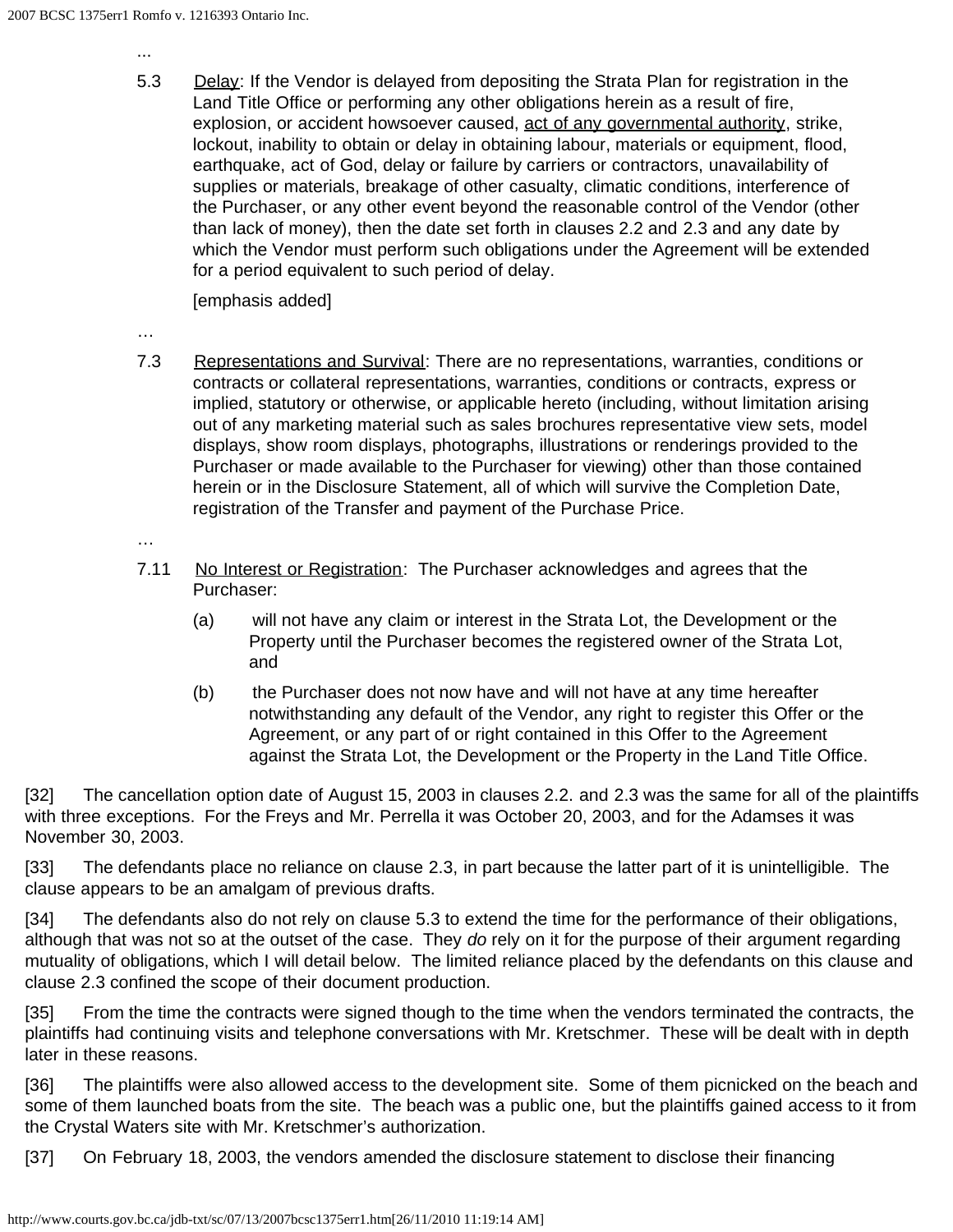arrangements with Canadian Western Bank. A term of the financing was that the loan would be repaid by October 15, 2003. Mr. Kretschmer testified that when applying for the loan he advised the Canadian Western Bank that the subdivision would be registered and the strata lots transferred by October 15, 2003.

[38] In April 2003, the vendors sued Randall Rose, the administrator of the District of Lake Country, alleging wrongful interference with contractual relations. Beyond commencing the action, no steps have been taken in the litigation.

[39] In December 2003, the vendors sued the District of Lake Country and a number of its officers or employees, including Mr. Rose, alleging abuse of public office, interference with economic relations and negligence. No steps have been taken in the litigation beyond the issuance of the writ.

[40] In February 2004 the vendors made arrangements with Burton Marine to supply boat lifts to the lot purchasers at what was considered by Mr. Kretschmer to be an advantageous price. Mr. Kretschmer sent an information package to the lot purchasers explaining the arrangement. The package contained an order form for the lift made out to Tylon Steepe. A 50% deposit was required for the order. Four of the plaintiff families - the Cunninghams, Fairweathers, Romfos and Carlsons - purchased boat lifts and installed them in the moorage sites assigned to their lots-to-be. After the vendors cancelled the contract, they refunded the moneys expended by the plaintiffs.

[41] In April 2004 the vendors filed a petition against the Minister of Transportation and Mike Reiley (the District's approving officer) with respect to the authority of the respondents to require improvements facilitating public access to the water. This has not proceeded to a hearing.

[42] The first contract terminated by the vendors was the Adamses' contract. This was done in a letter from the vendors' solicitors on July 16, 2004. The letter said, in part:

In accordance with paragraph 2.3, this will confirm the Vendor has not been able to register the Strata Plan in the Land Title Office by reason of an act of the governmental authority in the area in which the land is situate which is beyond the reasonable control of the Vendor.

The Vendor, therefore, is exercising its right to cancel this Agreement by giving your [*sic*] ten (10) days written notice. The Agreement will be cancelled effective as of the date of receipt of this notice. Thereafter, the Vendor has agreed to repay you all amounts paid under the deposit and any accrued interest thereon will be paid in accordance with clause 1.2 and there will be no further obligations as between the Vendor and you.

[43] As I indicated above, the cancellation option date for the Adamses' contract under clauses 2.2 and 2.3 was November 30, 2003. As I also noted above, the vendors do not say that the cancellation time was extended by virtue of clause 5.3. The cancellation was therefore too late. The defendants acknowledge that it was a nullity. The same applies with respect to the subsequent cancellations for all of the other plaintiffs.

[44] In cross-examination, Mr. Kretschmer said the real reason he terminated the Adamses' contract was because he learned that they were seeking to assign the contract. Mr. Kretschmer did not want any of the purchasers to speculate on their contracts.

[45] On November 1, 2004, Mr. Kretschmer, Tylon Steepe and Ontario Inc. amended their contract. The purchase price was increased by \$1,000,000. A further term of the addendum was that Tylon Steepe and Mr. Kretschmer begin paying to Ontario Inc. \$20,000 a month on account of the purchase price.

[46] On January 17, 2005, the Provincial Government issued a Certificate of Public Convenience and Necessity ("CPCN") to Kal Pine Water Utility Ltd. The CPCN was required for the construction of the water line to Crystal Waters.

[47] On February 1, 2005, the vendors applied for subdivision approval. Mr. Kretschmer testified that the application was complete and he expected it to be approved.

[48] In fact, the application was deficient as a number of matters remained outstanding. The water line had not been constructed and the development cost charges had not been provided to the District by the vendors. Mr. Kretschmer took the position that development cost charges ought to be based on 1998 land values.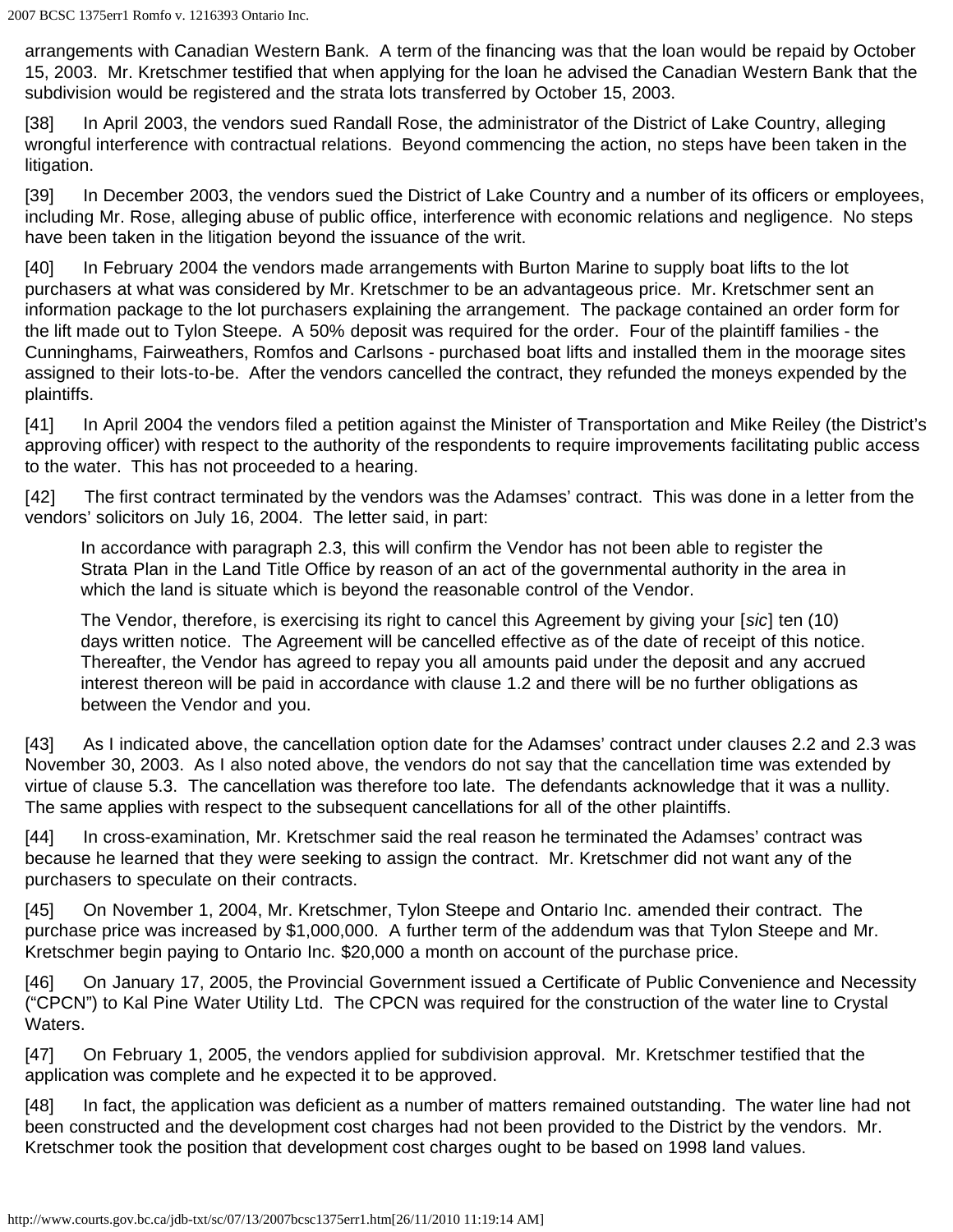[49] Mr. Reiley discussed the problems with the application with Mr. Kretschmer. He told Mr. Kretschmer that the vendors could correct the deficiencies. Mr. Kretschmer declined to do this and asked the District to put its position in writing.

[50] On April 1, 2005, the District issued a formal refusal of the vendors' application for subdivision approval, listing the above-mentioned outstanding matters.

[51] In mid-April 2005, Mr. Kretschmer and Mr. Ho met to discuss the District's refusal letter. Mr. Kretschmer's evidence is that they did not discuss terminating the contracts; rather, he says, they discussed "walking away from the development". I will return to this below at para. 200.

[52] On April 19, 2005, the vendors began to address correcting the deficiencies listed in the District's refusal letter by applying for a development variance permit. Mr. Kretschmer's evidence is that it was his intention to get subdivision approval after he received the refusal letter and that he was doing everything he could reach that goal.

[53] On May 17, 2005, the District approved the vendors' application for a development permit.

[54] On May 19, 2005, Mr. Law emailed Mr. Ho to advise him that all items in the refusal letter had been complied with except the water line. It was estimated that the water line would take two weeks to construct.

[55] Around this time, the vendors began discussions with the Prospera Credit Union about re-financing the project. Whether the vendors required additional financing to complete the water line was a point of contention.

[56] On May 19, 2005, Prospera provided Mr. Kretschmer with an expression of interest, which set out the financing it was willing to provide the vendors. This was a loan of \$3,900,000. The term was six months. Repayment was to come from the net sale proceeds of the pre-sold lot sales.

[57] Although denied by Mr. Kretschmer, it appears clear to me that on May 24, 2005, the vendors defaulted on two loan payments to the Canadian Western Bank. The amount outstanding was \$32,000.

[58] In May 2005 Mr. Kretschmer telephoned Mr. Romfo and advised him that the vendors were terminating his contract.

[59] On June 1, 2005, the Canadian Western Bank indicated that it was prepared to increase the vendors' loan by an additional \$225,000, with a new maturity date of August 31, 2005. As a condition of the amendment, the vendors were required to provide an opinion stating that the sales contracts were still legally binding.

[60] On June 10, 2005, the vendors issued a further amended disclosure statement. Appended to it was a new form of contract, which was ultimately presented to some, but not all, of the purchasers, once the contracts were terminated.

[61] In June 2005, the vendors switched their financing to Prospera. On June 23, 2005, Prospera approved a loan for the vendors in the amount of \$4,000,000. The loan included \$134,000 for the water line and \$335,000 for provincial and district fees. Repayment of the loan was to be "in full from the net sale proceeds of lot sales ... not later than December 31, 2005". A requirement of the loan was that the vendors would assign the purchase and sale agreements to Prospera as security.

[62] On July 6, 2005, Ontario Inc., Tylon Steepe and Mr. Kretschmer made a further addendum to their agreement. The amendment allowed Tylon Steepe and Mr. Kretschmer to increase the price of the strata lots.

[63] On August 15, 2005, Mr. Kretschmer emailed Mr. Ho and Mr. Law, and advised them that he was ready to re-submit the application for subdivision approval to the District.

[64] The vendors' solicitors wrote letters dated August 17 and 18, 2005, terminating the contracts with the plaintiffs other than the Adamses (whose contract had already terminated). However, as will be seen below, these letters were sent out considerably later. The letters were identical to the one sent to the Adamses, quoted above at para. 42.

[65] As I have said above, the defendants no longer rely on clauses 2.3 or 5.1 and say the cancellation letters were a nullity. In cross-examination, Mr. Kretschmer conceded that the reason the contracts were cancelled was that the vendors wanted more money for the lots, and Mr. Kretschmer wanted to have the exclusive right to build the purchasers' homes.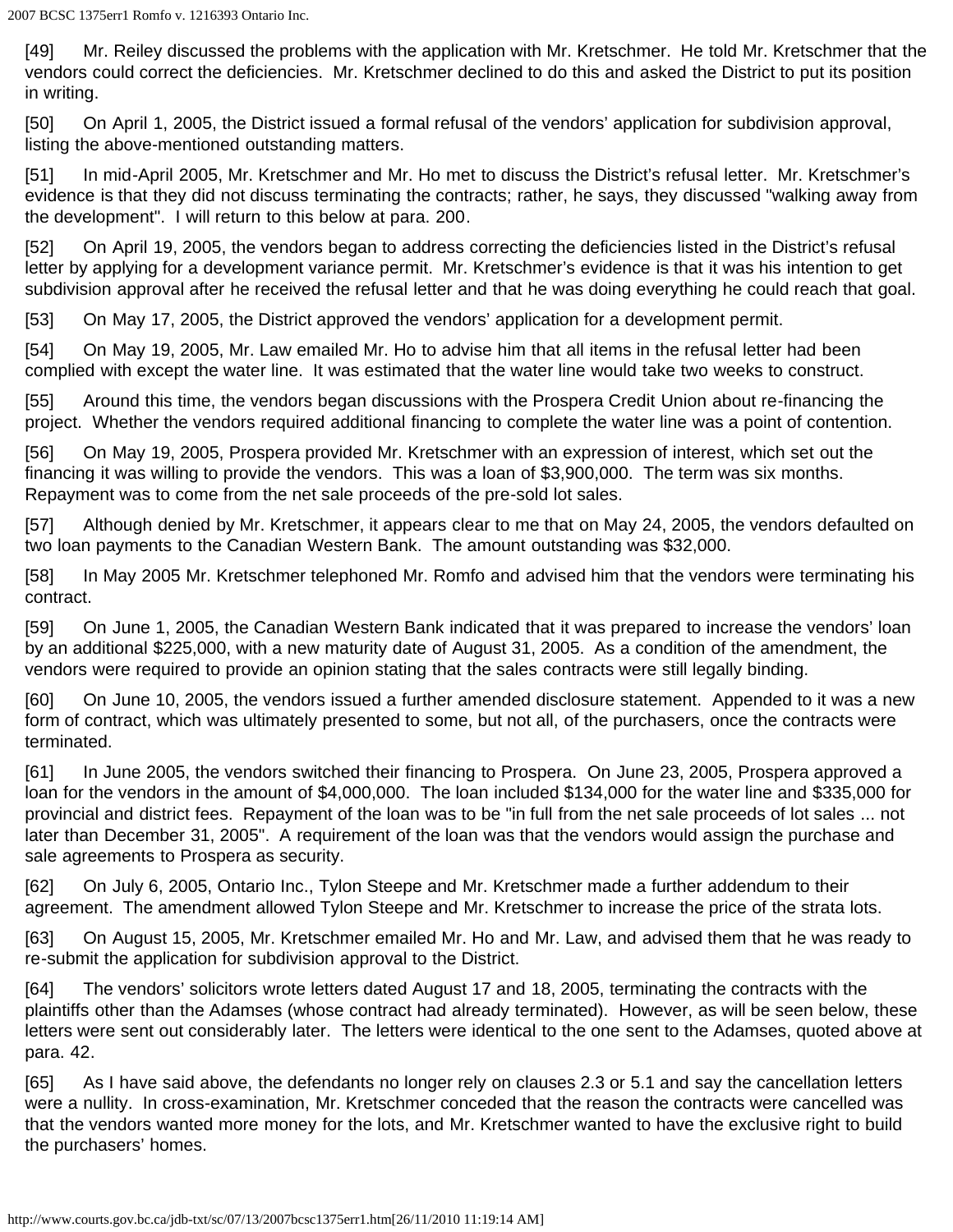[66] With the exception of the Romfos, Adamses and Carlsons, the plaintiffs were offered the lots at higher prices and were given the revised agreement form that was appended to the June 10, 2006, further amended disclosure statement.

[67] Mr. Kretschmer stated that the new price was meant to represent an equal sharing of the increased value in the lot between the vendors and the plaintiffs. In other words, Mr. Kretschmer assumed a current market value and split the difference between it and the original contract price between the vendors and purchasers.

[68] With respect to the form of the new agreement, there were two main substantive changes, apart from the change in price. The first required purchasers to have Tylon Steepe build their homes. No price for construction was set out in the contract, nor was any formula to arrive at a price. The agreement required a purchaser to sell the lot back to the vendors at the original purchase price if the purchaser did not have Tylon Steepe build its home. The second change was that the lots could not be re-sold by the purchasers until after they had built on them.

[69] The revised agreements were presented to the plaintiffs as a take it or leave it proposition.

[70] On December 13, 2005, the subdivision plan was approved by the District.

[71] On January 16, 2006, the subdivision plan was registered in the Land Title Office.

[72] One factual issue which I have not determined is when the vendors made the decision to terminate the contracts. I will return to that below in section IV.B.

# **III. EVIDENCE AND FACTS WITH RESPECT TO THE INDIVIDUAL PLAINTIFFS**

### **A. The Cunninghams**

[73] The Cunninghams and the vendors signed the contract for the purchase and sale of lot 5 in November 2002. The purchase price was \$318,700. The cancellation option date in clause 2 of their contract was August 15, 2003. The lot was a lakefront property.

[74] Shortly after the August 15, 2003, cancellation option date, Mr. Cunningham asked Mr. Kretschmer for an assurance that the vendors would not "collapse" the contract. According to Mr. Cunningham, Mr. Kretschmer replied:

… we're not going to collapse the contracts; we're going to hang in there with you people. … I know everybody that's coming down to the subdivision. We've got a great mix of people, and I look forward to having them as neighbours.

[75] Mr. Kretschmer denied having said that. As will be seen below, a number of other plaintiffs alleged that Mr. Kretschmer made similar statements to them. I will return to resolve this factual issue for all of the defendants in section IV.A below.

[76] At the same time, Mr. Cunningham advised Mr. Kretschmer that he was considering selling his home in Enderby. Mr. Kretschmer advised Mr. Cunningham that that was premature, because the subdivision had not yet been approved.

[77] At some point in 2003 - it is not clear whether it was in the same conversation outlined in the previous paragraphs - Mr. Kretschmer told Mr. Cunningham that the subdivision would be registered "fairly soon".

[78] Mr. Kretschmer does not deny that the 2003 conversation(s) took place, but denies that he told Mr. Cunningham that the vendors would not cancel his contract. (He made the same denial with respect to the other plaintiffs who gave evidence as to similar conversations with him).

[79] In June 2004, Mr. Cunningham says that he again asked Mr. Kretschmer whether the vendors would collapse his contract. He says that Mr. Kretschmer informed him that the subdivision had not yet been approved, but that the vendors would not collapse the contract. Mr. Cunningham said that he could not remember whether Mr. Kretschmer told him again at this point that it was premature to sell his home.

[80] In August of 2004, Mr. Cunningham inquired about the status of the development and Mr. Kretschmer told him that the subdivision would be approved and registered in September or October of 2004.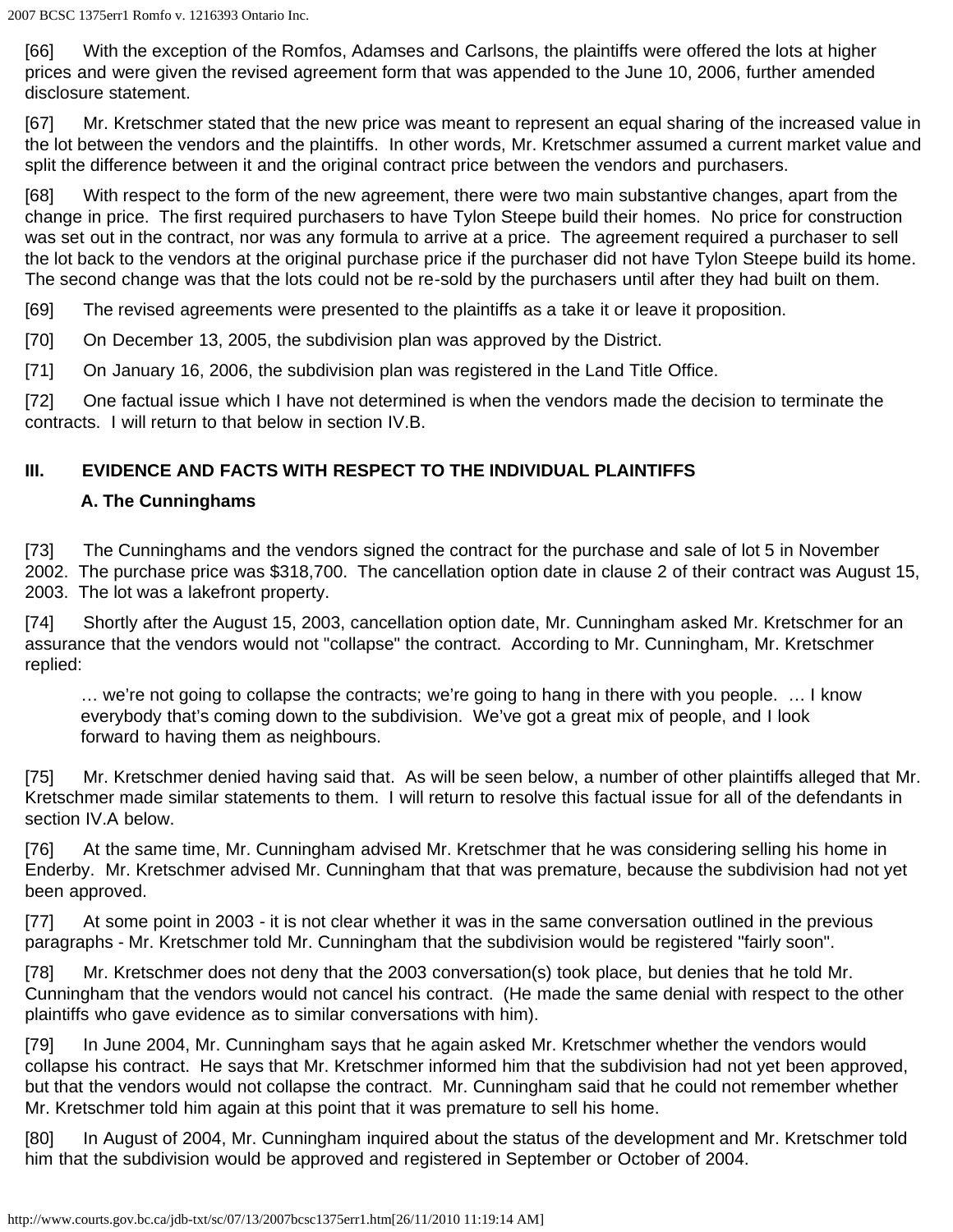[81] The Cunninghams wanted to use the monies from the sale of their Enderby home to complete the purchase of the lot and the construction of a home on it. They signed an agreement to sell their home in August 2004, with a completion date in November 2004.

[82] In December of 2004, Mr. Cunningham discussed the purchase of a boat lift with Mr. Kretschmer. Mr. Cunningham expressed concern to Mr. Kretschmer that he was soliciting a \$10,000 expenditure on a boat lift, and the subdivision had yet to be approved. Mr. Kretschmer told Mr. Cunningham that he should not worry about the money because the vendors were going to complete the contract and Mr. Cunningham would get lot 5.

[83] In October 2005, Mr. Kretschmer telephoned Mr. Cunningham to ask Mr. Cunningham and his wife to come for a meeting at his office. The meeting took place the following day. Mr. Kretschmer told the Cunninghams that he "had to mitigate because of his lawsuits against the District". He therefore, needed to raise the price of the lot to \$625,000. Mr. Cunningham was both devastated and angry. He said he would have to get legal advice.

[84] In the late fall of 2005, Mr. Cunningham received the termination letter from the vendors' solicitor, Mr. Salloum. It was dated August 18, 2005. The letter had been sent to the wrong address. The content of the letter was identical to that received by the Adamses, quoted above.

[85] At some point in time after receiving this letter - but still in the late fall - the Cunninghams received a letter from Mr. Kretschmer dated August 25, 2005. This letter was addressed to the correct address. The letter contained a new disclosure statement and stated in part, that:

For a limited time period of one week from when you receive this package, we are offering you a substantially discounted pricing (from current market value) for the lot that you are interested in. We have enclosed a new offer to purchase agreement with the discount lot pricing filled in. Please read the disclosure statement and the agreement thoroughly. If your intention is to accept this offer then execute the agreements and return all the agreements to our Kelowna office listed above within a week of receiving this package.

The purchase price was \$625,000. The agreement contained the obligation of the Cunninghams to use Tylon Steepe as the builder, as referred to above.

[86] After the Cunninghams received the letter, Mr. Cunningham had some discussions with Mr. Kretschmer regarding the possibility of purchasing other lots. Mr. Kretschmer told him there were lots that other purchasers had "walked away from". Mr. Cunningham hoped he might be able to purchase one of those at the price that was originally offered to those individuals. Although he did not say, presumably Mr. Cunningham was referring to the new and increased price of the lots because he expressed an interest in the lot that Mr. Fairweather had contracted to buy. That was a less expensive lot than the one the Cunninghams had contracted for, since the Fairweather lot was not a waterfront property.

[87] Mr. Cunningham looked at the lot and then telephoned the Fairweathers to verify they were walking away from it. Mr. Fairweather said that was not the case. Mr. Cunningham then telephoned Mr. Kretschmer and told him he did not want the lot.

[88] Mr. Cunningham said that if he had known that the vendors were going to cancel his contract he would not have sold their Enderby home and would have looked for alternative properties on Kalamalka Lake. The Cunninghams say they cannot afford similar waterfront property because of the increase in market prices.

[89] The value of lot 5 as at February 14, 2007 was \$1,230,000.

# **B.The Fairweathers**

[90] The Fairweathers and the vendors signed the contract for the purchase and sale of lot 22 in November 2002. The Fairweathers obtained legal advice before signing the contract. The cancellation option date in clause 2 of their contract was August 15, 2003. The purchase price was \$214,700.

[91] Mr. Fairweather and Mr. Kretschmer became friends because of their mutual love of water-skiing. They had frequent discussions about the difficulties Mr. Kretschmer was having with the District. Mr. Fairweather attended at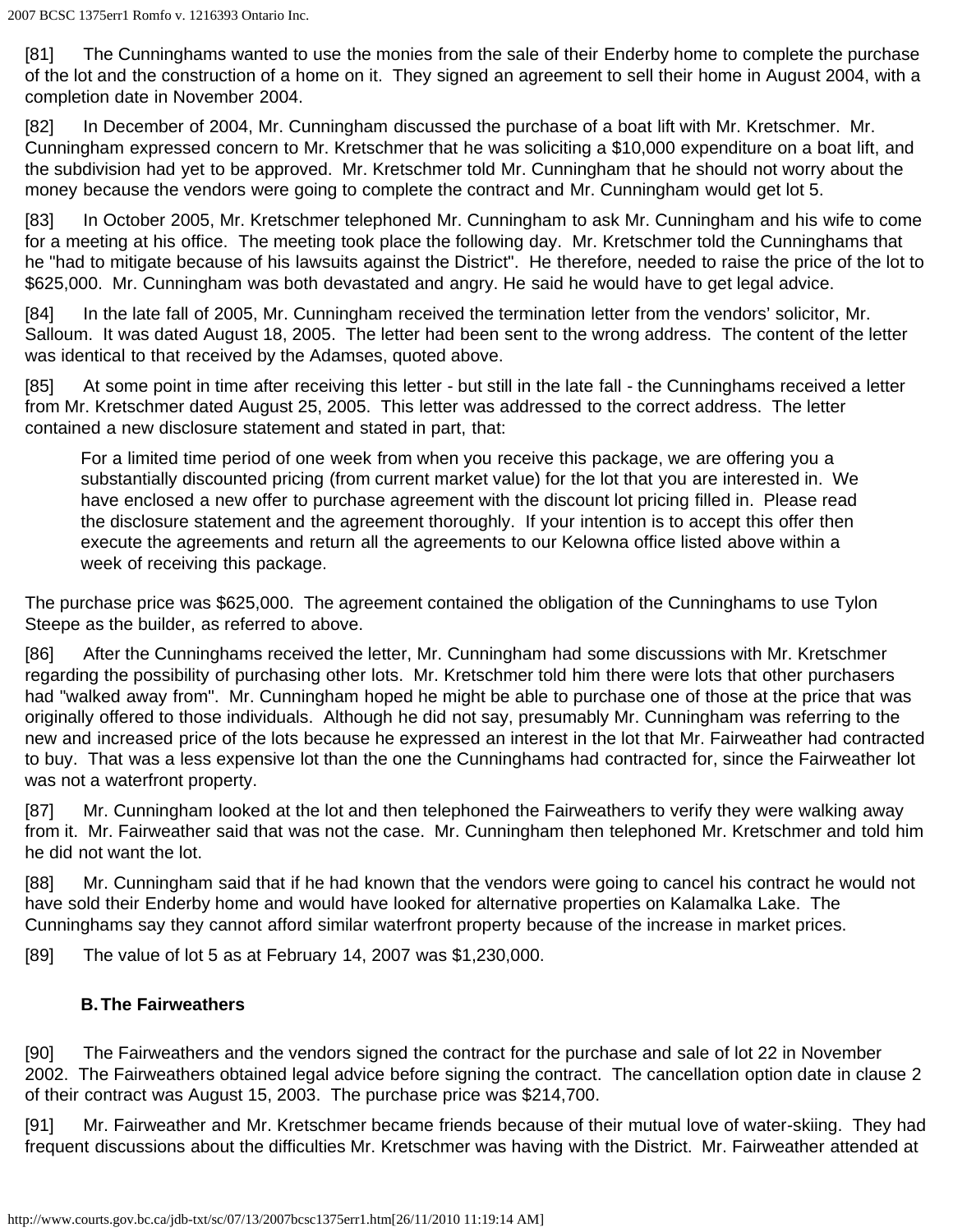least one of the meetings of the District with Mr. Kretschmer.

[92] In March of 2003, Mr. Fairweather telephoned Mr. Kretschmer and inquired about the status of the subdivision. Mr. Kretschmer told Mr. Fairweather they would be building homes on the subdivision by the fall. Mr. Kretschmer told Mr. Fairweather that once the subdivision approval was received things would move quickly and that, pursuant to the contract, Mr. Fairweather would need to have his funds available to complete the sale.

[93] The following day, Mr. Fairweather called Mr. Kretschmer again and advised him that he was considering selling his home on Lake Okanogan in order to finance the purchase of the Crystal Waters lot. He asked Mr. Kretschmer about the vendors' intent with respect to the August 15, 2003, cancellation date. Mr. Fairweather said Mr. Kretschmer replied:

… we're not going to enact that clause at all. He said, we like everybody there; I've hand-picked everyone, and we're going through with the project.

Mr. Fairweather says that Mr. Kretschmer told him that it was "somewhat premature" to sell his home, because Mr. Kretschmer did not yet have a lot to sell.

[94] In August 2003, Mr. Fairweather advised Mr. Kretschmer that he had no offers on his Lake Okanogan home and inquired about the status of the development and whether the vendors would cancel the contracts. Mr. Kretschmer told Mr. Fairweather that the contract would not be cancelled.

[95] On August 23, 2003, Mr. Fairweather received an offer on the Okanogan Lake house and had a second conversation with Mr. Kretschmer. In that conversation, Mr. Kretschmer confirmed that the subdivision would be completed and building should commence in October-November 2003.

[96] Mr. Kretschmer's evidence regarding his conversations with Mr. Fairweather about the sale of the Fairweathers' home is unclear. He did say that he had a conversation in spring 2003 with Mr. Fairweather where Mr. Fairweather informed him that he would be selling his Vernon home at some point in time. He says he made no comment on the timing.

[97] Mr. Kretschmer also testified that he discussed the topic with Mr. Fairweather sometime around September 2003. He says he told Mr. Fairweather:

Do you think this is not premature, because I can't supply you with a lot. So if you're looking to build on Crystal Waters right away, you know, I can't supply you with the lot -- lot to do that. So, you know, I have to give you the same answer I gave the Romfos: as the developer, I'm telling you that it's probably a premature decision, but the decision is yours to make on your own.

[98] The Fairweathers accepted the offer to sell their home with a completion date of October 2003.

[99] Following the sale of their home, the Fairweathers consulted with Mr. Kretschmer about the design and construction of a home on lot 22.

[100] In October of 2004, Mr. Fairweather discussed the purchase of a boat lift with Mr. Kretschmer. Mr. Kretschmer assured Mr. Fairweather that he was going to get lot 22, and, as a result, the Fairweathers purchased the boat lift.

[101] Mr. Fairweather testified that in fall of 2004 Mr. Kretschmer told him that Mr. Kretschmer was getting pressure from Mr. Ho to cancel all the contracts. Mr. Kretschmer told Mr. Fairweather that he would not allow the contracts to be cancelled.

[102] In May 2005, Mr. Kretschmer again told Mr. Fairweather that Mr. Ho was pressuring him to collapse all the contracts. Mr. Fairweather says that Mr. Kretschmer assured Mr. Fairweather that his contract would not be cancelled.

[103] In early June 2005, Mr. Fairweather met Mr. Kretschmer on the site. Mr. Kretschmer told him the vendors had made the decision to terminate all of the contracts and increase the prices.

[104] Near the end of June 2005, Mr. Kretschmer met with Mr. Fairweather and told him the increased price would be \$274,900. He asked Mr. Fairweather to make up his mind within a couple of weeks.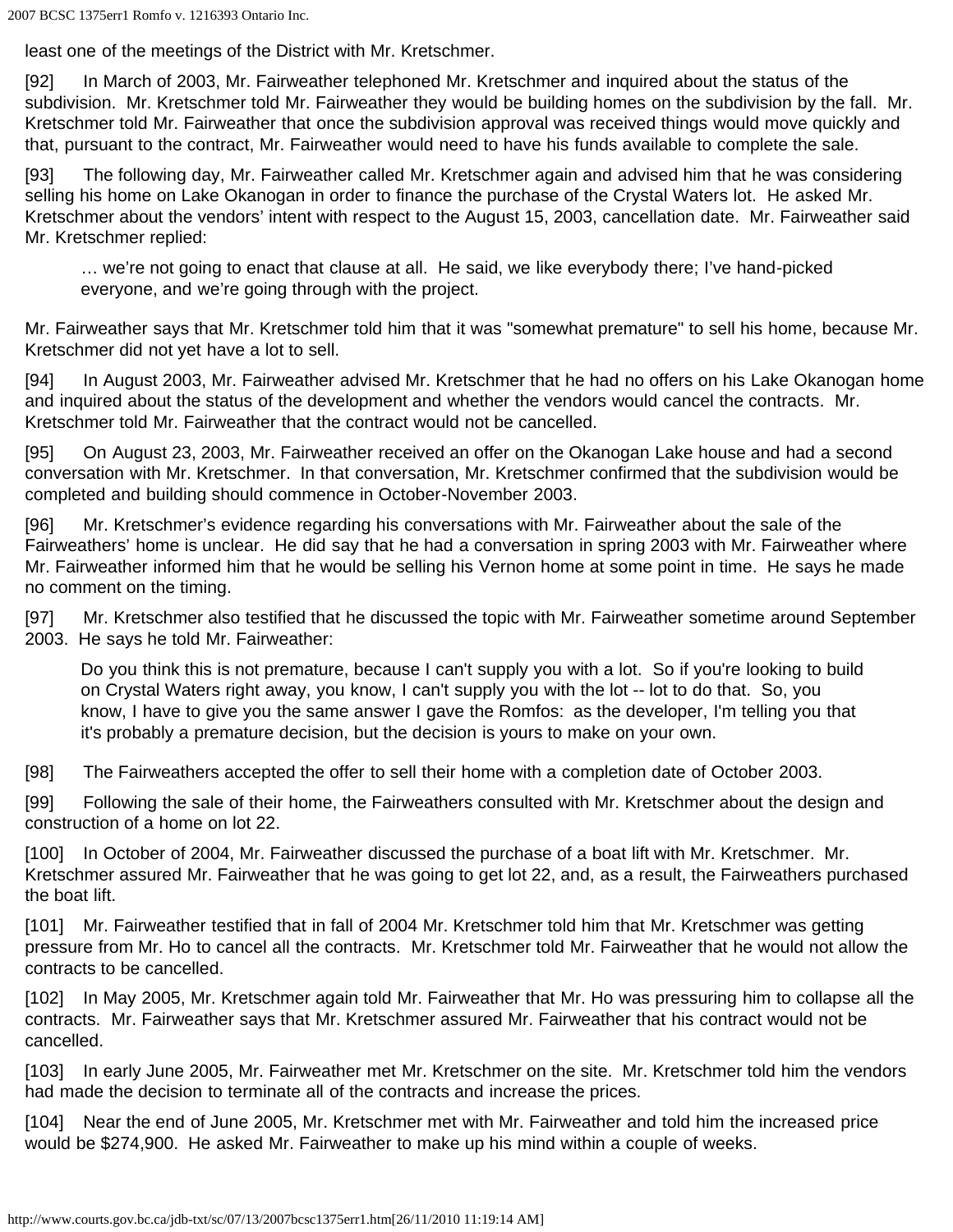[105] Some weeks later the Fairweathers decided to pay the increased price and telephoned Mr. Kretschmer to arrange for him to come to their house so they could sign a new contract. Mr. Fairweather's assumption was that the new contract would be the same as the original one, save for the increased price.

[106] Mr. Kretschmer came by the Fairweathers' house with the new agreement. Mr. Fairweather read through it and to his dismay noted the clauses requiring the lot to be built on before it could be sold and the requirement to use Tylon Steepe as the builder. He expressed his concern to Mr. Kretschmer, and said he would have to consider his options.

[107] The Fairweathers chose not sign the new agreement. They received a letter of cancellation from Mr. Salloum, and in December 2005 their deposit was returned to them.

[108] The Fairweathers said that if they had known that the vendors were going to cancel their contract they would not have sold their Okanogan Lake home and would have looked for an alternative property to purchase. They are now living in a modular home they purchased. It is on leased land in an area nearby Crystal Waters. They cannot afford property either similar to the one they sold, or similar to the one they contracted to buy, because of the increase in prices.

[109] Mr. Kretschmer denies that he ever told Mr. Fairweather that his contract would not be cancelled.

[110] The value of the lot the Fairweathers were to buy was \$500,000 as at February 14, 2007.

### **C. The Romfos**

[111] The Romfos and the vendors signed the contract for the purchase and sale of lot 2 in November 2002. The cancellation option date in clause 2 of their contract was August 15, 2003. The purchase price for the lot was \$294,700. It was a waterfront lot.

[112] The Romfos received legal advice before signing the contract.

[113] In August of 2003, Mr. Romfo met with Mr. Kretschmer and advised him that he was contemplating selling his Vernon home. Mr. Romfo asked Mr. Kretschmer if the vendors were going to cancel his contract. Mr. Romfo says that Mr. Kretschmer told him that the vendors were not going to cancel his contract, and that they would be "pounding nails" in the fall of 2003. Mr. Kretschmer denies that he said that. He said he told Mr. Romfo that if Mr. Romfo was expecting to get a lot and start building right away it was premature to sell his house. Mr. Romfo denies that.

[114] The Romfos received an offer to purchase their Vernon home and accepted it on August 26, 2003, for a completion date of January 29, 2004.

[115] After the sale of their home, the Romfos moved into a rental home. The Romfos put the sale proceeds of the Vernon home into a short-term investment so that the money would be available for the construction of their new home.

[116] Following the signing of the agreement, the Romfos had meetings with Mr. Kretschmer about the design and construction of the home. Mr. Kretschmer prepared line drawings of the home.

[117] In November 2004, Mr. Romfo purchased a boat lift. Mr. Romfo had expressed his concern about the expenditure. He says Mr. Kretschmer replied that if the subdivision was not approved Mr. Romfo would own a boat lift.

[118] In March 2005, Mr. Kretschmer told Mr. Romfo that he was receiving pressure from Mr. Ho to cancel the contracts, but Mr. Kretschmer assured Mr. Romfo that the vendors would not do that.

[119] In May 2005, Mr Kretschmer telephoned Mr. Romfo and told him that the vendors were cancelling their contract with him.

[120] A termination letter followed in August 2005, followed by the return of the Romfos' deposit and the money paid for the boat lift. The Romfos' were not given the opportunity to acquire the lot at a higher price.

[121] The Romfos' evidence was that if they had known that the vendors were going to cancel their contract they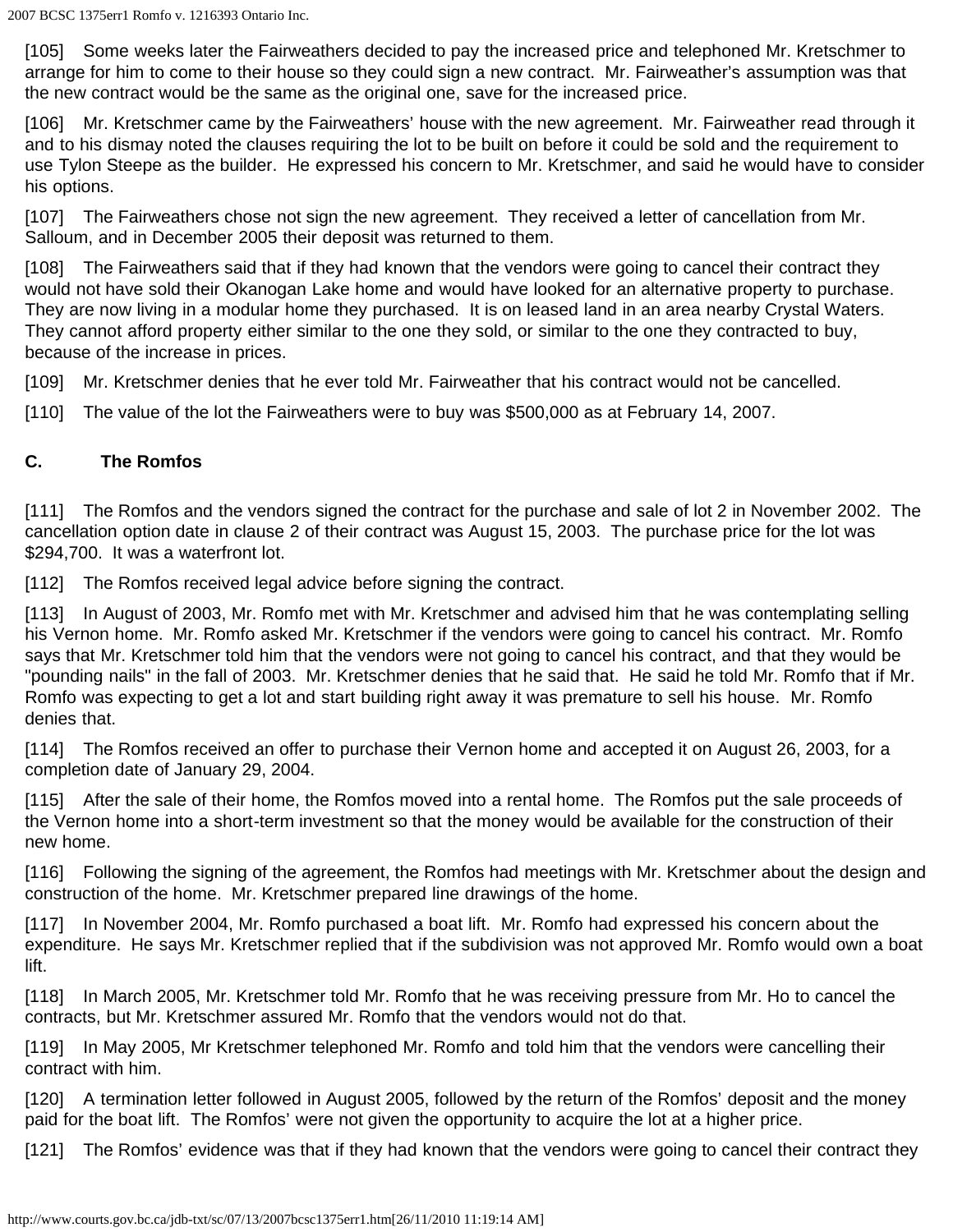would not have sold their Vernon home and would have looked for alternative properties. They are now out of the market for similar properties because of the increase in land prices.

[122] The value of lot 2 as at February 14, 2007 was \$1,090,000.

## **D.The Carlsons**

[123] The Carlsons' offer to purchase lot 7 was accepted by the vendors on January 2003. The cancellation option date in clause 2 of their contract was August 15, 2003. The purchase price for this waterfront lot was \$315,700.

[124] The Carlsons obtained legal advice prior to signing the agreement. They were told, amongst other things, that if the vendors failed to comply with their legal obligations, clause 1.2(b)(iii) of the agreement, the deposit clause, limited their rights to the return of their deposit.

[125] In January 2003, Mr. Kretschmer advised Mr. Carlson that construction of homes on Crystal Waters would begin in the summer of 2003, and that he should have his cash available in order to complete the purchase of lot 7. Mr. Carlson kept his cash liquid rather than investing it in a building project with his brother.

[126] In December 2004, Mr. Carlson purchased a boat lift. Mr. Carlson was not told that he would get his money back if the subdivision did not occur.

[127] In December 2004, or early January 2005, Mr. Kretschmer told Mr. Carlson that the subdivision would be registered in short order and that Mr. Carlson should have his funds ready to close on lot 7.

[128] On May 28, 2005, Mr. Kretschmer telephoned Mr. Carlson and told him he was concerned about the delays that the vendors had experienced. He said that the vendors were \$1,000,000 in the hole and were trying to come up with ways to make that up. Mr. Carlson says that Mr. Kretschmer told him that the vendors could cancel the contracts, but he was not going to let that happen because the purchasers had held on so long; the vendors were trying to come up with a way of raising funds. Contradictorily, Mr. Kretschmer went on to say that the vendors were considering cancelling the contracts and asking the purchasers to sign new contracts at increased prices. The new price would be arrived at by splitting the difference between the original contract price and the current lot values between the parties and the vendors.

[129] In the third week of August 2005, the Carlsons were on the Crystal Waters property and met Mr. Kretschmer. He told them that the vendors had made the decision to cancel the contracts. When they returned home a cancellation letter, dated August 17, 2005, was waiting for them. The deposit and boat lift payments were returned to the Carlsons later. Unlike many of the other plaintiffs, they were not offered the option to acquire the lot at a higher price.

[130] The Carlsons' evidence was that if they had known that the vendors were going to cancel their contract they would have bought another lot on Kalamalka Lake, not purchased the boat lift, and would have invested their monies (which were being held to complete their purchase) differently.

[131] The value of lot 7 as at February 14, 2007 was \$1,235,000.

# **E. The Royers**

[132] The Royers and the vendors signed the contract for the purchase and sale of lot 1, a waterfront lot, in November 2002. The price was \$245,700. The cancellation option date in clause 2 of their contract was August 15, 2003.

[133] In August 2003, Mr. Kretschmer advised the Royers that the subdivision would be registered in September or October 2003. Mr. Kretschmer reminded the Royers that once the subdivision was registered they would have 10 days to pay the balance of the purchase price.

[134] In April 2004, the Royers considered purchasing a new home in Edmonton, but elected not to because they needed the money they would have spent to do so, to complete the purchase of lot 1.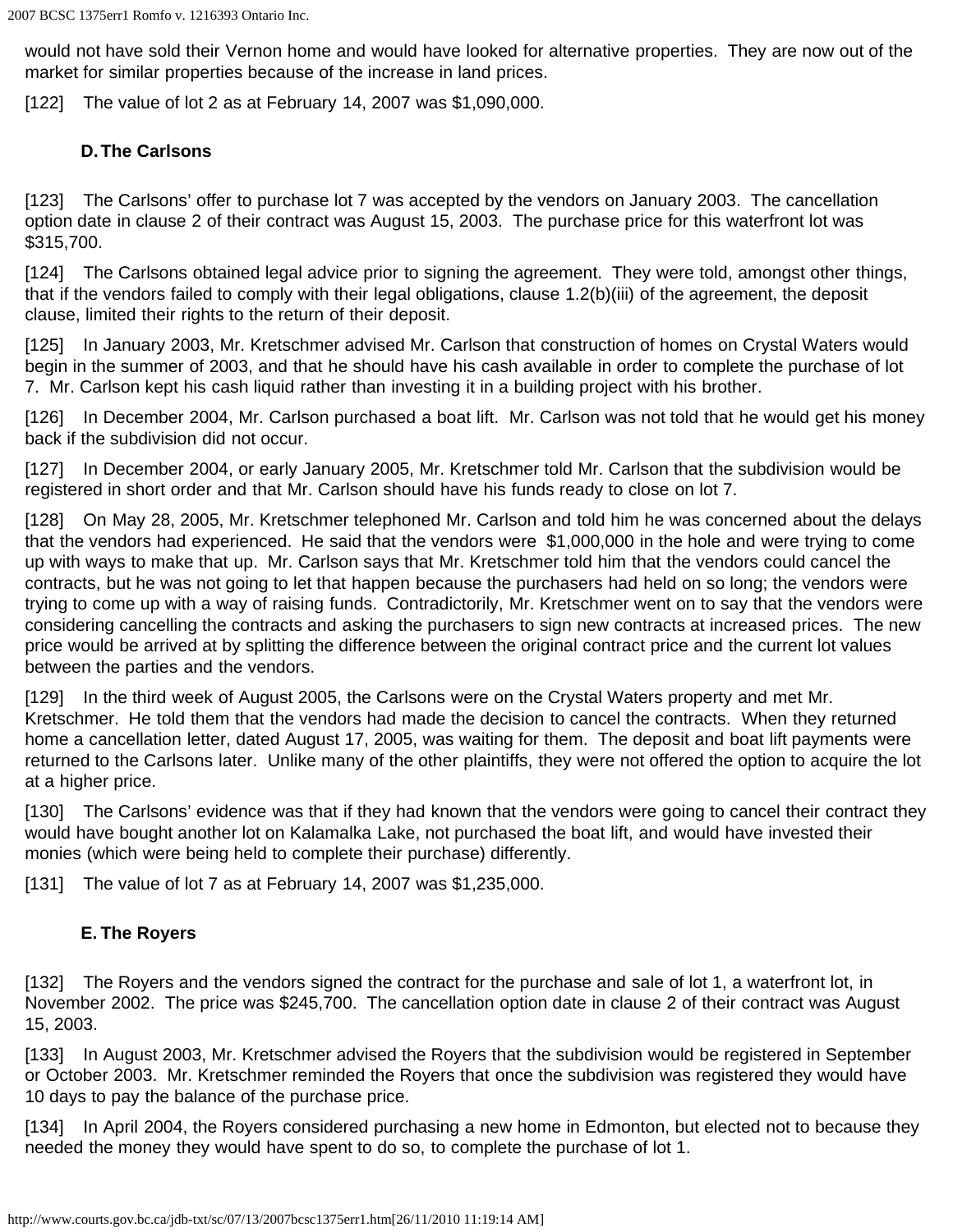[135] In August or September 2004, Mr. Kretschmer advised the Royers that the strata plan would be registered shortly and that they should get their financing in order to complete the purchase of lot 1. The Royers arranged financing with the Alberta Treasury Branch. They incurred a \$150 cost. Mr. Kretschmer assisted them in obtaining the financing by providing them with an appraisal report.

[136] In May 2005, the Royers met with Mr. Kretschmer at a restaurant in Kelowna. Mr. Kretschmer referred to the difficulties he was having with the District, but he said he expected the subdivision would be registered in three to four weeks.

[137] Mrs. Royer testified that at that meeting Mr. Kretschmer assured them that their contract would not be cancelled. She did not give that evidence in her discovery when asked to exhaust her memory of the meeting.

[138] Mr. Royer said that at the May 2005 meeting, the assurance given by Mr. Kretschmer was that the registration of the subdivision would take place. In his mind that was an assurance that the vendors would complete his contract once the subdivision was registered.

[139] In June 2005 Mr. Kretschmer and Mr. Royer spoke on the telephone. Mr. Kretschmer told Mr. Royer that Mr. Ho wanted to cancel the contract. Mr. Royer said that Mr. Kretschmer assured him he had nothing to worry about.

[140] On August 24, 2005, Mr. Kretschmer telephoned Mr. Royer and informed him the vendors were cancelling the contract. Mr. Kretschmer said that the Royers might be able to buy another lot, lot 20, for a price around \$276,000. Lot 20 was not on the waterfront. It was left that Mr. Kretschmer would send an information package to Mr. Royer.

[141] In September 2005 the Royers received a letter from Mr. Kretschmer with a new contract for lot 1 for a revised price of \$598,700. As with the Cunninghams, the vendors requested a response within a week. Neither party followed up on the discussion regarding the possible purchase of lot 20.

[142] The Royers replied through their lawyer rejecting the offer and stating that they expected the vendors to convey the lot at the original price.

[143] The Royers received a letter dated October 6, 2005, terminating their contract.

[144] The Royers' evidence was that if they had known that the vendors were going to cancel their contract they might have purchased another home in Edmonton or invested their money differently. They may have looked for alternative recreational property.

[145] The value of lot 1 as at February 14, 2007 is \$1,010,000.

### **F. David Perrella**

[146] Mr. Perrella's contract for the purchase of lot 14 was executed in August 2003. It was not a waterfront lot. The price was \$208,700. The cancellation option date in clause 2 of Mr. Perrella's contract was October 20, 2003.

[147] Prior to signing the contract, Mr. Perrella was told that the expected date for the completion of the subdivision was October 2003.

[148] As the cancellation option date approached in October 2003, Mr. Perrella spoke to Mr. Kretschmer to inquire about the development's status. He did this because if it appeared that the project was not going to go ahead, he would have exercised his right to terminate the contract and looked at alternative recreational property.

[149] Mr. Kretschmer told him that he thought the subdivision would be registered soon, but there would be a bit of a delay beyond the October 30, 2003, date. He said he was planning on sending letters to the purchasers informing them of the delay. This was not done.

[150] In February 2004, Mr. Perrella again inquired about the status of the development. Mr. Kretschmer assured Mr. Perrella that the subdivision would be registered in two to three weeks.

[151] In the summer of 2004, Mr. Perrella met Mr. Kretschmer at the Crystal Waters site. At the meeting, Mr. Kretschmer advised Mr. Perrella that the vendors had the right to cancel all the contracts. However, he went on to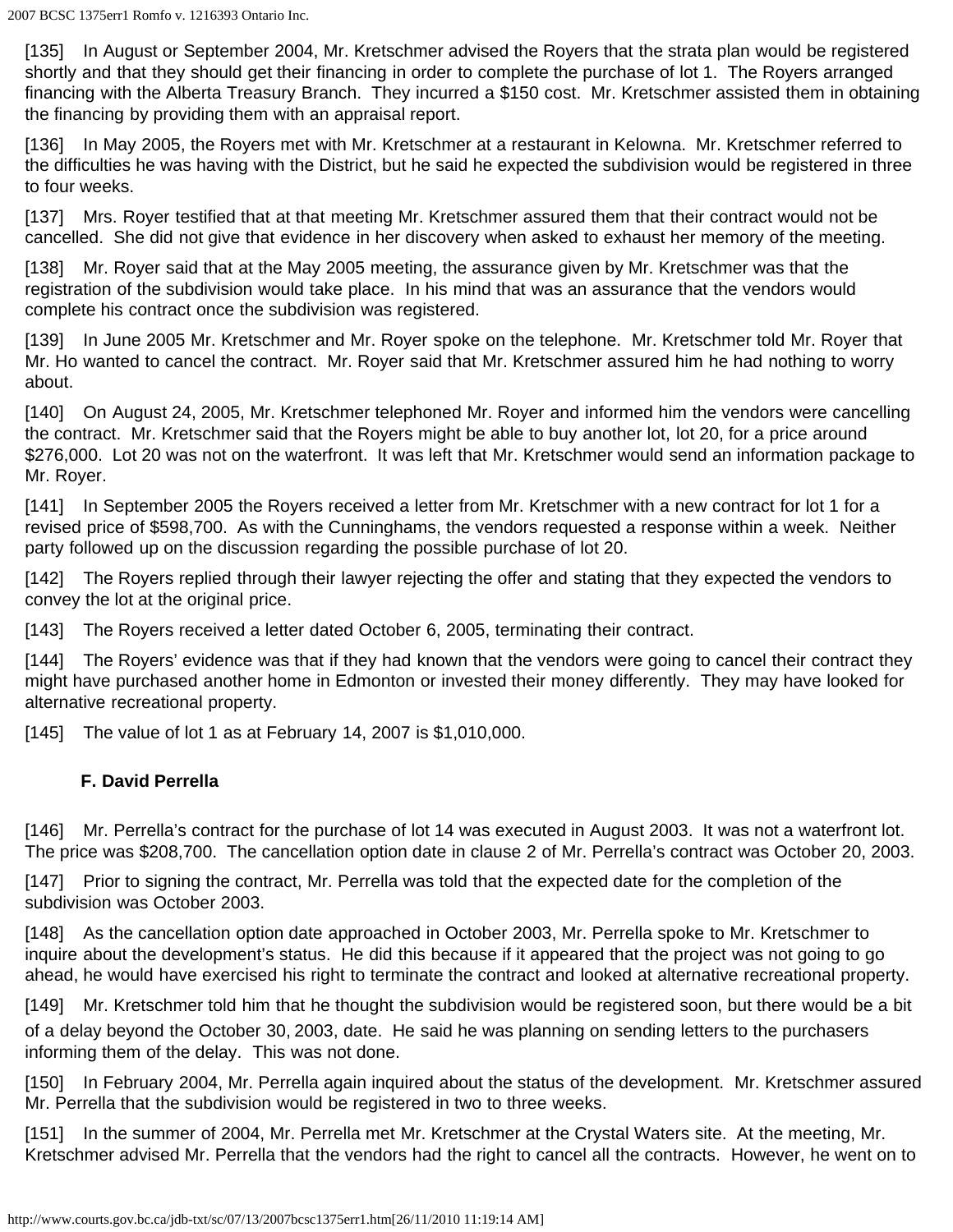say that the vendors were only going to cancel the contract of a particular purchaser who was trying to sell their lot. (That turned out to be the Adamses). Mr. Kretschmer admits that the conversation took place, but again denies that he discussed cancellation of Mr. Perrella's contract.

[152] Some time in August 2005, Mr. Kretschmer telephoned Mr. Perrella and advised him that the vendors had decided to terminate the contract and offer the lot to him at an increased price.

[153] On September 14, 2005, Mr. Perrella received a package containing the letter of termination, dated August 18, 2005, and the letter attaching the revised form of contract, dated August 31, 2005. The new price was \$252,700.

[154] Mr. Perrella telephoned Mr. Kretschmer and told him he could not sign the new offer both because of the price and the revised terms.

[155] Mr. Perrella's deposit was returned to him.

[156] Mr. Perrella testified that if he had known that the vendors were going to cancel his contract he would have looked for an alternative lakefront property with the intention of purchasing, but he acknowledged that was primarily related to the time around the October 2003 cancellation option date.

[157] The value of lot 14 as at February 14, 2007 is \$450,000.

## **G.The Freys**

[158] The Freys' offer to purchase lot 11, a non-waterfront property, was accepted by the vendors on July 8, 2003. The price was \$139,700. The cancellation option date in clause 2 of the Frey contract was October 20, 2003.

[159] Ms. Shellian-Frey testified that she had several telephone conversations with Mr. Kretschmer in which she raised the issue of the status of the subdivision. These conversations took place when Mr. Kretschmer called to speak to her husband. (As mentioned above, the Freys and the Royers owned a plumbing business, which did work for Mr. Kretschmer's construction company in Alberta). She could not remember the dates of the conversations. She said Mr. Kretschmer consistently said that the District was causing delays, but that the subdivision would be registered "pretty soon", and that they should have their money ready in order to complete.

[160] Mr. Frey testified to similar conversations with Mr. Kretschmer, also on unspecified dates, where Mr. Kretschmer said words to the effect that the approval of the subdivision was around the corner.

[161] Shortly after executing the contract, the Freys had their home appraised to secure financing with the Alberta Treasury Branch for the purpose of taking out a mortgage to finance the purchase of their lot and the construction of a home on it.

[162] The Freys do not say that Mr Kretschmer represented that the vendors would not cancel their contract.

[163] Mr. Kretschmer did not give the Freys any advance notification of the cancellation, which came in a letter from the vendors' solicitor. Although that letter was dated August 18, 2005, the Freys did not receive it until September or October, 2005.

[164] Shortly after that, the Freys received a letter from Tylon Steepe offering them lot 11 at an increased price of \$184,700. The revised contract was enclosed. They declined to sign it, and their lawyers wrote to the vendors stating that they expected them to live up to the terms of their contract and convey the lot at the original price.

[165] The Freys testified that had they not signed the contract for Crystal Waters and thought throughout that the purchase would be completed, they would have actively looked for and hopefully purchased property elsewhere.

[166] The value of lot 11 as at February 14, 2007 is \$310,000.

### **H. The Adamses**

[167] The Adamses entered into their contract with the vendors for the purchase of lot 33 on September 10,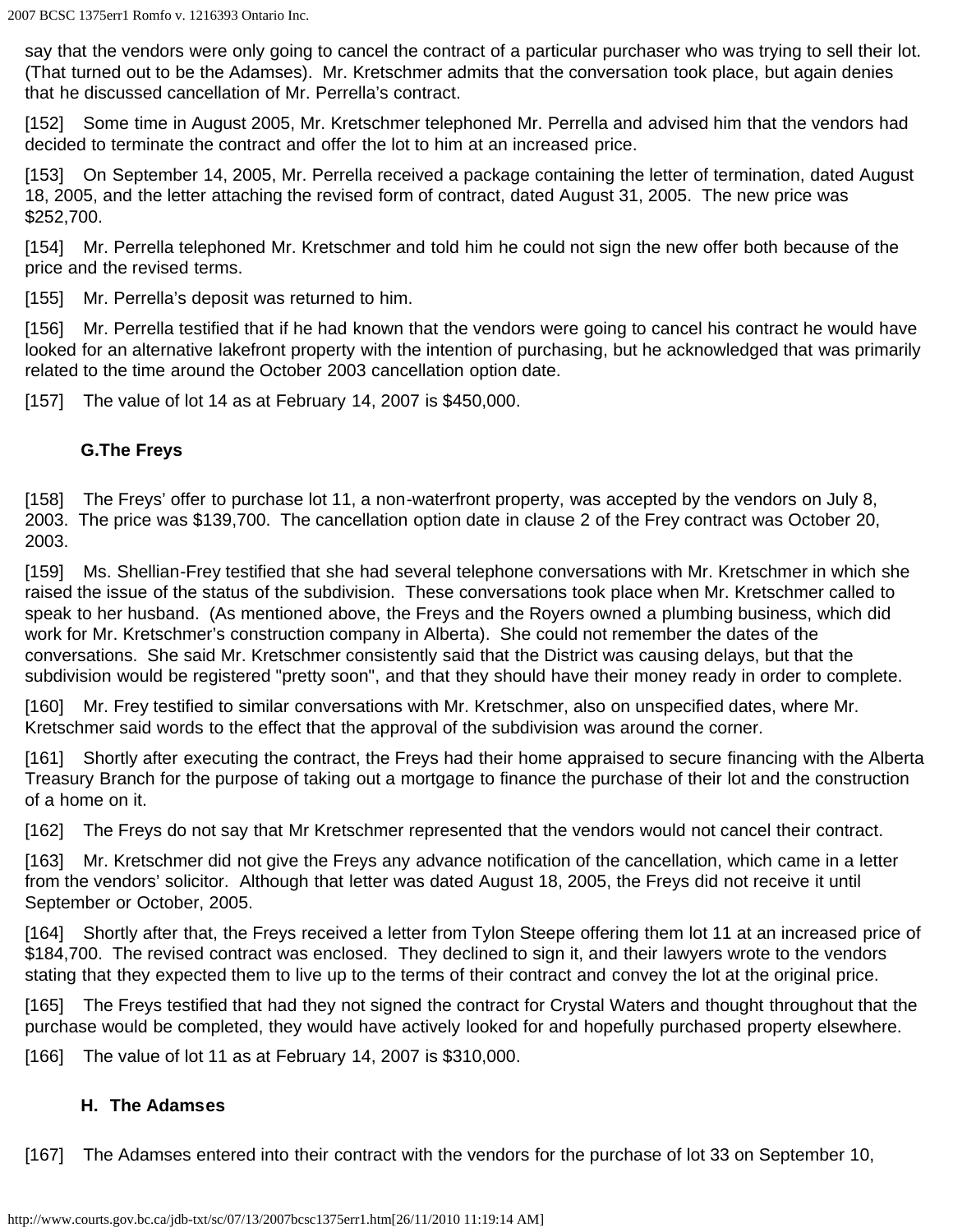2003. Lot 33 was not on the waterfront. The price was \$172,700. The cancellation option date in their contract was November 30, 2003.

[168] At the time the contract was entered into, Mr. Kretschmer told the Adamses that the subdivision would be registered in October 2003, and that the construction of homes could begin in the spring of 2004.

[169] The Adamses had a number of discussions with Mr. Kretschmer about the construction of their home on lot 33. Mrs. Adams advised Mr. Kretschmer that they were considering speculating on a piece of property in Oyama in order to raise funds for the construction of their home on Crystal Waters. Mr. Kretschmer said the timing sounded fine.

[170] In June 2004, the Adamses realized that the price of real estate was rising and that the subdivision had been delayed. They decided to attempt to assign their contract and they advertised the lot on the internet. Mr Adams told Mr. Kretschmer that he and his wife wanted to sell their interest in the lot. Mr. Kretschmer offered to buy the contract back for the original price, which Mr. Adams refused. Mr. Kretschmer was displeased at the Adamses trying to make a profit on the contract and decided to cancel their contract.

[171] On July 15, 2004, the vendors' solicitor wrote to the Adamses terminating their contract. The letter is fully set out above at para. 42.

[172] The Adamses said that if they had known that Mr. Kretschmer was going to cancel their contract, they would have purchased an alternative property on Kalamalka Lake or other waterfront property. However, in July 2003 they had sold another piece of waterfront property they owned and it is noteworthy that the lot they bought at Crystal Waters was not on the waterfront. Further, in 2004 the Adamses bought another lot across the street from the water.

[173] The value of lot 33 as at February 14, 2007 was \$350,000.

# **IV. CREDIBILITY AND FACTUAL FINDINGS**

[174] I turn now to the two factual matters which I said above that I would return to. The first is whether Mr. Kretschmer told the Cunninghams, Fairweathers, Romfos, Carlsons, Royers and Mr. Perrella that he would not cancel their contracts as they say he did. The second is when the vendors made the determination to cancel the contracts. It is convenient to do that now before returning to an examination of the plaintiffs' claims on an individual basis.

### **A. Did Mr. Kretschmer tell the Cunninghams, Fairweathers, Romfos, Carlsons, Royers and Mr. Perrella that the vendors would not collapse or cancel the contracts?**

[175] I will deal first with the issue of whether or not Mr. Kretschmer told the Cunninghams, Fairweathers, Romfos, Carlsons, Royers and Mr. Perrella that he would not collapse or cancel the contracts.

[176] For reasons that follow, I accept the plaintiffs' evidence on this point and do not accept Mr. Kretschmer's denial.

[177] I start by noting that it is understandable that the purchasers would be extraordinarily anxious as to the status of the subdivision process since the disclosure statement made it clear that the vendors were having a dispute with the District regarding the necessary approvals.

[178] It is perfectly logical that the plaintiffs would also seek an assurance that their contracts would not be terminated under clauses 2.2 and 5.3. It is one thing for the plaintiffs to understand and accept that there might be a delay in the District or other governmental authority granting the necessary approvals for the subdivision, or the possibility that no approval would be forthcoming at any time. It is quite another for them to accept the risk that the vendors could terminate the contract and simply return their deposits as a result of a delayed registration.

[179] Mr. Kretschmer does not deny that he was asked by the plaintiffs on many occasions as to the progress of the development and when they could start building their homes. He also does not deny that he was told by several of the plaintiffs that they were contemplating selling their homes.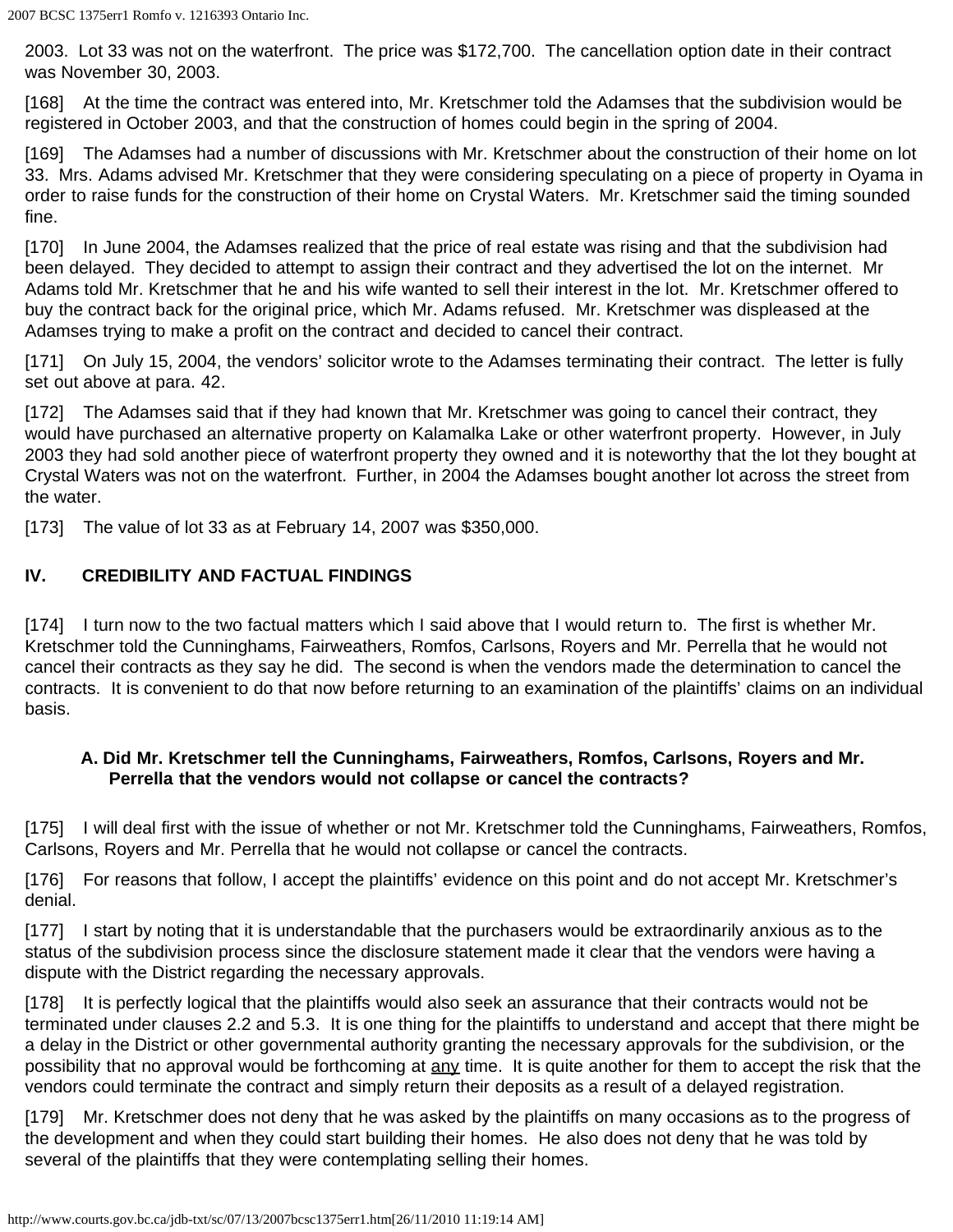[180] The fact that all of them "hung in there" (to use Mr. Kretschmer's terminology) until their contracts were terminated is consistent with Mr. Kretschmer having given the assurances the plaintiffs allege.

[181] The purchase of the boat lifts by the Cunninghams, Fairweathers and Romfos in October and November 2004 - a date well past the specified cancellation option dates in clause 2.2 - is also consistent with Mr. Kretschmer having given the plaintiffs an assurance that the contract would not be cancelled.

[182] I find that Mr. Kretschmer's evidence was not credible in other important areas of his testimony. For example:

- (a) he denied that work was halted on the water line in May 2005 due to there being no room left on the line of credit with which to finance it. That was clearly contradicted by the documents.
- (b) He stated that a representative of Canadian Western Bank suggested that he cancel the contracts with the plaintiffs in order to realize a higher price. That was again contradicted by a document.
- (c) It was put to him that the \$1,000,000 increase in Tylon Steepe's purchase price from Mr. Ho in November 2004 increased his costs by that amount. He denied that suggestion with an incomprehensible answer.

[183] The defendants' document production also detracts from Mr. Kretschmer's credibility, as I will explain.

[184] Document production was a contentious issue throughout this litigation, which was case-managed by me. It remained so through to the end of trial.

[185] The defendants originally relied on their ability to extend the cancellation option date by invoking clause 5.2 on the basis of governmental delay. When faced with a motion to produce all of the documents surrounding the vendors' dealings with the District, the defendants abandoned this portion of their defence and took the position that these documents were no longer relevant. On that basis I declined to order their production. However, at trial Mr. Kretschmer adduced nine documents concerning his dealings with the District. These were culled by Mr. Kretschmer himself from some 28 boxes of documents, in what he acknowledged was an effort to bolster the defendants' case.

[186] Further, the defendants had been ordered to produce all documents concerning the dealings between Tylon Steepe, Ontario Inc., Mr. Ho and Mr. Law. Virtually no such documents were produced.

[187] Mr. Kretschmer testified that there was very little correspondence between the defendants. I do not accept that. This transaction was of substantial magnitude, it spanned several years, and endured substantial delay and difficulty. The principles and agents of the vendors were geographically separated: Mr. Kretschmer was in Alberta and British Columbia, Mr. Ho was in Ontario and Mr. Law was in Ontario. That there could only exist a hand-full of emails and three contractual documents is difficult to believe.

[188] Mr. Kretschmer attempted to partially explain this by saying that his work computer crashed at the end of 2004 or beginning of 2005 and that any emails on that computer were lost. Of course that does not explain the lack of production of emails from that point in time forward. Further, he said he used a number of computers for his emails, including one at home. Yet he said he did not check them for relevant documents.

[189] Mr. Kretschmer said he did not keep, or "not always keep" a day-timer. I do not find that credible.

[190] I therefore accept the evidence of the Cunninghams, Fairweathers, Romfos, Carlsons and Mr. Perrella with respect to this issue.

[191] With respect to the Royers, I think Mrs. Royer was mistaken - I do not say she was intentionally untruthful when she said that Mr. Kretschmer told her and her husband in May 2005 that he would not cancel the contract. She did not allude to that in her discovery evidence, and her husband did not say that. However, I do accept that Mr. Kretschmer assured Mr. Royer that he would not allow the contract to be cancelled when they spoke in June 2005.

### **B.When did the vendors decide to terminate the contracts?**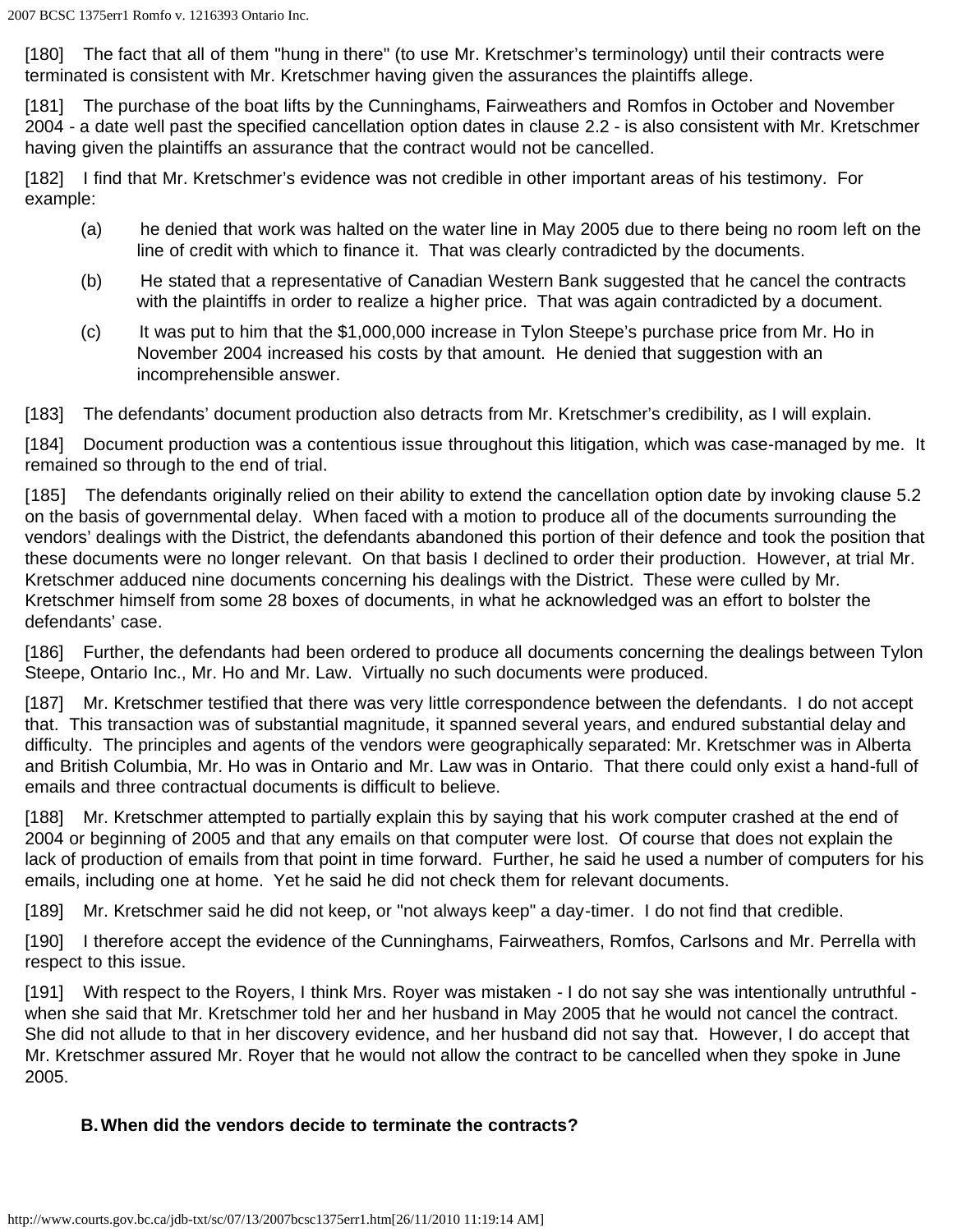[192] I turn now to address the issue of when the defendants made the decision to terminate the contracts with the plaintiffs.

[193] The plaintiffs argue that although Mr. Kretschmer decided to cancel the contracts earlier, he did not act on that decision because he needed the existing contracts in place for the Canadian Western Bank and Prospera Credit Union. The contract with Prospera provided that the agreements were to be assigned as security. With respect to the Canadian Western Bank, Mr. Kretschmer testified that he could not cancel the contracts without their consent. Once the subdivision was approved along with new financing, Mr. Kretschmer and the vendors were in a position to cancel the contracts. Before that he could not rock the apple cart.

[194] Mr. Kretschmer's evidence was that he, Mr. Ho and Mr. Law first started discussing the possible termination of the contracts in July 2005 and made the decision in August 2005.

[195] Once again, I do not accept Mr. Kretschmer's evidence on this point, for the following reasons.

[196] Mr. Kretschmer had legal advice at least as early as July 2004 that the vendors had the right to terminate with supposed impunity. The vendors relied on that advice in terminating the Adamses' contract in July 2004. By that point in time, the project was substantially delayed from its projected completion date of summer 2003.

[197] On November 1, 2004, Tylon Steepe agreed to increase the price to Mr. Ho by \$1,000,000.

[198] Mr. Kretschmer denied that that increased Tylon Steepe's cost by a million dollars. He said that the increase was off-set by a decrease in the price of two lots that he was to purchase. Yet he could not give a straight answer as to the precise purchase price of those lots and the prices he did come up with did not total \$1,000,000.

[199] By at least May 2005, the project was running into serious difficulties with its line of credit with the Canadian Western Bank and the vendors changed financial institutions to the Prospera Credit Union.

[200] In the face of all the above, Mr. Kretschmer says that after they received the refusal letter from the District on April 1, 2005, he and Mr. Ho considered abandoning the whole project and selling it, but did not discuss the possible termination of the contracts. That is not credible.

[201] The June 2005 amended disclosure statement included the new form of contract. When it was put to Mr. Kretschmer that that was inconsistent with his evidence that the decision to terminate was only made in July 2005, he replied that the new form of contract was only included in the disclosure statement because he and Mr. Ho were only contemplating canceling the existing contracts. I do not find that to be credible.

[202] It is noteworthy that neither Mr. Ho nor Mr. Law was called as a witness. Both of them could have given direct evidence on this issue, as well as many others. I think I am entitled to draw an adverse inference from this.

[203] The comments I made in the previous section regarding Mr. Kretschmer's credibility are also applicable here.

[204] I think that there is force to the plaintiffs' submissions set out at the outset of this section.

[205] I find that Mr. Kretschmer and the vendors made the decision to terminate the contracts some time between July 2004 (when they first had legal advice they could do so) and November 2004 (when Tylon Steepe's purchase price had increased by \$1,000,000).

# **V. IS THE CONTRACT VOID OR UNENFORCEABLE DUE TO LACK OF MUTUALITY?**

[206] As their main submission, the defendants argue that there was no mutuality of obligations in the agreement between the parties. This is so, they say, because up to the time the vendors sent out the notices of cancellation, the plaintiffs could have elected to terminate the agreement under clause 2.2. The vendors had no obligation because of the deposit clause. There being no enforceable obligations on either side, there was therefore no contract.

[207] The defendants' argument, and the context in which it is made, takes some explaining.

[208] This argument was the subject of an amendment on the eve of trial. The amendment was by consent on certain terms. Before continuing to summarize the defendants' argument I need to explain those terms because it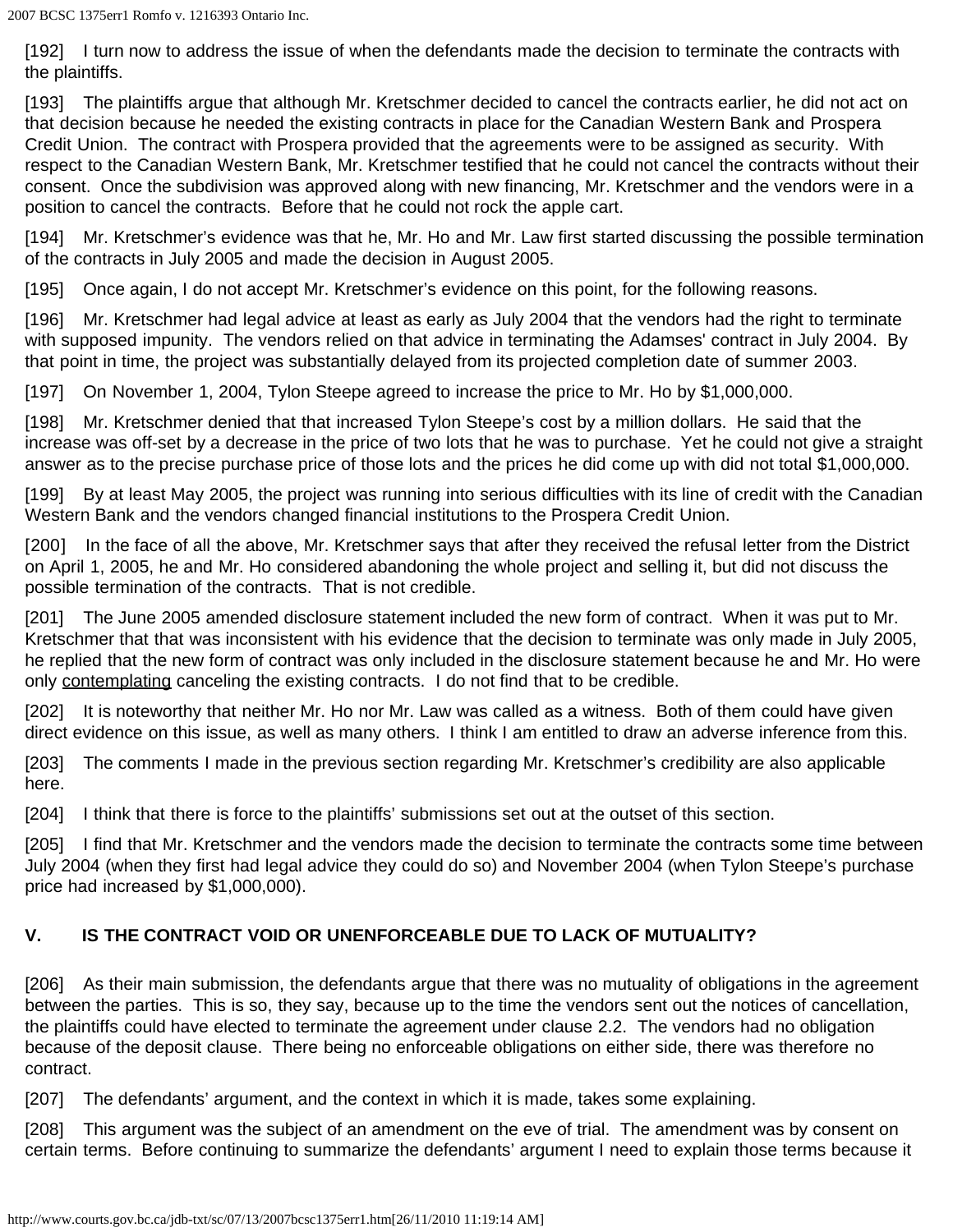limits the use the defendants can make of clause 5.2.

[209] I mentioned earlier (at para. 185) that originally the defendants relied on delay caused by government action and clause 5.2. When faced with a document production motion with respect to the vendors' dealings with the District, the defendants amended their defence to remove this plea. The defendants' document production and the scope of the examinations for discovery were based on the premise that the issue of whether the vendors made reasonable efforts to obtain the subdivision approvals was irrelevant because they admitted they were in breach of the agreement.

[210] But, as will be explained below, the vendors' lack of mutuality argument depends, in part, on clause 5.2. Therefore, the amendment was allowed on the basis that the defendants could rely on the fact that clause 5.2 was in the contract, but that it was not properly invoked. In other words, it was to be assumed that the vendors did not make reasonable efforts to effect the subdivision.

[211] It was also to be assumed that Mr. Kretschmer's representations to the vendors that the subdivision registration was delayed because of difficulties with the District had no factual foundation. To use the terminology of counsel for the defendant in his submissions regarding the amendment, it was to be assumed that Mr. Kretschmer's representations to the defendants with respect to governmental delay were "a pack of lies". (The following sub-paragraph (b) will, I hope, make it clear why the defendants want to make this limited use of clause 5.2).

[212] The defendants' argument that the plaintiffs could have elected not to complete the agreement at the time the notices of cancellation were sent by the vendors is based on the following reasoning:

- (a) Clause 2.2 allowed the purchasers to cancel the agreement if the strata plan had not been deposited by the cancellation option date.
- (b) At the time the defendants' notice of termination was sent, the specified option date of August 15, 2002 had come and gone. Nevertheless, under clause 5.3 that date was extended if the inability to register the strata plan was due to governmental action. The defendants do not rely on the reality of whether or not the delay in registration was due to governmental action; as I said above, they could not do so. Rather, they rely on the purchasers' *belief* that that was the reason for the delay. That belief was induced by the representations of Mr. Kretschmer. To quote from the defendants' argument:

Why belief? Because if the purchasers were always told by the vendors that the cause of the delay was due to events beyond their control, then, even if the vendors were untruthful about the delay, they could not resile from that specific position.

(c) Finally, the vendors say that clause 2.2 gave the purchasers:

… an unfettered right to cancel the transactions without cause, up to a certain defined stage in the development process (which under s.5.3, had not yet been reached when the vendors sent cancellation letters). There are no obligations of "good faith" or "reasonable effort" or other restrictions on the exercise of those rights.

[213] With respect to the vendors' side of the equation, the defendants say that the they have no obligations because clause 1.2(b)(iii), the deposit clause, deprives the purchasers of any remedy for the breach.

[214] The defendants rely on two decisions of Taylor J., *Black Gavin & Co. Ltd. v. Cheung et al.* (1980), 20 B.C.L.R. 21 (S.C.), and *Murray McDermid Holding Ltd. v. Thater* (1982), 42 B.C.L.R. 119 (S.C.). Those cases involved interim agreements for the purchase of land in which there were clauses to the effect that the agreements were subject to the approval of the buyer. In *Black Gavin*, Taylor J stated at p.25:

… A document signed by both parties, in which one says to the other "you may buy on these terms if you like the property" and the other says he will if he does, is not, I think, an agreement subject to a condition precedent, or an agreement at all. It remains an offer by the proposed vendor to the proposed purchaser, and nothing more, until the proposed purchaser says that he does indeed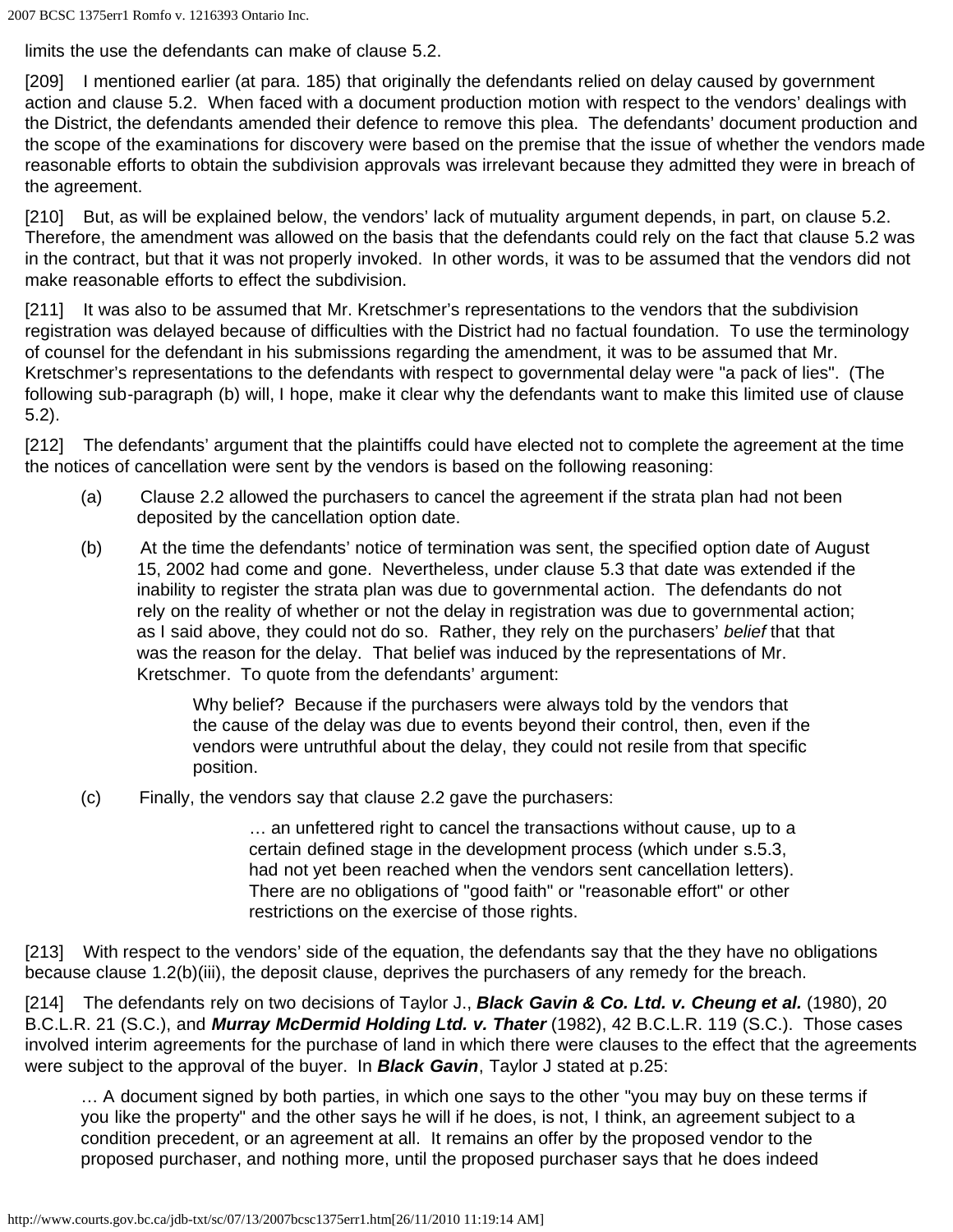approve of the property.

I would add that while the transaction may have the appearance of an option, it cannot be a true option if given neither under seal nor for consideration. There was no seal in the present instance, and the "deposit" money could not be consideration. The intended vendor was entitled to the deposit either as part payment, in the event of sale, or by forfeiture, in the event of default in completion; but there could be neither sale nor obligation to complete unless and until the intended purchaser said: "I approve". The only effect in law which could be given to the so called "interim agreement" is as a bare offer by Mr. Cheung to the intended purchaser, Mr. Bewza, to sell to him on the terms mentioned if Mr. Bewza should indicate later that he wished to buy.

[215] In my view, the contract here is different than that considered by Taylor J. and the defendants' argument falls on its interpretation of the contracts, with which I do not agree.

[216] Clause 2.2 states in part:

… if by August 15, 2003 (the Cancellation Option Date) ( or if a later date results from the application of clause 5.3, then by such later date), the Strata Plan has not been deposited for a registration in the Land Title Office, then the Purchaser will have the right to cancel this Agreement …

I think it is clear from that wording that - putting aside the operation of clause 5.3 for the moment - the plaintiffs could not cancel until August 15, 2003, and only then if the subdivision was not registered.

[217] Clause 5.3 extends that time due to delay caused by, *inter alia*, act of government. But the same principle applies: the purchasers have no right to cancel until the extended date has passed. Until then, they are bound.

[218] Therefore, contrary to what the defendants say, the purchasers could not cancel the contract at their own whim or discretion. At the time the vendors sent the notices of cancellation, the purchasers did have an obligation under the contract.

[219] Turning to the vendors, they are obliged to make reasonable efforts to effect the subdivision: *Dynamic Transport Ltd. v. O.K. Detailing Ltd.*, [1978] 2 S.C.R. 1072, 85 D.L.R. (3d) 19. The deposit clause, clause 1.2(b)(iii), is a remedy clause. It does not detract from the vendors' obligation.

[220] The reasoning of the Court of Appeal in **Wiebe v. Bobsien** (1985), 64 B.C.L.R. 295, 20 D.L.R. (4<sup>th</sup>) 475 (C.A.), is applicable here. Seaton J.A., in reasons concurred in by Carrothers J.A., said at pp.297-298:

We were referred to *Black Gavin & Co. Ltd. v. Cheung et al* (1980), 20 B.C.L.R. 21 (S.C.), and to *Murray McDermid Hldg Ltd. v. Thater* (1983), 42 B.C.L.R. 119 (S.C). I agree with Bouck, J. that those are cases in which the purchaser only promised that he would buy the vendor's house if he decided that he wished to. No contract is created in such cases. The purchasers made no promise that could constitute consideration for the vendor's promise. There was no intention to make binding contracts.

This is not such a case. The parties intended this to be a binding contract and the court should not be quick to release them from their promises.

I agree with the trial judge's conclusion that the plaintiff was obliged to use his best efforts to sell his own home, and that if he was able to sell he was bound to buy the defendant's house. The plaintiff's promise was adequate consideration for the defendant's promise.

[emphasis added]

[221] In the case at bar, at the time of the defendants' breach, there were existing obligations on both sides and the parties intended that there be, and believed that there was, a binding contract. All the parties acted as if there was a binding agreement. The vendors went to the extent of providing a legal opinion to the Canadian Western Bank that the agreements were legally binding as at June 1, 2005.

[222] Finally, I note that it would fly in the face of the caution expressed by the Court of Appeal in the above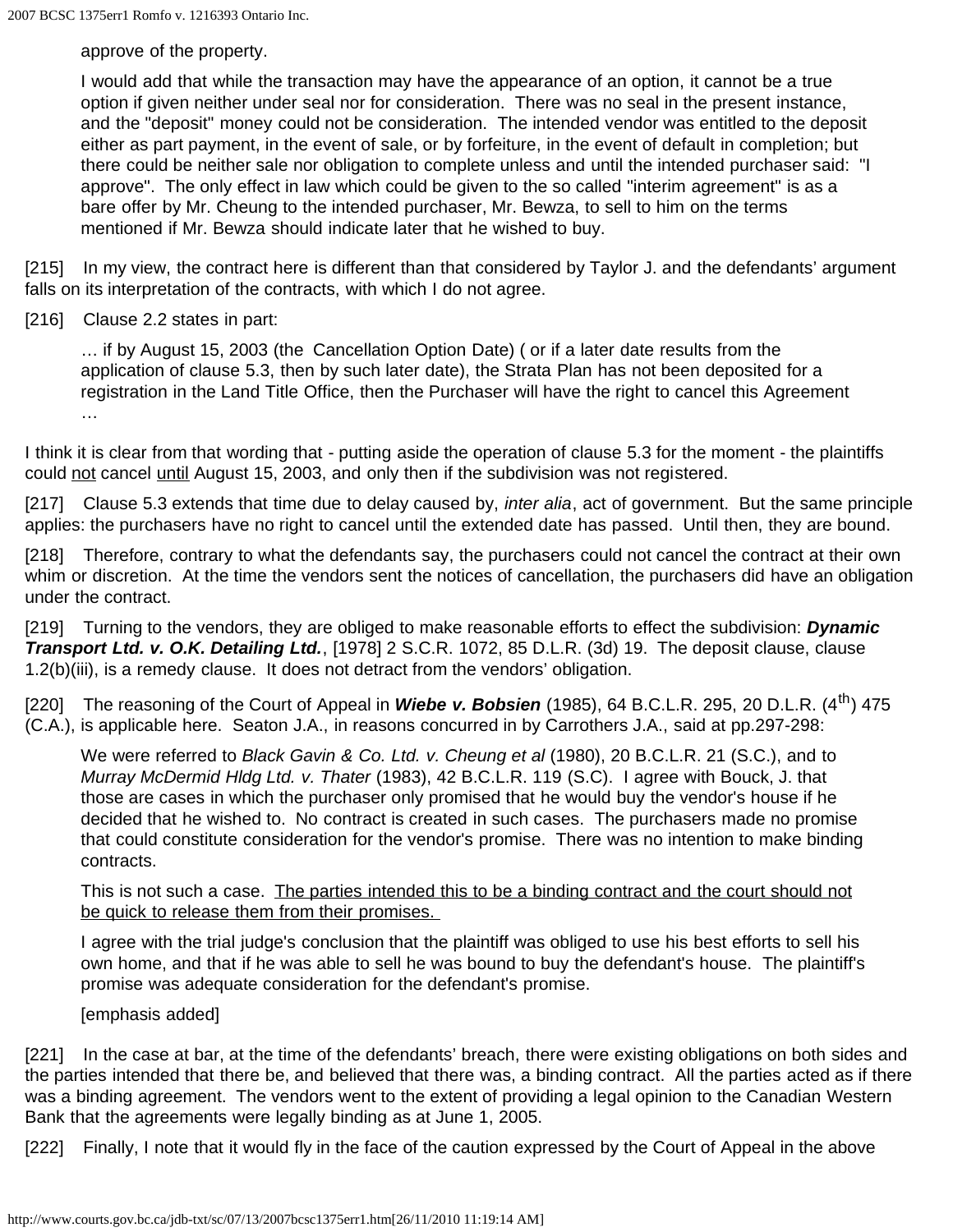underlined passage to allow the vendors to succeed in their argument when it is premised on a state of mind of the purchasers (a false belief), which only arose out of what I am to assume were the lies of the vendors.

# **VI. DOES CLAUSE 1.2(B)(III) APPLY TO A DELIBERATE OR INTENTIONAL BREACH?**

[223] The plaintiffs say that the word "default" in clause 1.2(b)(iii) does not encompass an intentional or deliberate breach. They further argue - and the defendants do not contest this - that the vendors' breach was deliberate; they simply decided not to convey the lots because they could get a higher price.

[224] Although stated in the context of fundamental breach, Lord Wilberforce's words in *Photo Production Ltd. v. Securicor Transport Ltd.*, [1980] A.C. 827 at 846 (H.L.) are apt here:

… These words have to be approached with the aid of the cardinal rules of construction that they must be read contra proferentem and that in order to escape from the consequences of one's own wrongdoing, or that of one's servant, clear words are necessary. …

[225] There are two main obligations of the vendors under the contract. The first of these is to act in good faith and make reasonable efforts to effect the subdivision (see *Dynamic Transport*). The second is to convey the lots once the subdivision is registered. A failure to perform either of those obligations would be a breach of contract. Both failures would be intentional. It is therefore hard to see any scope for clause 1.2(b)(iii) if it were limited to unintentional breaches.

[226] The plaintiff's rely on *Demir v. Neil***,** [1996] B.C.J. 3153 (C.A.). That case also involved the sale of a lot in a subdivision to be created. The contract provided that if the sale was not completed due to the "fault" of the vendor, the vendor's liability would be limited to the sum of \$40,000. After the subdivision was registered the vendor refused to convey the lot. It was held that the limitation clause did not apply because there was no fault of the vendor because their breach was deliberate. The plaintiffs argue that "fault" and "default" mean the same thing so that I am bound to follow *Demir*.

[227] I do not agree. The trial judge - whose reasons were adopted by the Court of Appeal - specifically drew a distinction between "fault" and "default". He said: "There is no issue of any fault, the issue is one of default". In the case at bar, default is the word used in the deposit clause.

[228] In my view, clause 1.2(b)(iii) applies to both intentional and unintentional breaches. Both are "defaults".

# **VII. IS THE DEPOSIT CLAUSE A PENALTY CLAUSE?**

[229] The plaintiffs argue that clause 1.2(b)(iii) is a penalty clause and ought not to be enforced. Their argument that it is a limitation clause and should not be enforced because of the vendors' fundamental breach of contract is made in the alternative.

[230] Whether logical or not, the law applies a different analysis to a limitation clause on the one hand, and a stipulated remedy clause (i.e., a liquidated damage clause or penalty clause) on the other hand.

[231] A stipulated remedy clause sets out the amount of damages which the breaching party has to pay to the innocent party. If the sum is a genuine pre-estimate of damages, the clause is a liquidated damage clause and it will be enforced. If the sum is not a pre-estimate of damages, then it will be deemed to be a penalty clause, and not enforced. Generally, the innocent party seeks to enforce the remedy clause and the breaching party seeks to avoid its application.

[232] The situation is reversed here. The vendors have breached the contracts and seek to enforce the deposit clause to limit their liability. The purchasers seek to avoid the clause.

[233] It appears to me that clause 1.2(b)(iii) is a limitation clause. Accordingly, the plaintiffs are left with only two arguments that would avoid the effect of clause 1.2(b)(iii): estoppel or fundamental breach.

[234] If incorrect on this and clause 1.2(b)(iii) should be analyzed as a stipulated remedy clause, then I conclude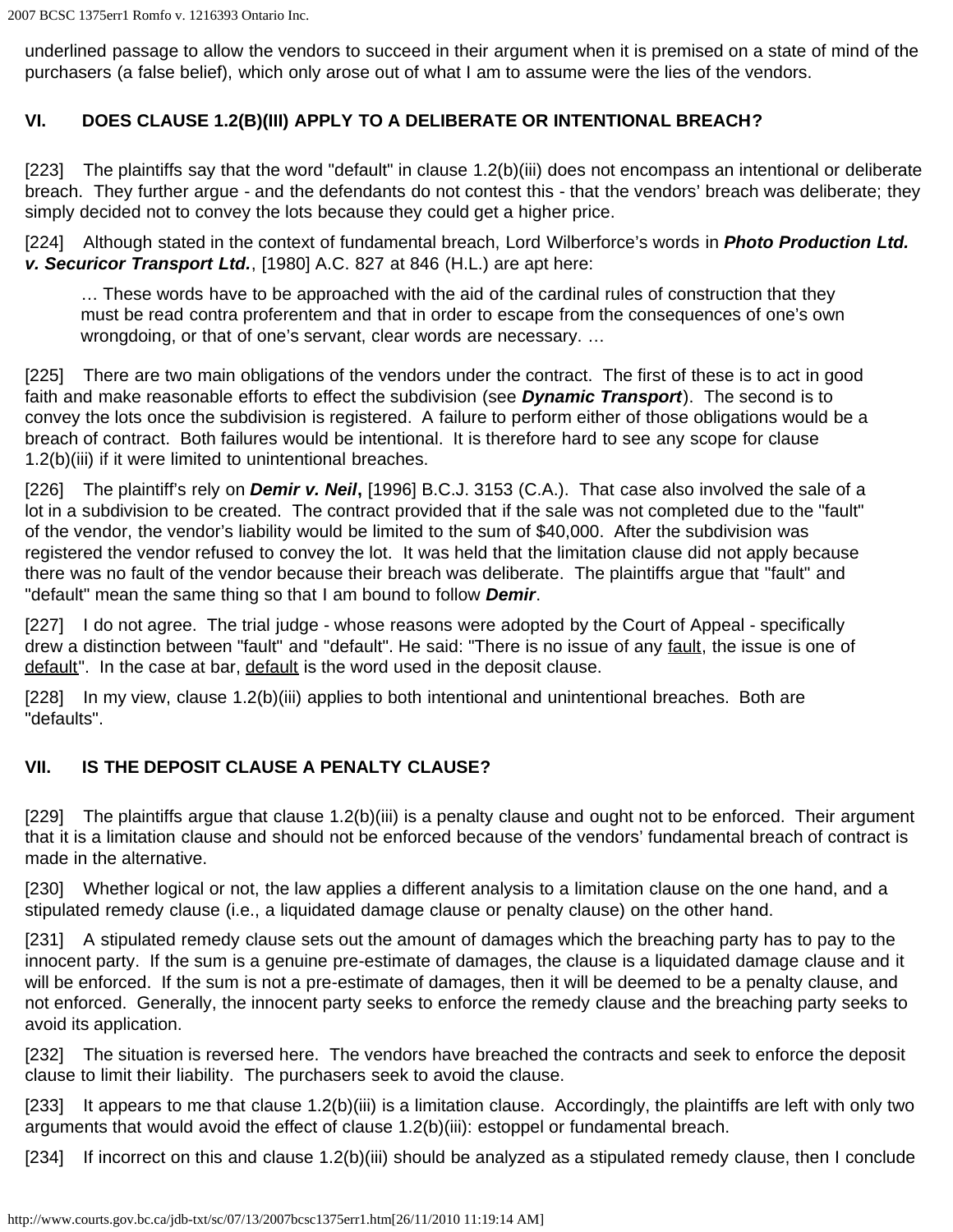that it is a penalty. The clause provides the purchasers no damages at all since it merely gives them back their own money. It cannot therefore be a pre-estimate of damages.

### **VIII. ESTOPPEL**

[235] The plaintiffs rely on both proprietary and promissory estoppel in order to avoid the hurdle imposed by clause 1.2(b)(iii).

### **A. Proprietary Estoppel Principles**

[236] Surprisingly, there are relatively few cases dealing with proprietary estoppel in British Columbia and Canada as whole. The law is more developed in England.

[237] The last decision of our Court of Appeal dealing with proprietary estoppel was *Trethewey-Edge Dyking*

District v. Coniagas Ranches Ltd., 2003 BCCA 197, 12 B.C.L.R. (4<sup>th</sup>) 46. In that case, Levine J.A., with Prowse J.A. concurring, at para. 40, quoted the following passage from Lord Denning M.R.'s judgment in *Crabb v. Arun District Council*, [1975] 3 All E.R. 865 at 871 (C.A.), as setting out the basis for proprietary estoppel:

The basis of this proprietary estoppel - as indeed of promissory estoppel - is the interposition of equity. Equity comes in, true to form, to mitigate the rigours of strict law. The early cases did not speak of it as "estoppel". They spoke of it as "raising an equity". If I may expand that, Lord Cairns said in *Hughes v. Metropolitan Railway Co* [(1877) 2 App Cas 439 at 448, [1874-1880] All E.R. Rep 187 at 191]: "...it is the first principle upon which all Courts of Equity proceed..." that it will prevent a person from insisting on his strict legal rights - whether arising under a contract, or on his title deeds, or by statute - when it would be inequitable for him to do so having regard to the dealings which have taken place between the parties. What then are the dealings which will preclude him from insisting on his strict legal rights? ... Short of an actual promise, if he, by his words or conduct, so behaves as to lead another to believe that he will not insist on his strict legal rights - knowing or intending that the other will act on that belief - and he does so act, that again will raise an equity in favour of the other, and it is for a court of equity to say in what way the equity may be satisfied. The cases show that this equity does not depend on agreement but on words or conduct. ...

[Emphasis added by Levine J.A. ]

[238] Levine J.A. also noted, at para. 41, that in **Crabb**, Scarman L.J. quoted with approval a five part test set out by Fry J. in *Willmott v. Barber* (1880), 15 Ch. D. 96 at 105 (Eng. Ch. Div.) as follows:

… In the first place the plaintiff must have made a mistake as to his legal rights. Secondly, the plaintiff must have expended some money or must have done some act (not necessarily upon the defendant's land) on the faith of his mistaken belief. Thirdly, the defendant, the possessor of the legal right, must know of the existence of his own right which is inconsistent with the right claimed by the plaintiff. If he does not know of it he is in the same position as the plaintiff, and the doctrine of acquiescence is founded upon conduct with a knowledge of your legal rights. Fourthly, the defendant, the possessor of the legal right, must know of the plaintiff's mistaken belief of his rights. Lastly [if I may digress, this is the important element as far as this appeal is concerned], the defendant, the possessor of the legal right, must have encouraged the plaintiff in his expenditure of money or in the other acts which he has done, either directly or by abstaining from asserting his legal right.

[239] Newbury J.A. concurred in the result but took a different tack. She noted that Fry J.'s five-part test has been superseded by a broader test. At para. 64, she quoted from *Halsbury's* (4th ed., vol. 16):

The more recent cases raise the question whether it is essential to find all the five tests literally applicable and satisfied in any particular case. The real test is said to be whether upon the facts of the particular case the situation has become such that it would be dishonest or unconscionable for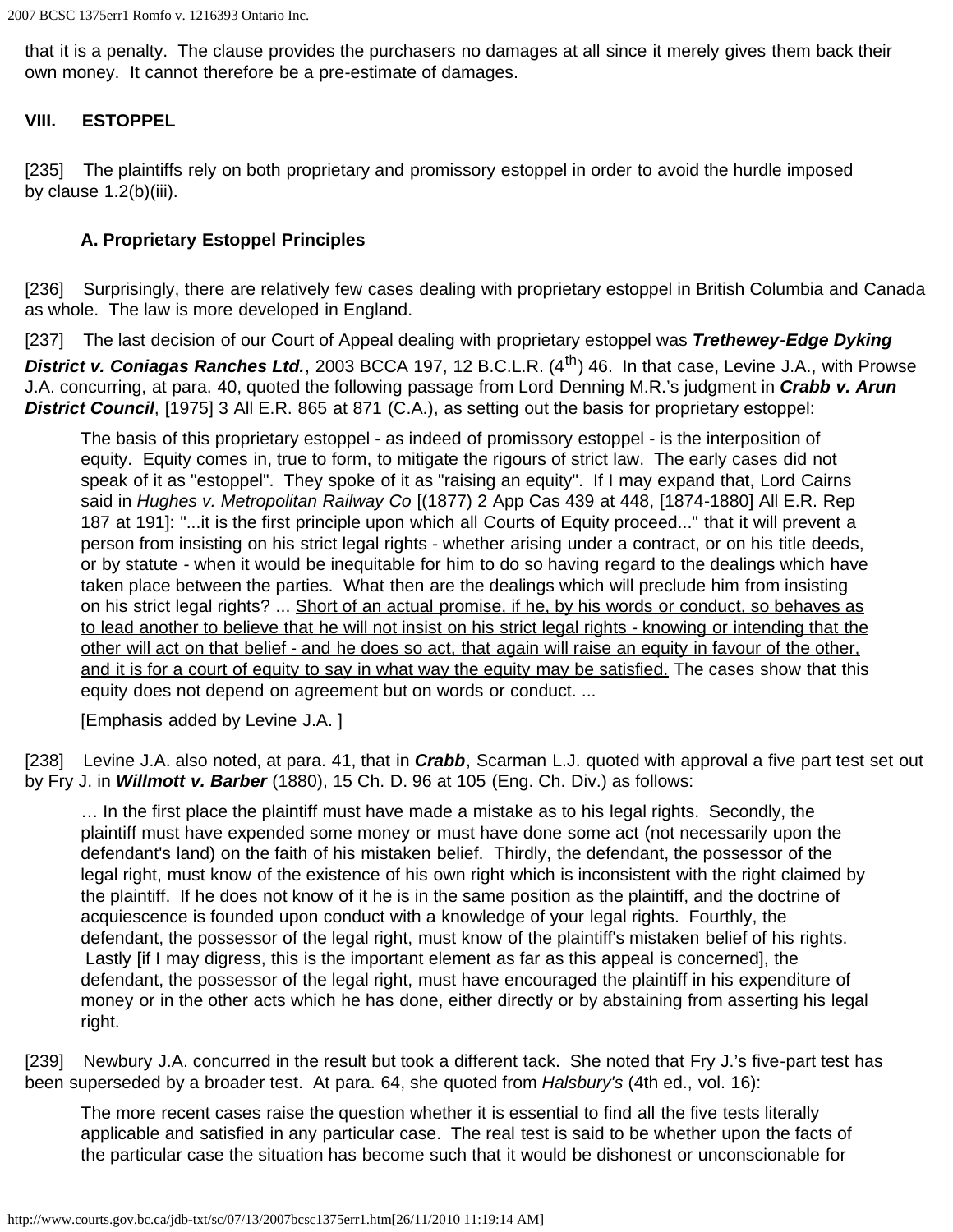the plaintiff, or the person having the right sought to be enforced, to continue to seek to enforce it. The belief on which the person seeking protection from equity relies need not relate to an existing right nor to a particular property. It may be easier to establish acquiescence where the right in question is equitable only. Where, on the hypothesis that liability has been established, the question is whether equitable relief should be withheld in the case of a continuing legal wrong, the true test is that the facts must be such that the owner of the legal right has done something beyond mere delay to encourage the wrongdoer to believe that he does not intend to rely on his strict rights, and the wrongdoer must have acted to his prejudice in that belief. The modern approach is a broad one and the tendency is to reject any classification of equitable estoppel into exclusive and defined categories.

[Emphasis added by Newbury J.A.].

[240] Although Levine J.A. applied the *Willmott* factors, she did not say she disagreed with the general approach taken by Newbury J.A.

[241] The English Court of Appeal has affirmed a more general approach in a decision handed down very recently. In *Scottish & Newcastle Plc v Lancashire Mortgage Corporation Ltd*, [2007] EWCA Civ 684 (05 July 2007), Mummery L.J. stated at paras. 44-45:

The leading authorities on proprietary estoppel relate to the expectation of creating or acquiring rights and interests in land. As explained in *Snell's Equity* (31<sup>st</sup>) at p275 et seq elaborating on the formulation by Oliver J in *Taylors Fashions Limited v. Liverpool Victoria Trustees Company Limited***,** [1982] 1 QB 133 the doctrine covers a variety of circumstances, in which the courts will compel effect to be given to acquiescence by one party in the known expectation of the other party that he has or will have a proprietary right or interest where the other party has acted to his detriment on that basis.

There is no single formula exhaustively identifying all the elements of proprietary estoppel or all the circumstances in which it is capable of applying. In many cases the emphasis is on the constraining effect on the party who has encouraged another party to act to his detriment in a mistaken expectation relating to property rights. In other cases there is acquiescence in standing by and not objecting to the conduct of the other party, while knowing of the belief or expectation in which the other party has acted.

[242] It is also worth noting that the different categories of estoppel overlap and are based on the same underlying principles of equity. As noted by Oliver J. in *Taylors*

*Fashions Ltd. v. Liverpool Victoria Trustees Co. Ltd.*, [1982] 1 QB 133 at 153, [1981] 1 All E.R. 897 (Ch. D.) with respect to *Crabb*:

The particularly interesting features of the case in the context of the present dispute are, first, the virtual equation of promissory estoppel and proprietary estoppel or estoppel by acquiescence as mere facets of the same principle and secondly the very broad approach of both Lord Denning M.R. and Scarman L.J., both of whom emphasized the flexibility of the equitable doctrine. …

[243] The common basis for the different types of estoppel was also highlighted by Oliver J. in the following passage at pp.151-152:

Furthermore the more recent cases indicate, in my judgment, that the application of the *Ramsden v. Dyson*, L.R. 1 H.L. 129 principle - whether you call it proprietary estoppel, estoppel by acquiescence or estoppel by encouragement is really immaterial-requires a very much broader approach which is directed rather at ascertaining whether, in particular individual circumstances, it would be unconscionable for a party to be permitted to deny that which, knowingly, or unknowingly, he has allowed or encouraged another to assume to his detriment than to inquiring whether the circumstances can be fitted within the confines of some preconceived formula serving as a universal yardstick for every form of unconscionable behaviour.

This passage was cited with approval by the Court of Appeal in *B & A Bobcat and Excavating Ltd. v. Sangha et*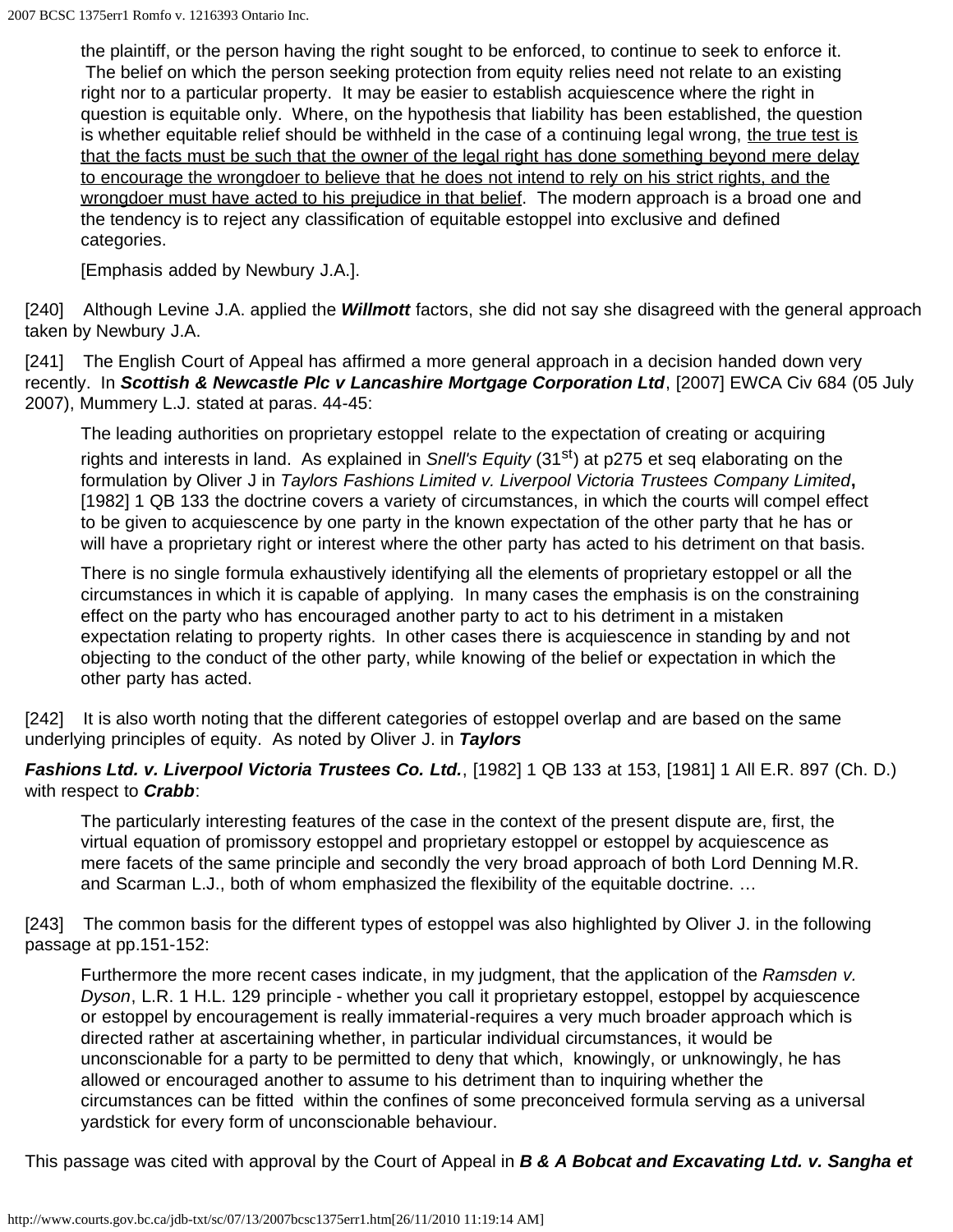*al.*, 1999 BCCA 49 at para. 14.

[244] That said, one factor that has been consistently required by the courts for proprietary estoppel is a detrimental reliance by the party seeking to set up the estoppel. Whether that is seen as a stand-alone test or as part of the broader equitable or unconscionability inquiry does not matter.

[245] Proprietary estoppel is not limited to situations where improvements have been made to one of the parties' lands. Thus, in *Scottish & Newcastle Plc.*, the Court of Appeal found an estoppel in a contest over priority of charges arising out of the advancing of funds to a pub owner by a mortgagee on the one hand, and brewery on the other. In *Yeoman's Row Management Limited v Cobbe*, [2006] EWCA Civ 1139 (31 July 2006), the plaintiff succeeded on the basis of proprietary estoppel because he had done substantial work in obtaining approvals for the development of a property, which he had been led to expect he could purchase.

[246] Unlike promissory estoppel, proprietary estoppel can be used to found a cause of action; it can be used as a sword.

# **B.Promissory Estoppel Principles**

[247] The Supreme Court of Canada stated the requirements for promissory estoppel in *Maracle v. Travelers Indemnity Co. of Canada*, [1991] 2 S.C.R. 50 at 57, 80 D.L.R. (4<sup>th</sup>) 652:

… The party relying on the doctrine must establish that the other party has, by words or conduct, made a promise or assurance which was intended to affect their legal relationship and to be acted on. Furthermore, the representee must establish that, in reliance on the representation, he acted on it or in some way changed his position. In *John Burrows Ltd. v. Subsurface Surveys Ltd.*, [1968] S.C.R. 607, Ritchie J. stated, at p.615:

It seems clear to me that this type of equitable defence cannot be invoked unless there is some evidence that one of the parties entered into a course of negotiation which had the effect of leading the other to suppose that the strict rights under the contract would not be enforced, and I think that this implies that there must be evidence from which it can be inferred that the first party intended that the legal relations created by the contract would be altered as a result of the negotiations.

[248] The representation must be unambiguous but may be inferred from the circumstances: *Engineered Homes Ltd. v. Mason*, [1983] 1 S.C.R. 641, 146 D.L.R. (3d) 577.

[249] As the above quote indicates, and as with proprietary estoppel, the party raising the estoppel must have acted on the other's representation to his own detriment.

[250] With respect to reliance and causation, the English Court of Appeal has said in *Steria Ltd & Ors v. Ronald Hutchison & Ors*, [2006] EWCA Civ 1551 (24 November 2006) at para. 117:

In order to succeed in a claim based on estoppel, it is probably not necessary for a claimant to satisfy what is known in a somewhat different area of the law as the "but for" test. In other words, in the present case, it does not appear to me that Mr. Hutchison has to show that, if the representation in question had not been made, he would not have joined the Scheme. He merely has to show that the representation was a significant factor which he took into account when deciding whether to join the Scheme. …

Although this was said in relation to promissory estoppel, I cannot see any reason why the same principle ought not to be applied to proprietary estoppel.

[251] Promissory estoppel may not be used as a sword i.e., as a foundation for a cause of action. The defendants say that that is the case here. This is a convenient place to deal with that argument.

[252] The fact that it is the plaintiffs who raise the estoppel cannot be a determining factor as to whether they are using estoppel as a basis for their claim. As was said in Spencer Bower, *The Law Relating to Estoppel by* th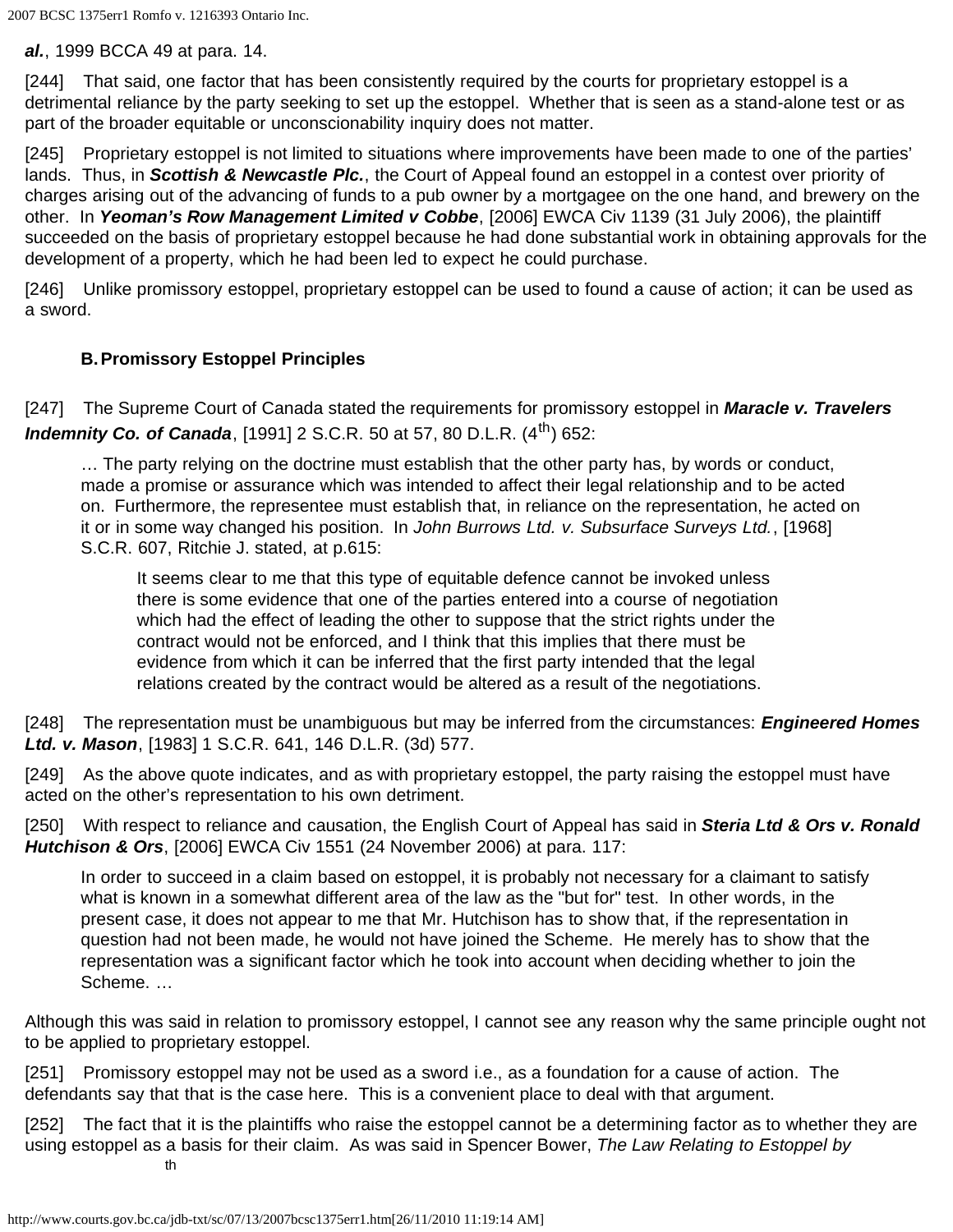*Representation*, 4 ed. by Feltham, Hochberg and Leech (West Sussex: Tottel Publishing Ltd., 2007) 2004 at p.502:

There is no clear authority for the proposition that that a party may rely on a promissory estoppel not only as a defendant but also as a claimant but there is no reason why a claimant should not also be entitled to do so and to suggest otherwise seems to be excessively formalistic.

[253] I have already found that clause 1.2(b)(iii) is a limitation of liability clause. As such it is relied on by the vendors in their defence. It is in answer to that that the plaintiffs make their estoppel argument. That does not amount to using estoppel as a basis for a cause of action.

## **C. Application of the above principles**

[254] As is apparent from the above, there is a great deal of similarity between proprietary estoppel and promissory estoppel. In my analysis which follows, I apply both. Given that the subject matter of the alleged estoppel involves a term in a contract for the sale of land, it is not surprising that the same result is reached applying both types of estoppel.

[255] Each plaintiff's claim must stand on its own and the facts with respect to each plaintiff, or plaintiff family, must be considered carefully. The words of Mummery L.J, in *Scottish & Newcastle Plc*., at para. 23 bear repeating here:

… It is not enough for [the plaintiff] simply to assert to the court, as if it were sitting under a palm tree on a legal and evidential desert island, that it would be unfair for [the defendant] to rely on their statutory right to priority.

[256] I will address the estoppel issue family by family.

## *1. The Cunninghams*

[257] I accept Mr. Cunningham's versions of the facts, which I set out above.

[258] As I have stated, Mr. Cunningham received assurances from Mr. Kretschmer that his contract would not be cancelled on two occasions; one shortly after the August 15, 2003, cancellation option date, and the other in June 2004.

[259] The Cunninghams argue that they relied on Mr. Kretschmer's assurances to their detriment and that the assurance, coupled with the reliance, is sufficient to found an estoppel.

[260] Mr. Kretschmer's statement was intended to reassure Mr. Cunningham, as well as the other plaintiffs to whom it was made, that the lots would be conveyed to them once subdivision approval was obtained. Mr. Kretschmer did not want them to cancel the contracts. His assurance was reinforced by his further statements regarding the anticipated registration of the subdivision and by the vendors' arrangement for the purchase of the boat lift.

[261] Assuming detrimental reliance, I think that would be sufficient to estop the defendants from relying on the clauses that give the vendors the right to terminate the contract if the subdivision registration is delayed, namely clauses 2.3 and 5.3. It would be, to paraphrase the words of Oliver J. in *Taylors Fashions*, unconscionable for the defendants to be permitted to deny that which they have allowed or encouraged the plaintiffs to assume to their detriment. I think the result would be the same applying the principles of promissory and proprietary estoppel.

[262] But the defendants do not rely on those clauses. They rely on the deposit clause, 1.2(b)(iii). Are the defendants estopped from relying on that provision?

[263] I think that question must be answered in the affirmative. It would give the plaintiffs no comfort at all to have the assurance from Mr. Kretschmer that he would not cancel the contracts if he could resile from it and only give them back their deposits. It would be artificial and unrealistic to interpret his reassurance as going to clauses 2.3 and 5.3, but not 1.2(b)(iii).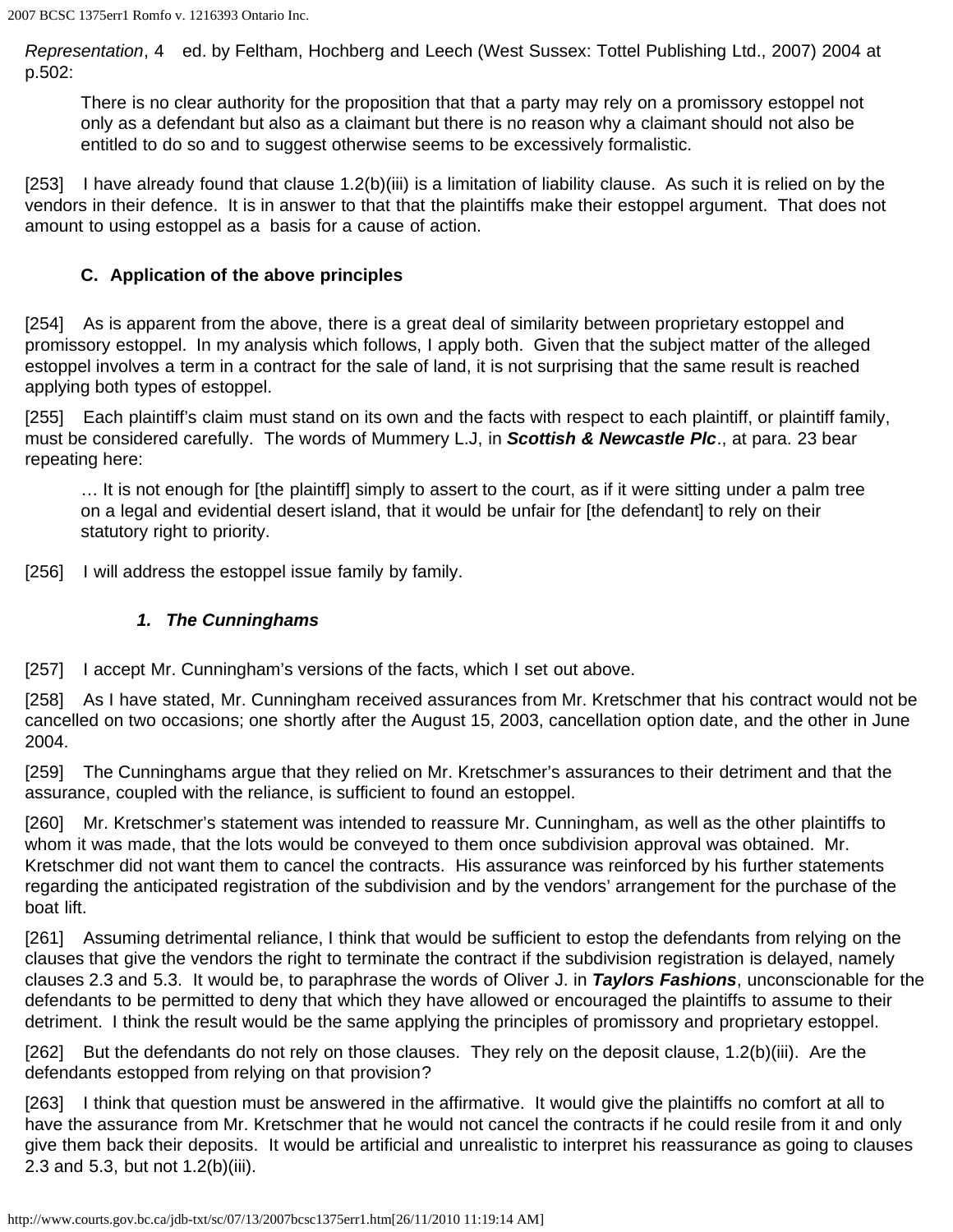[264] The defendants argue that Mr. Kretschmer's assurance that the vendors would not cancel the contracts was an expression of future intent only and as such, cannot form the basis for promissory or proprietary estoppel.

[265] I do not agree with that proposition. As the above cited cases illustrate, both proprietary and promissory estoppel can be founded on a representation that a person does not intend to rely on his strict legal rights. That is a statement of intent. Whether it is a statement of current intent or future intent, or both, does not matter. The essence of estoppel is an expectation of one party that has been encouraged by the party sought to be estopped. The cases do not support the proposition that that expectation cannot be created by a statement of intent. The words of Mummery L.J., in *Yeoman's Row* at para. 52, although used in a different context, are apt here:

… The essence of proprietary estoppel is unconscionable conduct in inducing or encouraging another to believe that he will obtain an interest in, or right over, the defendant's property. The particular means by which he will acquire the interest (via a formal exchange of contracts, by a transfer or some other means) are irrelevant so long as the assurance made by the defendant is not too vague or uncertain to give rise to an expectation or to be made effective in practice. …

[266] As I noted above, Mr. Kretschmer says he told Mr. Cunningham in 2003 that it would be premature to sell his home then because Mr. Kretschmer did not yet have a lot to sell. Mr. Cunningham denied that. I have accepted Mr. Cunningham's version of events. However, even if Mr. Kretschmer's did say that to Mr. Cunningham, I do not think it neutralizes Mr. Kretschmer's assurance that the vendors would not cancel the contract. Mr. Kretschmer's caution about selling the house went to timing: it was premature to sell at that point because there was no lot *then*. Given Mr. Kretschmer's statement that the contract would not be cancelled, the Cunninghams were entitled to assume that the lot would be conveyed once the subdivision was registered. (Of course, if the subdivision was never registered in spite of the reasonable efforts of the vendors, then the risk of selling their house would be for the Cunningham's to bear).

[267] Further, the Cunninghams did not sell their home until approximately a year after first discussing it with Mr. Kretschmer in 2003. They sold their home after Mr. Kretschmer told them in August 2004 that he expected the subdivision to be approved and registered by September or October of that year.

[268] That leads to the question of reliance. Mr. Cunningham was asked the following question in direct: "if Mr. Kretschmer had told you that he intended to collapse the contracts, would you have done anything differently?" Mr. Cunningham responded that he would not have sold his home in Enderby and that he would have looked for other lakefront property.

[269] While the form of the question is more appropriate to a case based on a duty to disclose rather than one founded on a representation, I think it is clear that if Mr. Kretschmer had not told the Cunninghams that he would not cancel their contract, the Cunninghams would not have sold their home. Similarly, they would have looked for alternate property had they not been given the assurance by Mr. Kretschmer.

[270] I find that the defendants are estopped from relying on clause 1.2(b)(iii) as against the Cunninghams.

### *2. The Fairweathers*

[271] I accept the evidence of Mr. Fairweather as set out above. This includes his denial that Mr. Kretschmer told him in the August 2003 conversation that it would be premature to sell his home.

[272] The facts relating to the Fairweathers are virtually identical to those relating to the Cunninghams. Having been told by Mr. Kretschmer that the vendors would not cancel the contracts they sold their home and did not look for other property.

[273] I conclude that the vendors are estopped from relying on clause 1.2(b)(iii) as against the Fairweathers.

### *3. The Romfos*

[274] I accept the evidence of the Romfos as set out above, including that Mr. Kretschmer did not tell them it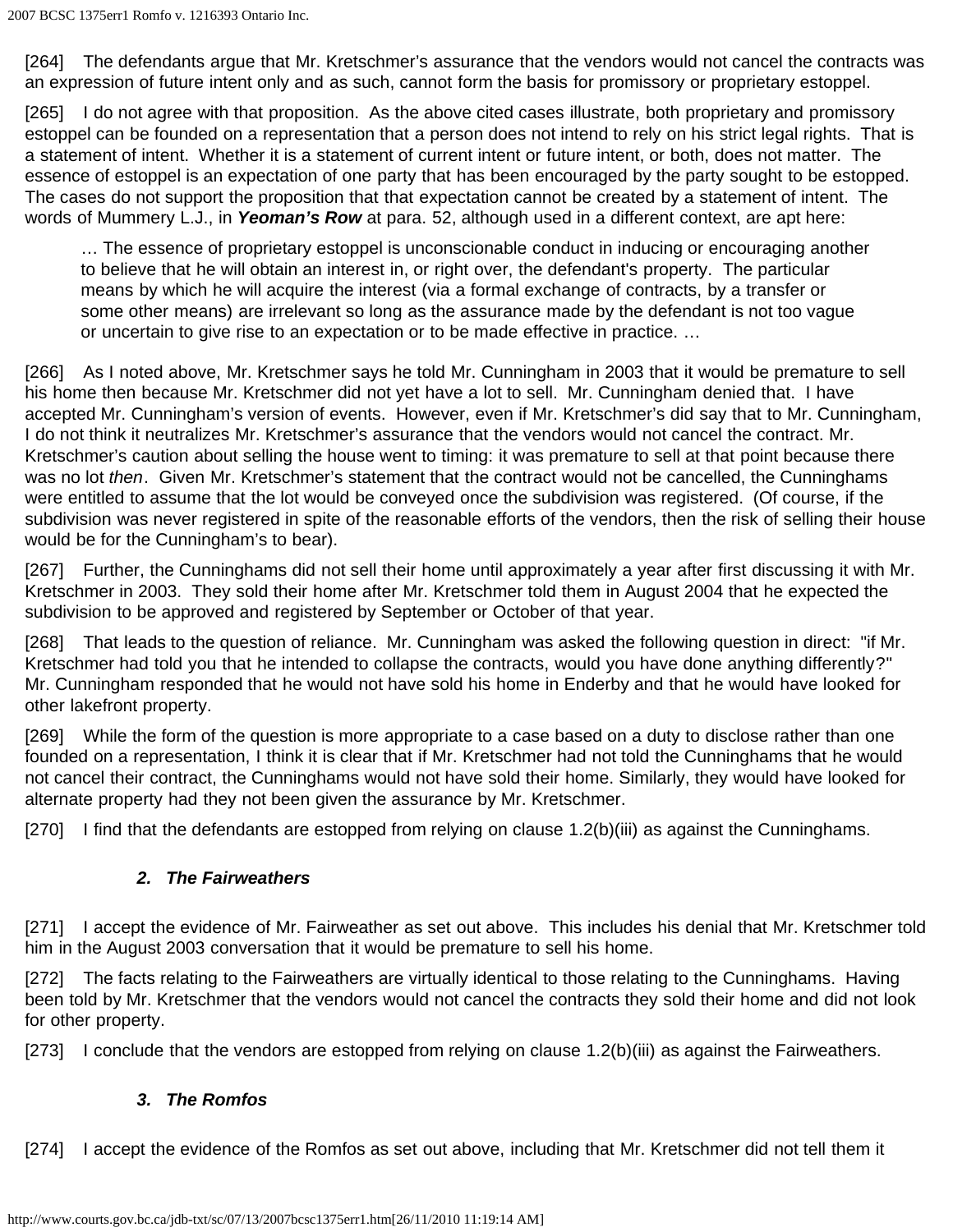would be premature to sell their home in August 2003.

[275] Even if Mr. Kretschmer did say that the sale of the Romfos' home would be premature, it was, on his version, qualified by the words " … if you are expecting to get a lot and start building right away". For reasons similar to that stated above regarding the Cunninghams, I do not consider that to undercut Mr. Kretschmer's representation that the contracts would not be cancelled.

[276] While the Romfos had legal advice before signing the contract, I do not think that detracts from their estoppel argument, because the argument does not hinge on any of the parties being ignorant of their legal rights or the meaning of the contract.

[277] I think the Romfos' case is factually similar to that of the Cunnninghams' and I conclude that the vendors are estopped from relying on clause 1.2(b)(iii) as against them.

## *4. The Carlsons*

[278] The upshot of the conversation between Mr. Carlson and Mr. Kretschmer on May 28, 2005, was that the vendors were considering canceling the contracts and demanding more money from the plaintiffs. Prior to that unlike the Cunninghams, Fairweathers and Romfos - the Carlsons were not told by Mr. Kretschmer that he would not cancel their contract.

[279] The Carlsons did not testify that they were led to believe, or even that they did believe, that the vendors would not exercise their contractual rights of termination.

[280] In the absence of that evidence, I do not think the purchase of the boat lift is sufficient in and of itself to form the basis for a proprietary estoppel. The expenditure was relatively minor and the moneys for it have now been refunded, although the cheque was initially sent to the wrong address.

[281] I do not think that the statement of Mr. Kretschmer that he expected the subdivision to be registered shortly can be taken to be a representation that the vendors would not cancel the contract no matter when the subdivision was registered. I therefore do not think it gives rise to an estoppel, whether proprietary or promissory.

### *5. The Royers*

[282] I have found above that Mr. Kretschmer did not assure the Royers that he would not cancel their contract at their meeting in May 2005. He did, however, say words to that effect in June 2005.

[283] The Royers say that they would have looked for alternative recreational property had they not been told that their contract would not be cancelled. However, I think that the proximity of the June 2005 representation to the date at which Mr. Kretschmer told Mr. Royer of the decision to terminate in August is too close to create a sufficient detrimental reliance in the absence of evidence of a specific missed opportunity or other act of reliance during that time period.

[284] I therefore conclude that the vendors are not estopped from relying on clause 1.2(b)(iii) as against the Royers.

### *6. Mr. Perrella*

[285] Mr. Perrella was assured by Mr. Kretschmer in the summer of 2004 that his contract would not be cancelled.

[286] Mr. Perrella says that had he been told that his contract was to be cancelled he would have looked for alternate recreational property. However, the timing of that was primarily related to the October 2003 period. Of course, anything that Mr. Perrella did or did not do in 2003 cannot be based on the 2004 representation.

[287] I do not think that Mr. Perrella has demonstrated detrimental reliance and therefore, he cannot succeed on this issue.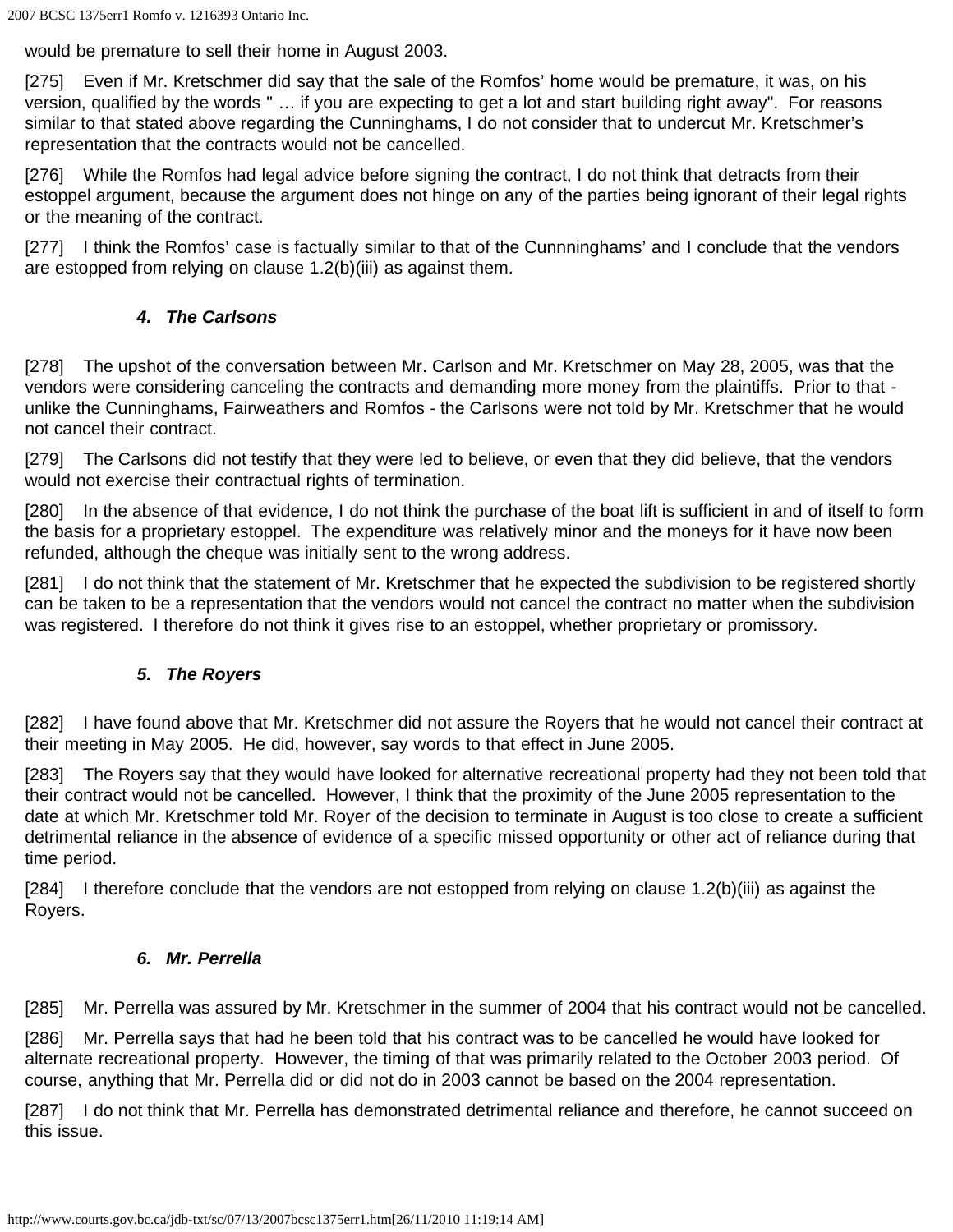2007 BCSC 1375err1 Romfo v. 1216393 Ontario Inc.

#### *7. The Freys and the Adamses*

[288] The Freys and the Adamses received no assurance from Mr. Kretschmer that the contract would not be cancelled. In my view they cannot succeed on the estoppel issue.

### **D.Consequence of the finding of estoppel in favour of the Romfos, Cunninghams and Fairweathers**

[289] If proprietary estoppel has been found, the court must fashion a remedy so that the "equity can be satisfied": *Plimmer v. Wellington* (1884), 9 App. Cas. 699 at 714 and *Trewethey-Edge* at para. 54.

[290] As fully discussed by Simon Gardiner, in "The Remedial Discretion in Proprietary Estoppel" (1999) 115 LQR 438, generally, but not always, the relief will be fashioned to meet the expectation interest of the plaintiff. This will be done by awarding him *in specie* the interest that was assured to him by the defendant.

[291] In my view this is an appropriate case in which to fashion a remedy based on the plaintiffs' expectation interests, namely, that the lots would be conveyed to them upon the registration of the subdivision. Therefore, the defendants should not be allowed to rely on clause 1.2(b)(iii). I note that the defendants did not argue that some other relief would be more appropriate.

[292] Relief for promissory estoppel often appears to be self-defining in that a party is prevented from relying on the legal right on which it represented it would not rely. As a result, the expectation interest of the person relying on the estoppel is met.

[293] While the court does have the discretion to fashion other results, in my view, the same result should flow from the application of the doctrine of promissory estoppel as with proprietary estoppel. Once again, the defendants did not argue otherwise.

## **IX. FUNDAMENTAL BREACH**

[294] As an alternative to their penalty clause argument, which I ruled on above, the plaintiffs rely on the doctrine of fundamental breach in order to avoid the application of clause 1.2(b)(iii).

[295] The Supreme Court of Canada in *Hunter Engineering Co. v. Syncrude Canada Ltd.,* [1989] 1 S.C.R. 426, 57 D.L.R. (4<sup>th</sup>) 321, rejected the "rule of law approach" or "traditional view", which automatically resulted in the court's refusal to enforce a limitation or exclusion clause in the face of a fundamental breach. However, the court was split on the precise approach to be taken to fundamental breach. The difference in the approaches was expressed by Dickson C.J.C. who delivered a judgment on behalf of himself and La Forest J. He stated at pp.455- 456:

I have had the advantage of reading the reasons for judgment prepared by my colleague, Justice Wilson, in this appeal and I agree with her disposition of the liability of Allis-Chalmers. In my view, the warranty clauses in the Allis-Chalmers contract effectively excluded liability for defective gearboxes after the warranty period expired. With respect, I disagree, however, with Wilson J.'s approach to the doctrine of fundamental breach. I am inclined to adopt the course charted by the House of Lords in *Photo Production Ltd. v. Securicor Transport Ltd.*, [1980] A.C. 827, and to treat fundamental breach as a matter of contract construction. I do not favour, as suggested by Wilson J., requiring the court to assess the reasonableness of enforcing the contract terms after the court has already determined the meaning of the contract based on ordinary principles of contract interpretation. In my view, the courts should not disturb the bargain the parties have struck, and I am inclined to replace the doctrine of fundamental breach with a rule that holds the parties to the terms of their agreement, provided the agreement is not unconscionable.

[296] Wilson J.'s judgment was delivered on behalf of herself and L'Heureux-Dubé J. At pp.510-511, she stated:

… I fully agree with the commentators that the balance which the courts reach will be made much clearer if we do not clothe our reasoning "in the guise of interpretation". Exclusion clauses do not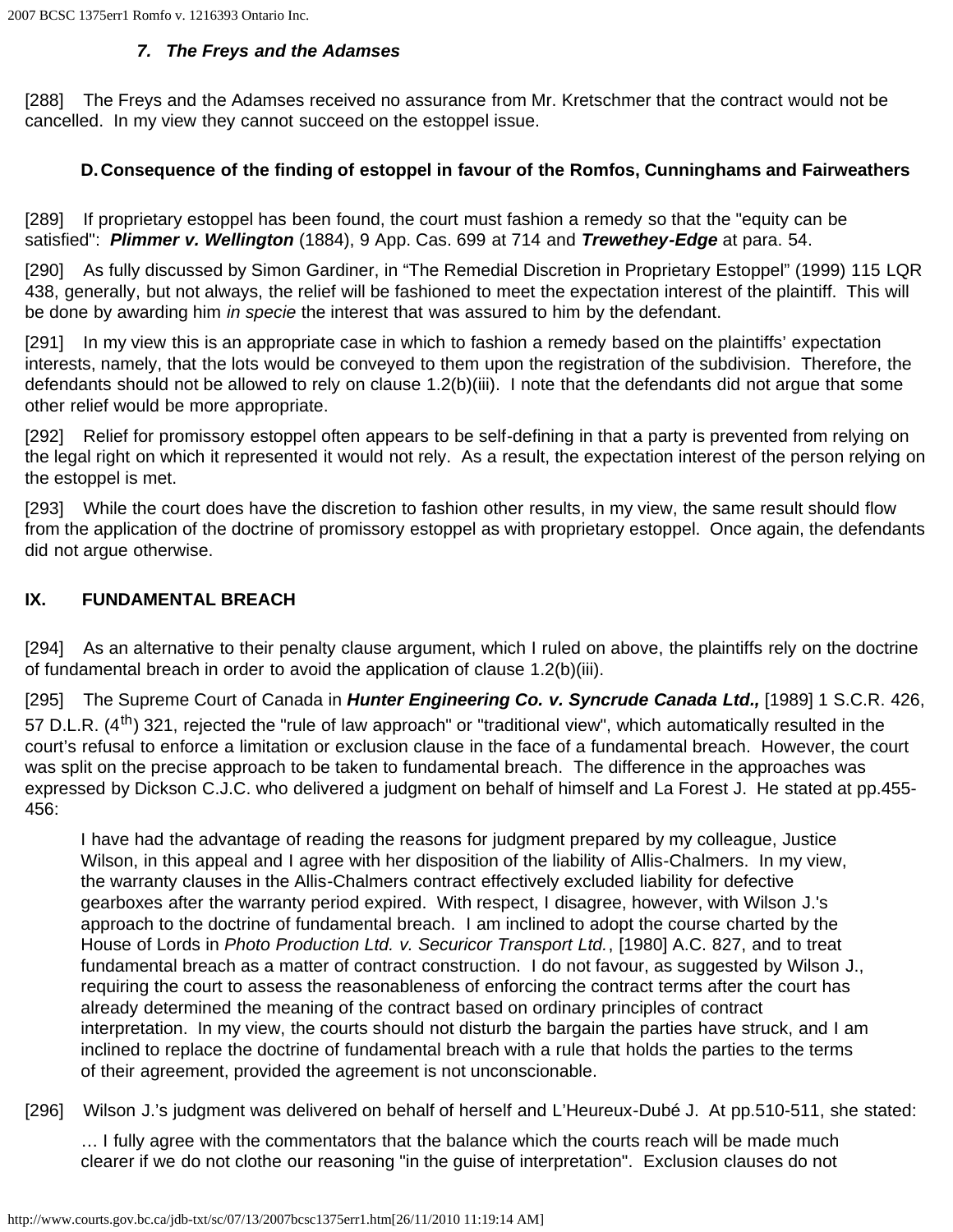automatically lose their validity in the event of a fundamental breach by virtue of some hard and fast rule of law. They should be given their natural and true construction so that the meaning and effect of the exclusion clause the parties agreed to at the time the contract was entered into is fully understood and appreciated. But, in my view, the court must still decide, having ascertained the parties' intention at the time the contract was made, whether or not to give effect to it in the context of subsequent events such as a fundamental breach committed by the party seeking its enforcement through the courts. Whether the courts address this narrowly in terms of fairness as between the parties (and I believe this has been a source of confusion, the parties being, in the absence of inequality of bargaining power, the best judges of what is fair as between themselves) or on the broader policy basis of the need for the courts (apart from the interests of the parties) to balance conflicting values inherent in our contract law (the approach which I prefer), I believe the result will be the same since the question essentially is: in the circumstances that have happened should the court lend its aid to A to hold B to this clause?

[297] McIntyre J. did not find it necessary to deal with the concept of fundamental breach.

[298] The approach of Dickson C.J.C. focuses on the facts at the time the contract was entered into. Wilson J.'s approach concentrates on events subsequent to the formation of the contract.

[299] In Guarantee Co. of North America v. Gordon Capital Corp., [1999] 3 S.C.R. 423, 178 D.L.R. (4<sup>th</sup>) 1 at para. 64, the Supreme Court of Canada applied both lines of analysis from *Hunter Engineering* and examined whether enforcing the contractual term in question would lead to a result that was "unconscionable, as per Dickson C.J., or unfair, unreasonable or otherwise contrary to public policy as per Wilson J.".

[300] In **Shelanu Inc. v. Print Three Franchising Corp.** (2003), 64 O.R. (3d) 533, 226 D.L.R. (4<sup>th</sup>) 577 (Ont. C.A.), Weiler J.A. interpreted *Guarantee* as in turn interpreting the approaches in *Hunter Engineering* as having little distinction.

[301] Dillon J. applied both approaches from *Hunter Engineering* in *Tercon Contractors Ltd. v. British* **Columbia**, 2006 BCSC 499, 53 B.C.L.R.  $(4^{th})$  138.

[302] I conclude that it is open to a court to apply either of the approaches from **Hunter Engineering**.

[303] I do not think it is disputed by the defendants that the breach committed by them is a fundamental one. There can be nothing more fundamental in a contract to convey land than the vendor refusing to convey it.

[304] I have already held that clause 1.2(b)(iii) is worded so as to cover an intentional breach. For the same reasons, I think it is also broadly enough drafted to cover a fundamental breach.

[305] Would enforcing the clause be unconscionable, unfair, unreasonable or contrary to public policy? The plaintiffs have not argued that the agreements were unconscionable, which is something to be determined on the facts that existed at the time the contract was entered into. Nor was public policy argued. The real question, therefore, is whether the enforcement of clause 1.2(b)(iii) would be unfair or unreasonable.

[306] While all the circumstances must be looked at, a major factor is the statements made by Mr. Kretschmer to the plaintiffs which I have canvassed above. However, I do not think that the statements need rise to the level required to found an estoppel. Another major factor is the reliance placed by the plaintiffs on those statements but, similarly, I do not think reliance is to be as strictly construed as it is with estoppel. In other words, it appears to me that in determining whether the clause should be enforced as part of the fundamental breach analysis, a broader, less restrictive approach is to be employed.

[307] I have found that Mr. Kretschmer told the Cunninghams, Fairweathers and Romfos that the vendors would not cancel their contracts, and that they relied on this to their detriment. I held that they are entitled to raise an estoppel with respect to the application of clause 1.2(b)(iii). These facts yield the same result applying a fundamental breach analysis, in that in those circumstances it would clearly be unfair and unreasonable to allow the vendors to rely on the clause.

[308] What of the other plaintiffs? Mr. Kretschmer knew very well that they expected to get their lots when the subdivision was registered. On July 18, 2005, Mr. Kretschmer testified at an assessment appeal hearing with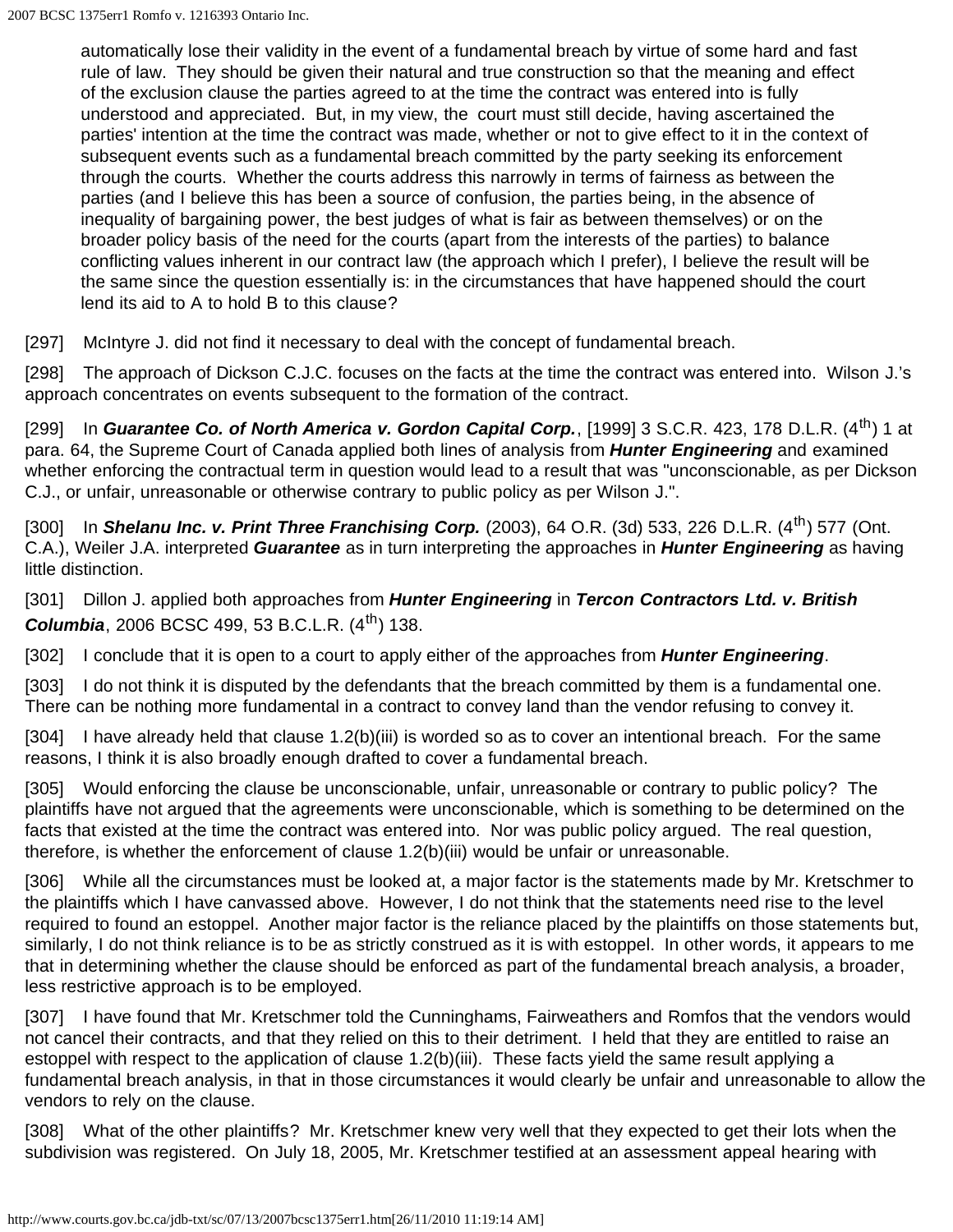respect to the Crystal Waters property:

- Q Okay. And you have a lot of sale agreements that are in 2002 or 2003 before the rapidly rising market, correct?
- A Correct.
- Q You talked about how some of your offerees, purchasers, may become frustrated and walk away. If they do that's going to be a benefit to the Appellant because you'll probably be able to market it for a significantly higher price, correct?
- A If we can ever sell them, yes.
- Q So from the Appellant's point of view, the completion of this subdivision or not, it may be better off to delay completion until as many purchasers walk away as possible, correct?
- A Incorrect. We we have in our Offer to Purchase there was a date on the Offer to Purchases for completion of the subdivision. We had that ability a long time ago to walk away from those sales agreements, but we construe ourselves as a moralist - moral type of development, developer, and these individuals have suffered, not quite as much as we did, but certainly they have suffered. Some of them have sold their homes with hope to - to be on this development. Some of them, you know, have - have not purchased elsewhere because they were thinking they were going to be able to get in this development. So we have chosen to - to work with these people and view it - so we - you know, right now we don't know where it is at.

[309] I have found that the vendors decided to terminate the plaintiffs' contracts some time between July and November 2004. In spite of knowing of the plaintiffs' expectations, Mr. Kretschmer did not - with the exception of the Adamses - inform them of the decision until, depending on the family, the summer or fall of 2005.

[310] Throughout, Mr. Kretschmer gave constant assurances that the subdivision would be registered soon.

[311] Mr. Kretschmer knew that the market was rising.

[312] The plaintiffs who were given the option to purchase the lots at a higher price were presented with a replacement contract that was virtually impossible for them to have signed. As I have noted above, it required them to use Tylon Steepe as their builder, but had no terms as to cost or any formula to arrive at a cost.

[313] I conclude that it would be unfair and unreasonable to enforce clause 1.2(b)(iii) with respect to all of the plaintiffs.

### **X. REMEDY**

[314] All of the plaintiffs want the lots they contracted to buy. They want specific performance. Their claim for damages is made in the alternative.

#### **A. Specific Performance**

[315] In determining whether the plaintiffs are entitled to specific performance, there are two issues which need to be addressed:

- (a) Are the properties unique?
- (b) Is a decree of specific performance inconsistent with fundamental breach?

#### *1. Uniqueness*

[316] Specific performance cannot be granted "absent evidence that the property is unique to the extent that its

th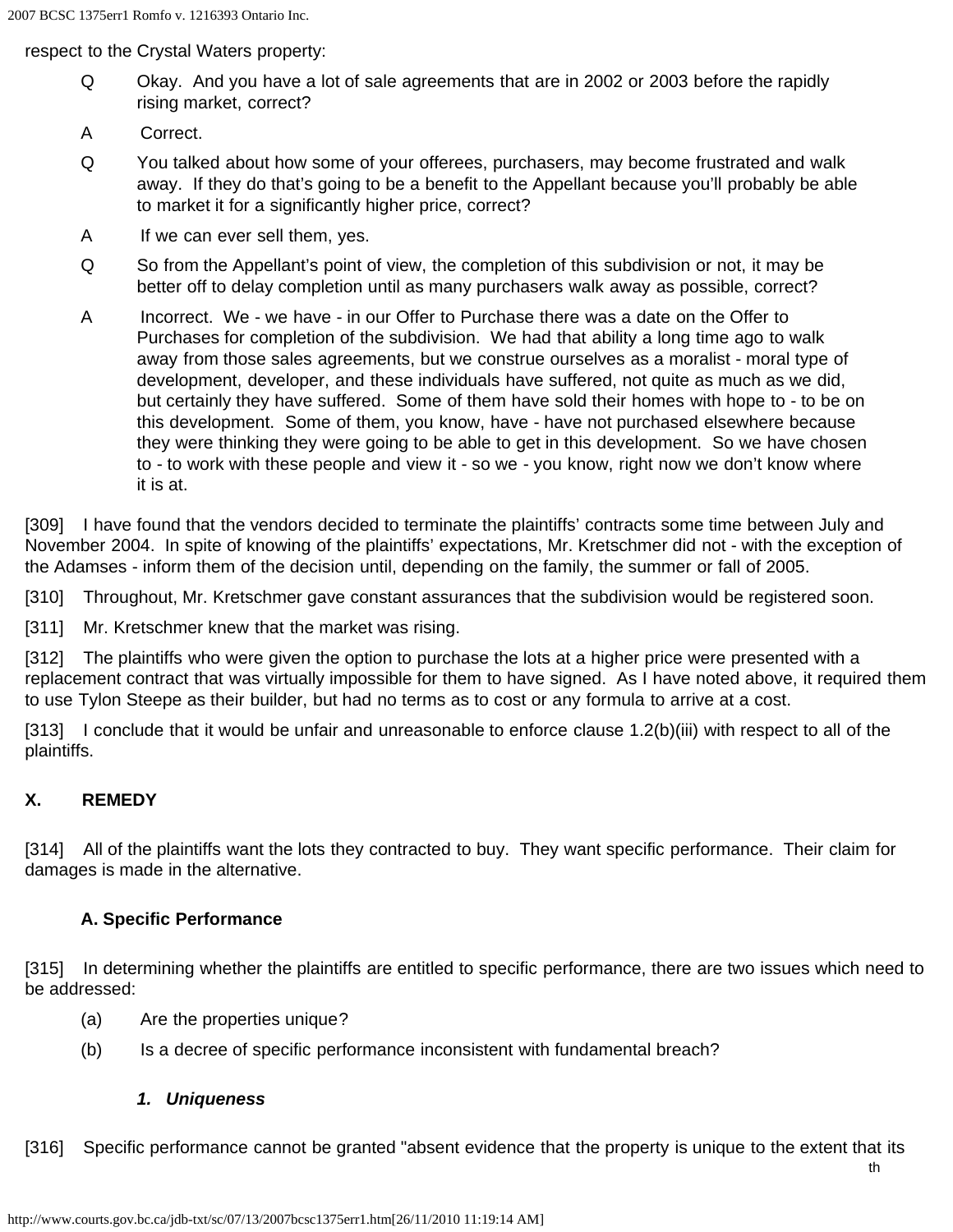substitute would not be readily available": *Semelhago v. Paramadevan*, [1996] 2 S.C.R. 415, 136 D.L.R. (4 ) 1 at para. 22.

[317] It is doubtful whether this hurdle exists for the three families who are entitled to succeed on the basis of proprietary estoppel. This is so because, as I have held above, the remedy to which they are entitled is based on their expectation interest. Once that conclusion has been reached, that is the end of the matter and an order for specific performance would follow. (If I am wrong in that, the following analysis regarding the remaining plaintiffs would apply.)

[318] The other plaintiffs are not in that position because they are only entitled to succeed on the basis of a fundamental breach of contract. That does not import its own remedy.

[319] Kalamalka Lake was described in an appraisal report:

Kalamalka Lake has retained a high level of water quality and is recognized throughout British Columbia and by visitors from neighbouring Provinces and States as one of the most attractive lakes in British Columbia and Canada. The unique characteristics of Kalamalka Lake with sparkling blue and turquoise waters in the spring, summer and fall seasons are features uncommon to any other lake in the Okanogan region. Although Kalamalka Lake should have an extremely high capability to support recreational activities, summer usage is relatively limited as compared to comparable bodies of water. This limited recreational usage provides for a more peaceful and quiet waterfront location than other, busier and more utilized bodies of water in the region.

[320] The appraisal report also points to several site-specific features that make the property unique:

- level, low bank frontage for the waterfront lots;
- close proximity to both the City of Vernon and the City of Kelowna via Highway 97;
- the non-waterfront lots have views and riparian rights to access the beach;
- the exclusive boat moorage slip assigned to each lot.

[321] The defendants did not file any expert reports. Beyond Mr. Kretschmer referring to one or two other developments in the area, there was no challenge to the opinion of the appraiser, or the views expressed by the plaintiffs, that the property was unique.

[322] In my view the plaintiffs have more than met their burden of showing that the properties are unique.

### *2. Is a decree of specific performance inconsistent with a finding of fundamental breach?*

[323] A number of plaintiffs were not successful on the estoppel issue. Their claim to specific performance must rest on their successful fundamental breach argument.

[324] The defendants argue that the plaintiffs cannot rely on fundamental breach in order to avoid the application of the deposit clause and at the same time seek to enforce the contractual performance of the defendants by a decree of specific performance. They argue that these remedies are inconsistent.

[325] Although counsel have not been able to find any direct authority on this issue, for the reasons that follow, it is my conclusion that the plaintiffs can rely on fundamental breach and obtain specific performance.

[326] The rule of law approach to fundamental breach, which has now been superseded in both England and Canada, was described by Lord Diplock in *Photo Production* at p.847 as follows:

The "rule of law" theory which the Court of Appeal has adopted in the last decade to defeat exclusion clauses is at first sight attractive in the simplicity of its logic. A fundamental breach is one which entitles the party not in default to elect to terminate the contract. Upon his doing so the contract comes to an end. The exclusion clause is part of the contract, so it comes to an end too; the party in default can no longer rely on it. …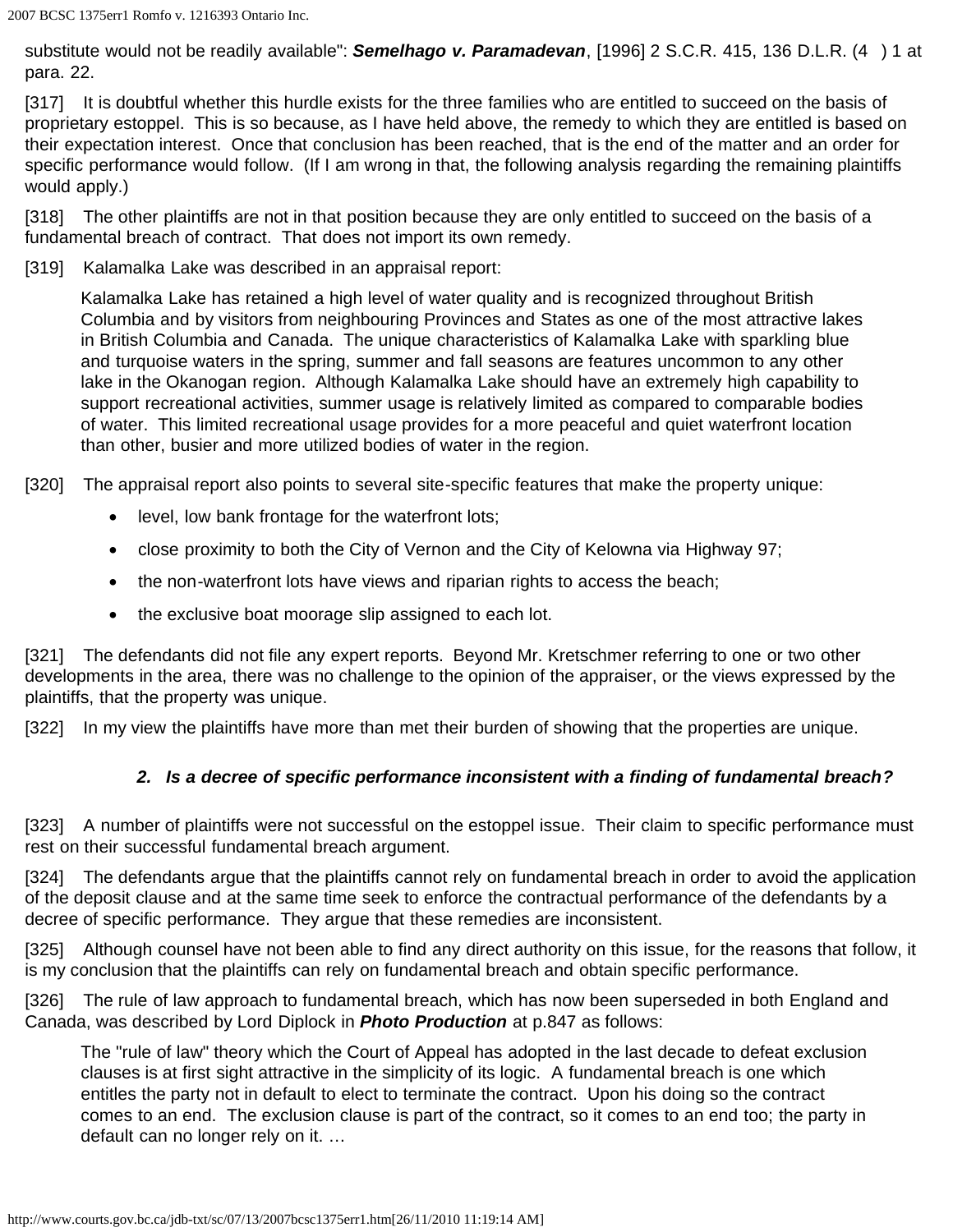[327] On that theory, there might be a logical inconsistency in allowing a party to allege fundamental breach and claim specific performance at the same time. Indeed that was the view of Lord Diplock who went on to say in the balance of the paragraph quoted above:

This reasoning can be extended without undue strain to cases where the party entitled to elect to terminate the contract does not become aware of the breach until some time after it occurred; his election to terminate the contract could not implausibly be treated as exercisable *nunc pro tunc.* But even the superficial logic of the reasoning is shattered when it is applied, as it was in *Wathes (Western) Ltd.* v. *Austins (Menswear) Ltd.,* [1976] 1 Lloyd's Rep. 14, to cases where, despite the "fundamental breach", the party not in default elects to maintain the contract in being.

The *Wathes* case was one in which specific performance was ordered.

[328] But, as discussed above, the doctrine of fundamental breach has now been completely changed in Canada. (It has been changed in England as well, but not in the same manner). What was described by Lord Diplock as the underlying rationale for the rule of law approach was essentially a legal fiction, and it has been done away with.

[329] Yet there still is something left to the doctrine of fundamental breach. On the reasoning of Wilson J., the purpose of determining whether a fundamental breach has occurred is not that it brings the contract to an end, thereby also bringing the exemption or limitation clauses contained within it to an end or rendering them inapplicable. Rather, a fundamental breach serves as a threshold for the ability of a court to refuse to enforce an exemption clause on the basis of unfairness or unreasonableness. As Wilson J. stated at p.515 of *Hunter Engineering*, fundamental breach "marks off the boundaries of tolerable conduct". Absent a breach that is serious enough to be fundamental, the exemption clause must be enforced according to its terms.

[330] I therefore see no reason why, for the purposes of avoiding a limitation clause, a party should not be entitled to rely on a fundamental breach which has not been accepted by it and at the same time obtain specific performance.

[331] As I hope is clear from the prior paragraph, I do not think this has anything to do with the obligation of the party who is the victim of fundamental breach to elect whether to accept the other's repudiation and thereby bring the contract to an end, or to keep the contract alive and to continue to perform. In the case at bar, the plaintiffs did not accept the vendors' repudiation.

### **B.Damages**

[332] While evidence as to damages was led, in their arguments the parties concentrated exclusively on the claim to specific performance. In its written argument the plaintiffs said that they were content to address the issue of damages after I rule on liability and specific performance. I accept that suggestion. This includes both the plaintiffs' claims to damages as an alternative to specific performance (which is not strictly necessary for me to rule on in any event) and the plaintiffs' claims for damages in addition to specific performance, for such things as furniture storage fees.

### **XI. COUNTERCLAIM**

[333] The defendants counterclaimed for damages for the wrongful filing of the certificates of pending litigation.

[334] Although the counterclaim is academic given my finding on liability, I will address it in case I am incorrect.

[335] In *I.C.R. v. Holdings Ltd.* **v.** *Tri-Par Holdings Ltd***.** (1996), 3 R.P.R. (3d) 49 (B.C.S.C.), Tysoe J. (as he then was) stated at para. 79:

… The law is clear that a party who registers a certificate of lis pendens is only liable for damages (i) if it can be shown that there has been malice in the sense of there being an improper purpose collateral to the ostensible purpose of the proceeding, or (ii) if an application has been made to cancel the registration of the lis pendens and the Court requires the party who registered it to give an undertaking as to damages - see *Marshall* v. *Heidi* (1984), 56 B.C.L.R. 107 (B.C.C.A.) and *First*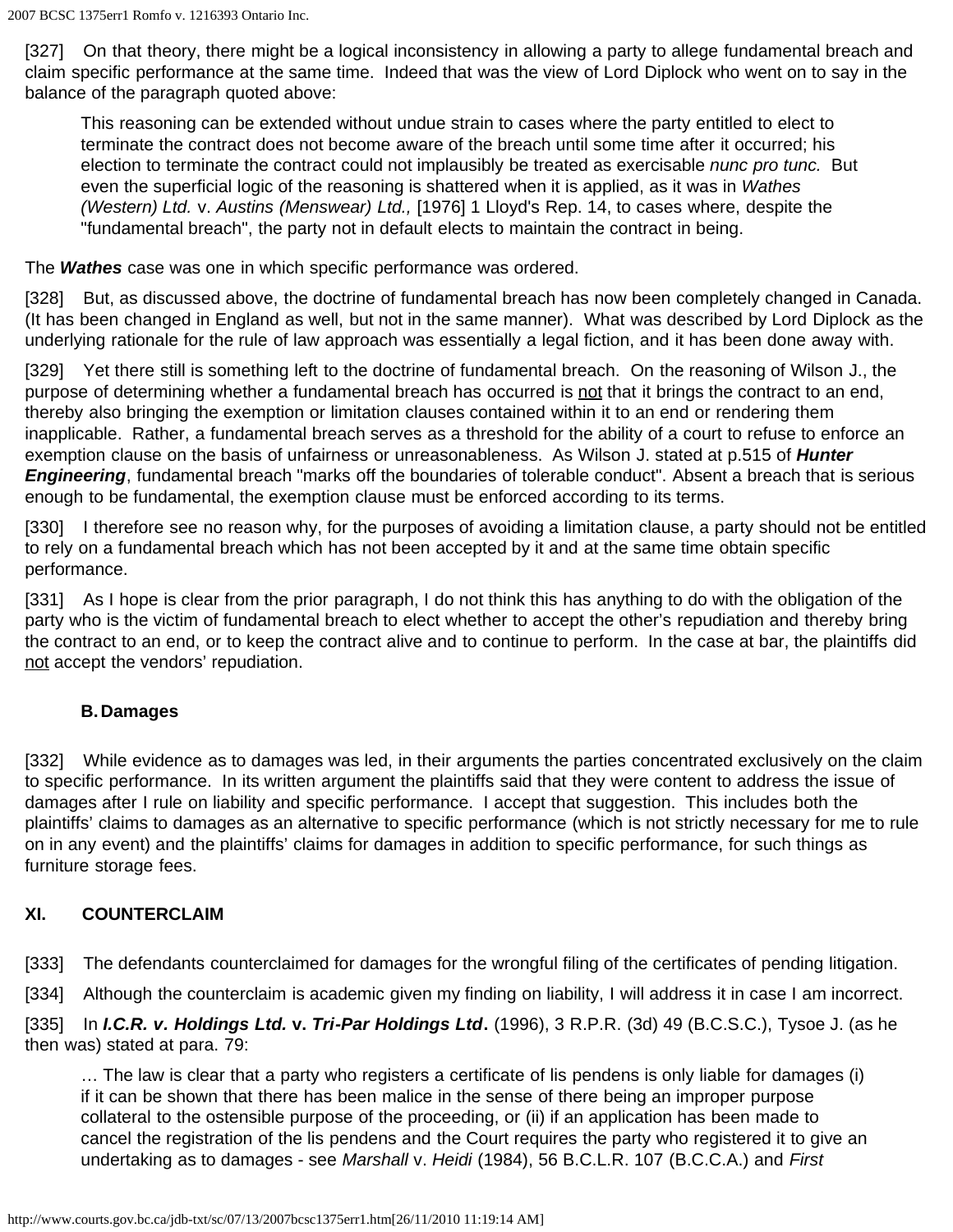*Canadian Land Corporation Ltd.* v. *Rosinante Holdings Ltd*. (1985), 62 B.C.L.R. 262 (B.C.C.A.).

[336] No malice has been shown here. No application was made requiring the plaintiffs to give an undertaking.

[337] That is sufficient to dismiss the counterclaim. However, even if that was not the case, the defendants' evidence of damages was completely deficient. I find no damages have been proved.

[338] Further, the counterclaim was so plagued with issues of failure to produce documents that it deserves to be dismissed on that basis alone.

#### **XII. PERSONAL LIABILITY OF MR. KRETSCHMER**

[339] This was another point which was plead but not argued. I do not propose to make any ruling on this. If counsel wish to address this they may make appropriate arrangements. If not the claim will be dismissed.

#### **XIII. CONCLUSION**

[] All of the plaintiffs are entitled to specific performance.

[] The parties may make arrangements to argue the issue of damages or personal liability of Mr. Kretschmer. In the absence of that, the claim against Mr. Kretschmer personally is dismissed and there shall be no order for damages.

- [] The defendants' counterclaim is dismissed.
- [] The plaintiffs are entitled to their costs.

#### Myers, J.

#### September 17, 2007 – *Revised Judgment*

Corrigendum to the Reasons for Judgment issued advising that paragraph 11(a) and (b) should be changed from:

- (a) the vendors are estopped from relying on the clause, or from canceling the contract, because of the representations made by Mr. Kretschmer, and the use **they** were allowed to make of the land after the contracts were signed;
- (b) the deposit clause is a limitation clause and the vendors fundamentally beached the contract. It would be unfair, or unconscionable, to allow the **plaintiffs** to rely on the deposit clause. The plaintiffs rely on the same factors set out in the previous paragraph regarding their estoppel argument; or

to read:

- (a) the vendors are estopped from relying on the clause, or from canceling the contract, because of the representations made by Mr. Kretschmer, and the use **the plaintiffs** were allowed to make of the land after the contracts were signed;
- (b) the deposit clause is a limitation clause and the vendors fundamentally beached the contract. It would be unfair, or unconscionable, to allow the **defendants** to rely on the deposit clause. The plaintiffs rely on the same factors set out in the previous paragraph regarding their estoppel argument; or

Paragraph 29 should be changed from:

[29] Tylon Steepe hoped to build homes for as many of the purchasers as possible. Any purchaser who did so would receive a discounted lot price **on their lot**.